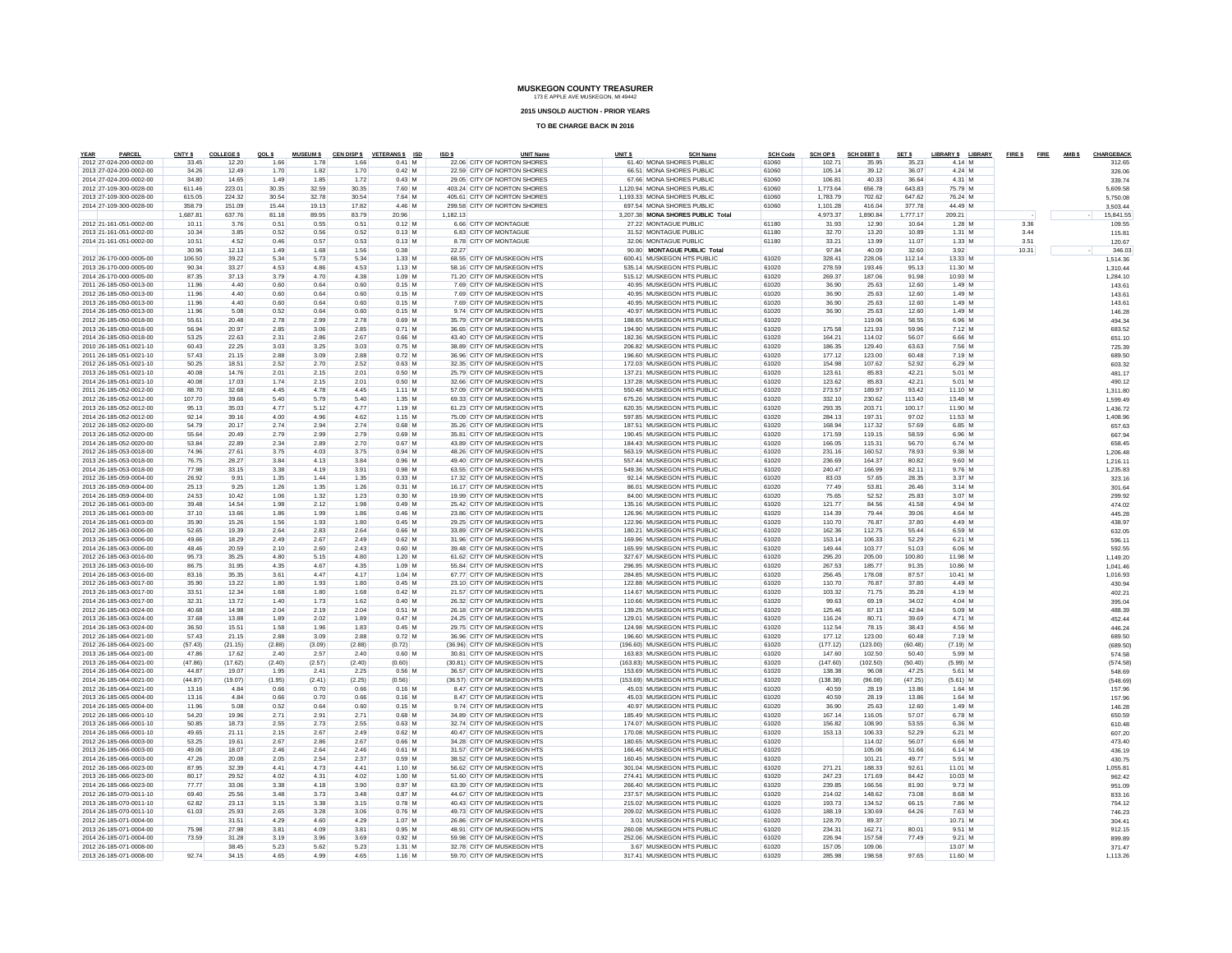**2015 UNSOLD AUCTION - PRIOR YEARS**

| YEAR<br>PARCEL                                     | CNTY \$          | <b>COLLEGE \$</b> | QOLS         | <b>MUSEUM \$</b> |              | CEN DISP \$ VETERANS \$ ISD | ISD \$ | <b>UNIT Name</b>                                         | UNIT <sub>S</sub> |                                                          | <b>SCH Name</b> | <b>SCH Code</b> | SCH OP \$        | <b>SCH DEBT \$</b> | SET \$           | LIBRARY \$ LIBRARY | FIRE \$FIRE | AMB \$ | CHARGEBACK         |
|----------------------------------------------------|------------------|-------------------|--------------|------------------|--------------|-----------------------------|--------|----------------------------------------------------------|-------------------|----------------------------------------------------------|-----------------|-----------------|------------------|--------------------|------------------|--------------------|-------------|--------|--------------------|
| 2014 26-185-071-0008-00<br>2012 26-185-071-0021-00 | 89.74<br>43.67   | 38.15<br>16.08    | 3.90<br>2.19 | 4.83<br>2.35     | 4.50<br>2.19 | $1.12$ M<br>$0.54$ M        |        | 73.14 CITY OF MUSKEGON HTS<br>28.11 CITY OF MUSKEGON HTS |                   | 307.39 MUSKEGON HTS PUBLIC<br>149.49 MUSKEGON HTS PUBLIC |                 | 61020<br>61020  | 276.75<br>134.68 | 192.19<br>93.52    | 94.50<br>45.99   | 11.23 M<br>5.46 M  |             |        | 1.097.44           |
| 2013 26-185-071-0021-00                            | 39.48            | 14.54             | 1.98         | 2.12             | 1.98         | $0.49$ M                    |        | 25.42 CITY OF MUSKEGON HTS                               |                   | 135.16 MUSKEGON HTS PUBLIC                               |                 | 61020           | 121.77           | 84.56              | 41.58            | 4.94 M             |             |        | 524.27<br>474.02   |
| 2014 26-185-071-0021-00                            | 35.90            | 15.26             | 1.56         | 1.93             | 1.80         | $0.45$ M                    |        | 29.25 CITY OF MUSKEGON HTS                               |                   | 122.96 MUSKEGON HTS PUBLIC                               |                 | 61020           | 110.70           | 76.87              | 37.80            | 4.49 M             |             |        | 438.97             |
| 2012 26-185-073-0015-00                            | 71.73            | 26.42             | 3.59         | 3.86             | 3.59         | $0.90$ M                    |        | 46.17 CITY OF MUSKEGON HTS                               |                   | 245.49 MUSKEGON HTS PUBLIC                               |                 | 61020           | 221.20           | 153.61             | 75.53            | 8.97 M             |             |        | 861.06             |
| 2013 26-185-073-0015-00                            | 73.45            | 27.05             | 3.68         | 3.95             | 3.68         | $0.92$ M                    |        | 47.27 CITY OF MUSKEGON HTS                               |                   | 251.40 MUSKEGON HTS PUBLIC                               |                 | 61020           | 226.48           | 157.28             | 77.33            | $9.19$ M           |             |        | 881.6              |
| 2014 26-185-073-0015-00                            | 74.62            | 31.72             | 3.24         | 4.01             | 3.74         | $0.93$ M                    |        | 60.82 CITY OF MUSKEGON HTS                               |                   | 255.57 MUSKEGON HTS PUBLIC                               |                 | 61020           | 230.09           | 159.80             | 78.57            | 9.34 M             |             |        | 912.45             |
| 2012 26-185-074-0006-00                            | 94.53            | 34.81             | 4.74         | 5.08             | 4.74         | $1.18$ M                    |        | 60.84 CITY OF MUSKEGON HTS                               |                   | 323.58 MUSKEGON HTS PUBLIC                               |                 | 61020           | 291.51           | 202.44             | 99.54            | 11.83 M            |             |        | 1.134.82           |
| 2013 26-185-074-0006-00                            | 83.76            | 30.85             | 4.20         | 4.50             | 4.20         | $1.05$ M                    |        | 53.91 CITY OF MUSKEGON HTS                               |                   | 286.72 MUSKEGON HTS PUBLIC                               |                 | 61020           | 258,30           | 179.37             | 88.20            | 10.48 M            |             |        | 1.005.5            |
| 2014 26-185-074-0006-00                            | 81.36            | 34.59             | 3.53         | 4.38             | 4.08         | $1.02$ M                    |        | 66.32 CITY OF MUSKEGON HTS                               |                   | 278.70 MUSKEGON HTS PUBLIC                               |                 | 61020           | 250.92           | 174.25             | 85.68            | 10.18 M            |             |        | 995.01             |
| 2012 26-185-089-0012-00                            | 64.62            | 23.79             | 3.24         | 3.47             | 3.24         | $0.81$ M                    |        | 41.59 CITY OF MUSKEGON HTS                               |                   | 221 17 MUSKEGON HTS PUBLIC                               |                 | 61020           | 199.26           | 138.38             | 68.04            | 8.08 M             |             |        | 775.69             |
| 2013 26-185-089-0012-00                            | 57.43            | 21.15             | 2.88         | 3.09             | 2.88         | $0.72$ M                    |        | 36.96 CITY OF MUSKEGON HTS                               |                   | 196.60 MUSKEGON HTS PUBLIC                               |                 | 61020           | 177.12           | 123.00             | 60.48            | 7.19 M             |             |        | 689.50             |
| 2014 26-185-089-0012-00                            | 55.64            | 23.65             | 2.41         | 2.99             | 2.79         | $0.69$ M                    |        | 45.35 CITY OF MUSKEGON HTS                               |                   | 190.57 MUSKEGON HTS PUBLIC                               |                 | 61020           | 171.58           | 119.15             | 58.59            | 6.96 M             |             |        | 680.37             |
| 2012 26-185-092-0023-10                            | 48.46            | 17.84             | 2.43         | 2.60             | 2.43         | $0.60$ M                    |        | 31.18 CITY OF MUSKEGON HTS                               |                   | 165.87 MUSKEGON HTS PUBLIC                               |                 | 61020           | 149.45           | 103.77             | 51.03            | 6.06 M             |             |        | 581.72             |
| 2013 26-185-092-0023-10                            | 43.67            | 16.08             | 2.19         | 2.35             | 2.19         | $0.54$ M                    |        | 28.11 CITY OF MUSKEGON HTS                               |                   | 149.49 MUSKEGON HTS PUBLIC                               |                 | 61020           | 134.68           | 93.52              | 45.99            | 5.46 M             |             |        | 524.27             |
| 2014 26-185-092-0023-10                            | 42.47            | 18.05             | 1.84         | 2.28             | 2.13         | $0.53$ M                    |        | 34.62 CITY OF MUSKEGON HTS                               |                   | 145.50 MUSKEGON HTS PUBLIC                               |                 | 61020           | 130.99           | 90.96              | 44.73            | 5.31 M             |             |        | 519.41             |
| 2011 26-185-095-0007-00                            | 43.67            | 16.08             | 2.19         | 2.35             | 2.19         | $0.54$ M                    |        | 28.11 CITY OF MUSKEGON HTS                               |                   | 149.49 MUSKEGON HTS PUBLIC                               |                 | 61020           | 134.68           | 93.52              | 45.99            | 5.46 M             |             |        | 524.27             |
| 2012 26-185-095-0007-00<br>2013 26-185-095-0007-00 | 44.86<br>44.87   | 16.52<br>16.52    | 2.24<br>2.25 | 2.41<br>2.41     | 2.24<br>2.25 | $0.56$ M<br>$0.56$ M        |        | 28.86 CITY OF MUSKEGON HTS<br>28.88 CITY OF MUSKEGON HTS |                   | 153.52 MUSKEGON HTS PUBLIC<br>153.59 MUSKEGON HTS PUBLIC |                 | 61020<br>61020  | 138.31<br>138,38 | 96.04<br>96.08     | 47.23<br>47.25   | 5.61 M<br>5.61 M   |             |        | 538.4              |
| 2014 26-185-095-0007-00                            | 43.67            | 18.56             | 1.89         | 2.35             | 2.19         | $0.54$ M                    |        | 35.59 CITY OF MUSKEGON HTS                               |                   | 149.58 MUSKEGON HTS PUBLIC                               |                 | 61020           | 134.68           | 93.52              | 45.99            | 5.46 M             |             |        | 538.6<br>534.02    |
| 2012 26-185-096-0002-00                            | 95.13            | 35.03             | 4.77         | 5.12             | 4.77         | 1.19 M                      |        | 61.23 CITY OF MUSKEGON HTS                               |                   | 325.63 MUSKEGON HTS PUBLIC                               |                 | 61020           | 293.35           | 203.71             | 100.17           | 11.90 M            |             |        | 1,142.00           |
| 2013 26-185-096-0002-00                            | 73.59            | 27.10             | 3.69         | 3.96             | 3.69         | $0.92$ M                    |        | 47.38 CITY OF MUSKEGON HTS                               |                   | 251.90 MUSKEGON HTS PUBLIC                               |                 | 61020           | 226.93           | 157.58             | 77.49            | $9.21$ M           |             |        | 883.44             |
| 2014 26-185-096-0002-00                            | 71.20            | 30.26             | 3.09         | 3.83             | 3.57         | $0.89$ M                    |        | 58.04 CITY OF MUSKEGON HTS                               |                   | 243.85 MUSKEGON HTS PUBLIC                               |                 | 61020           | 219.56           | 152.46             | 74.97            | 8.91 M             |             |        | 870.63             |
| 2012 26-185-096-0017-00                            | 65.22            | 24.02             | 3.27         | 3.51             | 3.27         | 0.81 M                      |        | 41.98 CITY OF MUSKEGON HTS                               |                   | 223.21 MUSKEGON HTS PUBLIC                               |                 | 61020           | 201.10           | 139.65             | 68.67            | 8.16 M             |             |        | 782.87             |
| 2013 26-185-096-0017-00                            | 59.83            | 22.03             | 3.00         | 3.22             | 3.00         | $0.75$ M                    |        | 38.52 CITY OF MUSKEGON HTS                               |                   | 204.78 MUSKEGON HTS PUBLIC                               |                 | 61020           | 184.50           | 128.13             | 63.00            | 7.49 M             |             |        | 718.25             |
| 2014 26-185-096-0017-00                            | 58.03            | 24.66             | 2.52         | 3.12             | 2.91         | $0.72$ M                    |        | 47.29 CITY OF MUSKEGON HTS                               |                   | 198.78 MUSKEGON HTS PUBLIC                               |                 | 61020           | 178.97           | 124.27             | 61.11            | 7.26 M             |             |        | 709.6              |
| 2012 26-185-097-0006-00                            | 64.62            | 23.79             | 3.24         | 3.47             | 3.24         | 0.81 M                      |        | 41.59 CITY OF MUSKEGON HTS                               |                   | 221 17 MUSKEGON HTS PUBLIC                               |                 | 61020           | 199.26           | 138.38             | 68.04            | 8.08 M             |             |        | 775.69             |
| 2013 26-185-097-0006-00                            | 55.64            | 20.49             | 2.79         | 2.99             | 2.79         | $0.69$ M                    |        | 35.81 CITY OF MUSKEGON HTS                               |                   | 190.45 MUSKEGON HTS PUBLIC                               |                 | 61020           | 171.59           | 119.15             | 58.59            | 6.96 M             |             |        | 667.94             |
| 2014 26-185-097-0006-00                            | 53.84            | 22.89             | 2.34         | 2.89             | 2.70         | $0.67$ M                    |        | 43.89 CITY OF MUSKEGON HTS                               |                   | 184.43 MUSKEGON HTS PUBLIC                               |                 | 61020           | 166.05           | 115.31             | 56.70            | 6.74 M             |             |        | 658.45             |
| 2012 26-185-098-0003-00                            | 174.11           | 64.12             | 8.73         | 9.37             | 8.73         | 2.18 M                      |        | 112.07 CITY OF MUSKEGON HTS                              |                   | 595.96 MUSKEGON HTS PUBLIC                               |                 | 61020           | 536.90           | 372.83             | 183.33           | 21.79 M            |             |        | 2,090.12           |
| 2013 26-185-098-0003-00                            | 157.35           | 57.95             | 7.89         | 8.47             | 7.89         | 1.97 M                      |        | 101.29 CITY OF MUSKEGON HTS                              |                   | 538.61 MUSKEGON HTS PUBLIC                               |                 | 61020           | 485.23           | 336.96             | 165.69           | 19.69 M            |             |        | 1,888.99           |
| 2014 26-185-098-0003-00                            | 116.67           | 49.60             | 5.07         | 6.28             | 5.85         | 1.46 M                      |        | 95.10 CITY OF MUSKEGON HTS                               |                   | 399.60 MUSKEGON HTS PUBLIC                               |                 | 61020           | 359.77           | 249.83             | 122.85           | 14.60 M            |             |        | 1.426.68           |
| 2012 26-185-099-0016-00                            | 132.23           | 48.70             | 6.63         | 7.11             | 6.63         | 1.66 M<br>1.50 M            |        | 85.12 CITY OF MUSKEGON HTS                               |                   | 448 60 MUSKEGON HTS PUBLIC                               |                 | 61020           |                  | 283.15             | 139.23           | 16.55 M            |             |        | 1.175.6            |
| 2013 26-185-099-0016-00<br>2014 26-185-099-0016-00 | 119.66<br>84.36  | 44.07<br>35.86    | 6.00<br>3.66 | 6.44<br>4.54     | 6.00<br>4.23 | 1.06 M                      |        | 77.04 CITY OF MUSKEGON HTS<br>68.76 CITY OF MUSKEGON HTS |                   | 405.99 MUSKEGON HTS PUBLIC<br>288.93 MUSKEGON HTS PUBLIC |                 | 61020<br>61020  | 260.14           | 256.25<br>180.65   | 126.00<br>88.83  | 14.98 M<br>10.56 M |             |        | 1.063.93           |
| 2012 26-185-101-0001-00                            | 6.53             | 2.40              | 0.32         | 0.35             | 0.32         | $0.08$ M                    |        | 4.20 CITY OF MUSKEGON HTS                                |                   | 22.35 MUSKEGON HTS PUBLIC                                |                 | 61020           | 20.13            | 13.98              | 6.88             | $0.81$ M           |             |        | 1.031.58<br>78.35  |
| 2013 26-185-101-0001-00                            | 6.69             | 2.46              | 0.33         | 0.36             | 0.33         | $0.08$ M                    |        | 4.30 CITY OF MUSKEGON HTS                                |                   | 22 88 MUSKEGON HTS PUBLIC                                |                 | 61020           | 20.62            | 14.31              | 7.03             | 0.83 M             |             |        | 80.22              |
| 2014 26-185-101-0001-00                            | 6.78             | 2.88              | 0.29         | 0.36             | 0.34         | $0.08$ M                    |        | 5.53 CITY OF MUSKEGON HTS                                |                   | 23.25 MUSKEGON HTS PUBLIC                                |                 | 61020           | 20.93            | 14.53              | 7.15             | $0.85$ M           |             |        | 82.97              |
| 2012 26-185-101-0002-00                            | 61.03            | 22.47             | 3.06         | 3.28             | 3.06         | $0.76$ M                    |        | 39.28 CITY OF MUSKEGON HTS                               |                   | 208.88 MUSKEGON HTS PUBLIC                               |                 | 61020           | 188.19           | 130.69             | 64.26            | 7.63 M             |             |        | 732.59             |
| 2013 26-185-101-0002-00                            | 56.84            | 20.93             | 2.85         | 3.05             | 2.85         | 0.71 M                      |        | 36.59 CITY OF MUSKEGON HTS                               |                   | 194.54 MUSKEGON HTS PUBLIC                               |                 | 61020           | 175.28           | 121.71             | 59.85            | 7.11 M             |             |        | 682.3              |
| 2014 26-185-101-0002-00                            | 55.64            | 23.65             | 241          | 2.99             | 2.79         | $0.69$ M                    |        | 45.35 CITY OF MUSKEGON HTS                               |                   | 190.57 MUSKEGON HTS PUBLIC                               |                 | 61020           | 171.58           | 119.15             | 58.59            | 6.96 M             |             |        | 680.37             |
| 2012 26-185-102-0005-00                            | 6.53             | 2.40              | 0.32         | 0.35             | 0.32         | $0.08$ M                    |        | 4.20 CITY OF MUSKEGON HTS                                |                   | 22.35 MUSKEGON HTS PUBLIC                                |                 | 61020           | 20.13            | 13.98              | 6.88             | $0.81$ M           |             |        | 78.35              |
| 2013 26-185-102-0005-00                            | 6.69             | 2.46              | 0.33         | 0.36             | 0.33         | $0.08$ M                    |        | 4.30 CITY OF MUSKEGON HTS                                |                   | 22.88 MUSKEGON HTS PUBLIC                                |                 | 61020           | 20.62            | 14.31              | 7.03             | $0.83$ M           |             |        | 80.22              |
| 2014 26-185-102-0005-00                            | 6.78             | 2.88              | 0.29         | 0.36             | 0.34         | $0.08$ M                    |        | 5.53 CITY OF MUSKEGON HTS                                |                   | 23.25 MUSKEGON HTS PUBLIC                                |                 | 61020           | 20.93            | 14.53              | 7.15             | 0.85 M             |             |        | 82.97              |
| 2012 26-185-102-0007-00                            | 52.65            | 19.39             | 2.64         | 2.83             | 2.64         | $0.66$ M                    |        | 33.89 CITY OF MUSKEGON HTS                               |                   | 180.21 MUSKEGON HTS PUBLIC                               |                 | 61020           | 162.36           | 112.75             | 55 44            | 6.59 M             |             |        | 632.05             |
| 2013 26-185-102-0007-00                            | 48.46            | 17.84             | 2.43         | 2.60             | 2.43         | $0.60$ M                    |        | 31.18 CITY OF MUSKEGON HTS                               |                   | 165.87 MUSKEGON HTS PUBLIC                               |                 | 61020           | 149.45           | 103.77             | 51.03            | 6.06 M             |             |        | 581.72             |
| 2014 26-185-102-0007-00                            | 46.66            | 19.83             | 2.02         | 2.51             | 2.34         | 0.58 M                      |        | 38.03 CITY OF MUSKEGON HTS                               |                   | 159.83 MUSKEGON HTS PUBLIC                               |                 | 61020           | 143.91           | 99.94              | 49.14            | 5.84 M             |             |        | 570.63             |
| 2012 26-185-103-0017-00                            | 74.19            | 27.32             | 3.72         | 3.99             | 3.72         | $0.93$ M                    |        | 47.74 CITY OF MUSKEGON HTS                               |                   | 253.95 MUSKEGON HTS PUBLIC                               |                 | 61020           | 228.78           | 158.88             | 78.12            | $9.28$ M           |             |        | 890.62             |
| 2013 26-185-103-0017-00<br>2014 26-185-103-0017-00 | 67.61<br>65.22   | 24.90<br>27.72    | 3.39<br>2.83 | 3.63<br>3.51     | 3.39<br>3.27 | $0.84$ M<br>$0.81$ M        |        | 43.52 CITY OF MUSKEGON HTS<br>53.16 CITY OF MUSKEGON HTS |                   | 231.41 MUSKEGON HTS PUBLIC<br>223.35 MUSKEGON HTS PUBLIC |                 | 61020<br>61020  | 208.49<br>201.11 | 144.77<br>139.65   | 71.19<br>68.67   | 8.46 M<br>8.16 M   |             |        | 811.60             |
| 2012 26-185-108-0009-00                            | 64.29            | 29.08             | 3.96         | 4.25             | 3.96         | $0.99$ M                    |        | 46.00 CITY OF MUSKEGON HTS                               |                   | 214.29 MUSKEGON HTS PUBLIC                               |                 | 61020           |                  | 153.02             | 67.70            | 9.88 M             |             |        | 797.4<br>597.42    |
| 2013 26-185-108-0009-00                            | 71.80            | 26.44             | 3.60         | 3.86             | 3.60         | $0.90$ M                    |        | 46.21 CITY OF MUSKEGON HTS                               |                   | 243.59 MUSKEGON HTS PUBLIC                               |                 | 61020           |                  | 153.75             | 75.60            | 8.98 M             |             |        | 638.33             |
| 2014 26-185-108-0009-00                            | 69.40            | 29.50             | 3.01         | 3.73             | 3.48         | $0.87$ M                    |        | 56.56 CITY OF MUSKEGON HTS                               |                   | 235.63 MUSKEGON HTS PUBLIC                               |                 | 61020           |                  | 148.62             | 73.08            | 8.68 M             |             |        | 632.5              |
| 2012 26-185-112-0014-00                            | 44.27            | 16.30             | 2.22         | 2.38             | 2.22         | $0.55$ M                    |        | 28.50 CITY OF MUSKEGON HTS                               |                   | 151.53 MUSKEGON HTS PUBLIC                               |                 | 61020           | 136.53           | 94.81              | 46.62            | 5.54 M             |             |        | 531.47             |
| 2013 26-185-112-0014-00                            | 41.28            | 15.20             | 2.07         | 2.22             | 2.07         | $0.51$ M                    |        | 26.57 CITY OF MUSKEGON HTS                               |                   | 141.28 MUSKEGON HTS PUBLIC                               |                 | 61020           | 127.31           | 88.40              | 43.47            | 5.16 M             |             |        | 495.54             |
| 2014 26-185-112-0014-00                            | 40.08            | 17.03             | 1.74         | 2.15             | 2.01         | $0.50$ M                    |        | 32.66 CITY OF MUSKEGON HTS                               |                   | 137.28 MUSKEGON HTS PUBLIC                               |                 | 61020           | 123.62           | 85.83              | 42.21            | 5.01 M             |             |        | 490.12             |
| 2012 26-185-112-0020-00                            | 65.70            | 24.19             | 3.29         | 3.53             | 3.29         | 0.82M                       |        | 42.29 CITY OF MUSKEGON HTS                               |                   | 222 89 MUSKEGON HTS PUBLIC                               |                 | 61020           |                  | 140.69             | 69.17            | 8.22 M             |             |        | 584.08             |
| 2013 26-185-112-0020-00                            | 67.27            | 24.77             | 3.37         | 3.62             | 3.37         | $0.84$ M                    |        | 43.30 CITY OF MUSKEGON HTS                               |                   | 228.23 MUSKEGON HTS PUBLIC                               |                 | 61020           |                  | 144.05             | 70.83            | 8.42 M             |             |        | 598.07             |
| 2014 26-185-112-0020-00                            | 66.41            | 28.23             | 2.88         | 3.57             | 3.33         | $0.83$ M                    |        | 54.12 CITY OF MUSKEGON HTS                               |                   | 225.45 MUSKEGON HTS PUBLIC                               |                 | 61020           |                  | 142.21             | 69.93            | 8.31 M             |             |        | 605.27             |
| 2012 26-185-115-0002-00                            | 58.40            | 21.51             | 2.93         | 3.14             | 2.93         | $0.73$ M                    |        | 37.60 CITY OF MUSKEGON HTS                               |                   | 198.14 MUSKEGON HTS PUBLIC                               |                 | 61020           |                  | 125.07             | 61.50            | 7.31 M             |             |        | 519.26             |
| 2013 26-185-115-0002-00                            | 89.13            | 32.83             | 4.46         | 4.79             | 4.46         | $1.12$ M                    |        | 57.38 CITY OF MUSKEGON HTS                               |                   | 305.09 MUSKEGON HTS PUBLIC                               |                 | 61020           | 274.86           | 190.88             | 93.85            | 11.15 M            |             |        | 1.070.00           |
| 2014 26-185-115-0002-00<br>2012 26-185-115-0017-00 | 70.00<br>31.65   | 29.75<br>11.66    | 3.04<br>1.59 | 3.76<br>1.70     | 3.51<br>1.59 | $0.87$ M<br>$0.39$ M        |        | 57.05 CITY OF MUSKEGON HTS<br>20.38 CITY OF MUSKEGON HTS |                   | 239.75 MUSKEGON HTS PUBLIC<br>108.34 MUSKEGON HTS PUBLIC |                 | 61020<br>61020  | 215.86<br>97.60  | 149.90<br>67.79    | 73.71<br>33.33   | 8.76 M<br>3.96 M   |             |        | 855.96             |
| 2013 26-185-115-0017-00                            | 32.91            | 12.12             | 1.65         | 1.77             | 1.65         | $0.41$ M                    |        | 21.18 CITY OF MUSKEGON HTS                               |                   | 112.62 MUSKEGON HTS PUBLIC                               |                 | 61020           | 101.47           | 70.46              | 34.65            | 4.11 M             |             |        | 379.98             |
| 2014 26-185-115-0017-00                            | 32.31            | 13.72             | 1.40         | 1.73             | 1.62         | $0.40$ M                    |        | 26.32 CITY OF MUSKEGON HTS                               |                   | 110.66 MUSKEGON HTS PUBLIC                               |                 | 61020           | 99.63            | 69.19              | 34.02            | 4.04 M             |             |        | 395.00<br>395.04   |
| 2012 26-185-116-0016-00                            | 11.96            | 4.40              | 0.60         | 0.64             | 0.60         | $0.15$ M                    |        | 7.69 CITY OF MUSKEGON HTS                                |                   | 40.95 MUSKEGON HTS PUBLIC                                |                 | 61020           | 36.90            | 25.63              | 12.60            | 1.49 M             |             |        | 143.6              |
| 2013 26-185-116-0016-00                            | 11.96            | 4.40              | 0.60         | 0.64             | 0.60         | $0.15$ M                    |        | 7.69 CITY OF MUSKEGON HTS                                |                   | 40.95 MUSKEGON HTS PUBLIC                                |                 | 61020           | 36.90            | 25.63              | 12.60            | 1.49 M             |             |        | 143.6              |
| 2014 26-185-116-0016-00                            | 11.96            | 5.08              | 0.52         | 0.64             | 0.60         | $0.15$ M                    |        | 9.74 CITY OF MUSKEGON HTS                                |                   | 40.97 MUSKEGON HTS PUBLIC                                |                 | 61020           | 36.90            | 25.63              | 12.60            | 1.49 M             |             |        | 146.28             |
| 2012 26-185-116-0022-00                            | 73.91            | 27.22             | 3.70         | 3.97             | 3.70         | $0.92$ M                    |        | 47.58 CITY OF MUSKEGON HTS                               |                   | 252.98 MUSKEGON HTS PUBLIC                               |                 | 61020           | 227.92           | 158.28             | 77.83            | $9.25$ M           |             |        | 887.26             |
| 2013 26-185-116-0022-00                            | 75.68            | 27.87             | 3.79         | 4.07             | 3.79         | $0.95$ M                    |        | 48.71 CITY OF MUSKEGON HTS                               |                   | 259.07 MUSKEGON HTS PUBLIC                               |                 | 61020           | 233.39           | 162.07             | 79.70            | 9.47 M             |             |        | 908.56             |
| 2014 26-185-116-0022-00                            | 76.89            | 32.68             | 3.34         | 4.13             | 3.85         | 0.96 M                      |        | 62 67 CITY OF MUSKEGON HTS                               |                   | 263.36 MUSKEGON HTS PUBLIC                               |                 | 61020           | 237 10           | 164.66             | 80.97            | 9.62 M             |             |        | 940.23             |
| 2011 26-185-118-0022-00                            | 29.44            | 10.85             | 1.48         | 1.58             | 1.48         | $0.38$ M                    |        | 18.94 CITY OF MUSKEGON HTS                               |                   | 100.81 MUSKEGON HTS PUBLIC                               |                 | 61020           | 90.83            | 63.08              | 31.03            | 3.68 M             |             |        | 353.58             |
| 2012 26-185-118-0022-00                            | 96.11            | 35.39             | 4.81         | 5.17             | 4.81         | $1.20$ M                    |        | 61.87 CITY OF MUSKEGON HTS                               |                   | 326.05 MUSKEGON HTS PUBLIC                               |                 | 61020           |                  | 205.80             | 101.19           | 12.03 M            |             |        | 854.43             |
| 2013 26-185-118-0022-00                            | 89.14            | 32.83             | 447          | 4.79             | 4.47         | $1.12$ M                    |        | 57.38 CITY OF MUSKEGON HTS                               |                   | 302.45 MUSKEGON HTS PUBLIC                               |                 | 61020           |                  | 190.90             | 93.87            | 11.16 M            |             |        | 792.58             |
| 2014 26-185-118-0022-00                            | 86.15            | 36.62             | 3.74         | 4.63             | 4.32         | $1.08$ M                    |        | 70.21 CITY OF MUSKEGON HTS                               |                   | 292.51 MUSKEGON HTS PUBLIC                               |                 | 61020           |                  | 184.50             | 90.72            | 10.78 M            |             |        | 785.26             |
| 2012 26-185-119-0009-00                            | 130.43           | 48.04             | 6.54         | 7.02             | 6.54         | 1.63 M                      |        | 83.97 CITY OF MUSKEGON HTS                               |                   | 446.46 MUSKEGON HTS PUBLIC                               |                 | 61020           | 402.21           | 279.31             | 137.34           | 16.32 M            |             |        | 1.565.8            |
| 2013 26-185-119-0009-00<br>2014 26-185-119-0009-00 | 114.27<br>110.69 | 42.09<br>47.05    | 5.73<br>4.81 | 6.15<br>5.95     | 5.73<br>5.55 | $1.43$ M<br>1.39 M          |        | 73.55 CITY OF MUSKEGON HTS<br>90.22 CITY OF MUSKEGON HTS |                   | 391.16 MUSKEGON HTS PUBLIC<br>379.11 MUSKEGON HTS PUBLIC |                 | 61020<br>61020  | 352.39<br>341.32 | 244.71<br>237.02   | 120.33<br>116,55 | 14.30 M<br>13.85 M |             |        | 1,371.84           |
| 2012 26-185-120-0012-00                            | 49.58            | 18.26             | 2.49         | 2.67             | 2.49         | $0.62$ M                    |        | 31.92 CITY OF MUSKEGON HTS                               |                   | 169.70 MUSKEGON HTS PUBLIC                               |                 | 61020           | 152.89           | 106.17             | 52.21            | 6.21 M             |             |        | 1.353.51<br>595.21 |
| 2013 26-185-120-0012-00                            | 68.21            | 25.12             | 3.42         | 3.67             | 3.42         | $0.85$ M                    |        | 43.91 CITY OF MUSKEGON HTS                               |                   | 233.47 MUSKEGON HTS PUBLIC                               |                 | 61020           | 210.33           | 146.06             | 71.82            | 8.53 M             |             |        | 818.8              |
|                                                    |                  |                   |              |                  |              |                             |        |                                                          |                   |                                                          |                 |                 |                  |                    |                  |                    |             |        |                    |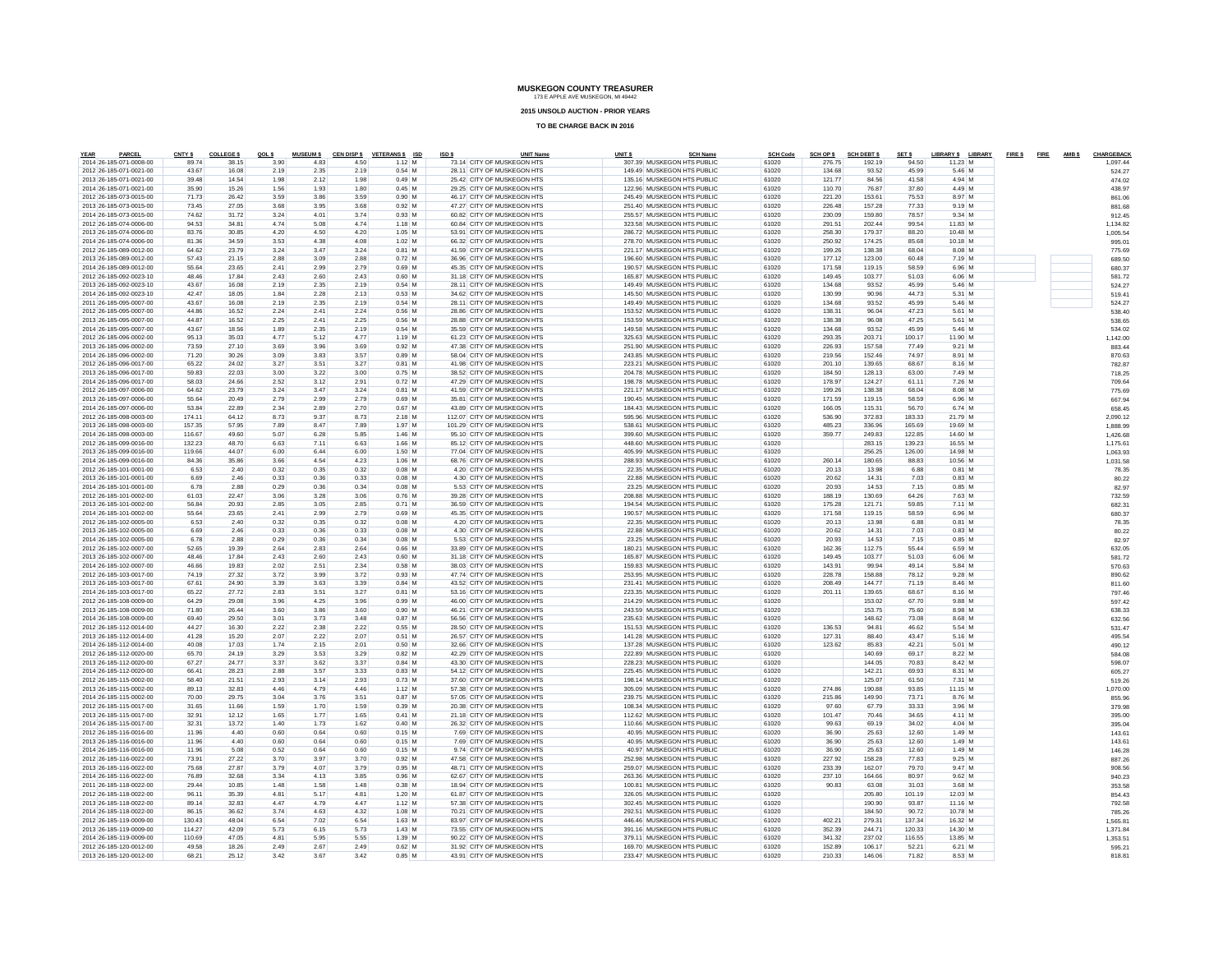**2015 UNSOLD AUCTION - PRIOR YEARS**

| PARCEL<br>YEAR                                     | CNTY \$         | <b>COLLEGE \$</b> | QOL \$       | <b>MUSEUM \$</b> |              | CEN DISP \$ VETERANS \$ ISD | ISD \$<br><b>UNIT Name</b>                               | UNIT <sub>S</sub> | <b>SCH Name</b>                                          | <b>SCH Code</b> | SCH OP \$        | <b>SCH DEBT \$</b> | SET \$           | LIBRARY \$ LIBRARY   |  | FIRE \$FIRE AMBS |              | CHARGEBACK           |
|----------------------------------------------------|-----------------|-------------------|--------------|------------------|--------------|-----------------------------|----------------------------------------------------------|-------------------|----------------------------------------------------------|-----------------|------------------|--------------------|------------------|----------------------|--|------------------|--------------|----------------------|
| 2014 26-185-120-0012-00<br>2012 26-185-125-0015-00 | 65.81<br>98.12  | 27.98<br>36.14    | 2.86<br>4.92 | 3.54<br>5.28     | 3.30<br>4.92 | 0.82M<br>$1.23$ M           | 53 63 CITY OF MUSKEGON HTS<br>63.16 CITY OF MUSKEGON HTS |                   | 225.41 MUSKEGON HTS PUBLIC<br>335.86 MUSKEGON HTS PUBLIC | 61020<br>61020  | 202.95<br>302.58 | 140.94<br>210.13   | 69.30<br>103.32  | 8.23 M<br>12.28 M    |  |                  |              | 804.77<br>1.177.94   |
| 2013 26-185-125-0015-00                            | 86.75           | 31.95             | 4.35         | 4.67             | 4.35         | 1.09 M                      | 55.84 CITY OF MUSKEGON HTS                               |                   | 296.95 MUSKEGON HTS PUBLIC                               | 61020           | 267.53           | 185.77             | 91.35            | 10.86 M              |  |                  |              | 1.041.46             |
| 2014 26-185-125-0015-00                            | 84.36           | 35.86             | 3.66         | 4.54             | 4.23         | 1.06 M                      | 68.76 CITY OF MUSKEGON HTS                               |                   | 288.93 MUSKEGON HTS PUBLIC                               | 61020           | 260.14           | 180.65             | 88.83            | 10.56 M              |  |                  |              | 1,031.58             |
| 2012 26-185-125-0017-00                            | 44.32           | 16.33             | 2.22         | 2.38             | 2.22         | $0.56$ M                    | 28.54 CITY OF MUSKEGON HTS                               |                   | 150.36 MUSKEGON HTS PUBLIC                               | 61020           |                  | 94.91              | 46.66            | 5.54 M               |  |                  |              | 394.04               |
| 2013 26-185-125-0017-00                            | 113.07          | 41.64             | 5.67         | 6.08             | 5.67         | $1.42$ M                    | 72.80 CITY OF MUSKEGON HTS                               |                   | 383.65 MUSKEGON HTS PUBLIC                               | 61020           |                  | 242.15             | 119.07           | 14.15 M              |  |                  |              | 1,005.37             |
| 2014 26-185-125-0017-00                            | 93.33           | 39.67             | 4.05         | 5.02             | 4.68         | 1.17 M                      | 76.08 CITY OF MUSKEGON HTS                               |                   | 319 68 MUSKEGON HTS PUBLIC                               | 61020           | 287.82           | 199.88             | 98.28            | 11.68 M              |  |                  |              | 1,141.34             |
| 2012 26-185-126-0004-00                            | 45.91           | 16.91             | 2.30         | 2.47             | 2.30         | $0.57$ M                    | 29.54 CITY OF MUSKEGON HTS                               |                   | 157.13 MUSKEGON HTS PUBLIC                               | 61020           | 141.57           | 98.32              | 48.34            | 5.74 M               |  |                  |              | 551.10               |
| 2013 26-185-126-0004-00                            | 47.01           | 17.31             | 2.35         | 2.53             | 2.35         | $0.59$ M                    | 30.26 CITY OF MUSKEGON HTS                               |                   | 160.89 MUSKEGON HTS PUBLIC                               | 61020           | 144.98           | 100.68             | 49.50            | 5.88 M               |  |                  |              | 564.33               |
| 2014 26-185-126-0004-00                            | 55.64<br>11.96  | 23.65<br>4.40     | 2.41         | 2.99<br>0.64     | 2.79<br>0.60 | $0.69$ M<br>$0.15$ M        | 45.35 CITY OF MUSKEGON HTS<br>7.69 CITY OF MUSKEGON HTS  |                   | 190.57 MUSKEGON HTS PUBLIC<br>40.95 MUSKEGON HTS PUBLIC  | 61020<br>61020  | 171.58<br>36.90  | 119.15             | 58.59            | 6.96 M<br>1.49 M     |  |                  |              | 680.37               |
| 2012 26-185-139-0023-00<br>2013 26-185-139-0023-00 | 11.96           | 4.40              | 0.60<br>0.60 | 0.64             | 0.60         | $0.15$ M                    | 7.69 CITY OF MUSKEGON HTS                                |                   | 40.95 MUSKEGON HTS PUBLIC                                | 61020           | 36.90            | 25.63<br>25.63     | 12.60<br>12.60   | 1.49N                |  |                  |              | 143.61<br>143.61     |
| 2014 26-185-139-0023-00                            | 11.96           | 5.08              | 0.52         | 0.64             | 0.60         | $0.15$ M                    | 9.74 CITY OF MUSKEGON HTS                                |                   | 40.97 MUSKEGON HTS PUBLIC                                | 61020           | 36.90            | 25.63              | 12.60            | 1.49 M               |  |                  |              | 146.28               |
| 2012 26-185-142-0006-00                            | 125.04          | 46.05             | 6.27         | 6.73             | 6.27         | 1.57 M                      | 80.50 CITY OF MUSKEGON HTS                               |                   | 428.03 MUSKEGON HTS PUBLIC                               | 61020           | 385.60           | 267.77             | 131.67           | 15.65 M              |  |                  |              | 1.501.15             |
| 2013 26-185-142-0006-00                            | 111.89          | 41.20             | 5.61         | 6.02             | 5.61         | $1.40$ M                    | 72.02 CITY OF MUSKEGON HTS                               |                   | 382.96 MUSKEGON HTS PUBLIC                               | 61020           | 345.02           | 239.58             | 117.81           | 14.00 M              |  |                  |              | 1.343.12             |
| 2014 26-185-142-0006-00                            | 91.54           | 38.91             | 3.97         | 4.92             | 4.59         | $1.15$ M                    | 74.60 CITY OF MUSKEGON HTS                               |                   | 313.53 MUSKEGON HTS PUBLIC                               | 61020           | 282.28           | 196.02             | 96.39            | 11.45 M              |  |                  |              | 1.119.35             |
| 2012 26-185-143-0010-00                            | 17.22           | 6.34              | 0.86         | 0.92             | 0.86         | $0.21$ M                    | 11.07 CITY OF MUSKEGON HTS                               |                   | 58.94 MUSKEGON HTS PUBLIC                                | 61020           | 53.12            | 36.88              | 18.13            | $2.15$ M             |  |                  |              | 206.70               |
| 2013 26-185-143-0010-00                            | 17.63           | 6.49              | 0.88         | 0.94             | 0.88         | 0.22M                       | 11.34 CITY OF MUSKEGON HTS                               |                   | 60.36 MUSKEGON HTS PUBLIC                                | 61020           | 54.39            | 37.76              | 18.56            | 2.20M                |  |                  |              | 211.65               |
| 2014 26-185-143-0010-00                            | 23.93           | 10.17             | 1.04         | 1.28             | 1.20         | $0.30$ M                    | 19.50 CITY OF MUSKEGON HTS                               |                   | 81.96 MUSKEGON HTS PUBLIC                                | 61020           | 73.80            | 51.25              | 25.20            | 2.99N                |  |                  |              | 292.62               |
| 2012 26-185-143-0015-00                            | 43.07           | 15.86             | 2.16         | 2.31             | 2.16         | $0.54$ M                    | 27.72 CITY OF MUSKEGON HTS                               |                   | 147.44 MUSKEGON HTS PUBLIC                               | 61020           | 132.84           | 92.25              | 45.36            | 5.39 M               |  |                  |              | 517.10               |
| 2013 26-185-143-0015-00<br>2014 26-185-143-0015-00 | 38.88<br>37.68  | 14.32<br>16.02    | 1.95<br>1.63 | 2.09<br>2.02     | 1.95<br>1.89 | $0.48$ M<br>0.47M           | 25.03 CITY OF MUSKEGON HTS<br>30.71 CITY OF MUSKEGON HTS |                   | 133.10 MUSKEGON HTS PUBLIC<br>129.09 MUSKEGON HTS PUBLIC | 61020<br>61020  | 119.92<br>116.23 | 83.27<br>80.71     | 40.95<br>39.69   | 4.86 M<br>4.71 M     |  |                  |              | 466.80<br>460.85     |
| 2012 26-185-143-0016-00                            | 53.84           | 19.83             | 2.70         | 2.89             | 2.70         | $0.67$ M                    | 34.67 CITY OF MUSKEGON HTS                               |                   | 184.31 MUSKEGON HTS PUBLIC                               | 61020           | 166.05           | 115.31             | 56.70            | 6.74 M               |  |                  |              | 646.41               |
| 2013 26-185-143-0016-00                            | 48.46           | 17.84             | 2.43         | 2.60             | 2.43         | 0.60 M                      | 31.18 CITY OF MUSKEGON HTS                               |                   | 165.87 MUSKEGON HTS PUBLIC                               | 61020           | 149.45           | 103.77             | 51.03            | 6.06 M               |  |                  |              | 581.72               |
| 2014 26-185-143-0016-00                            | 46.66           | 19.83             | 2.02         | 2.51             | 2.34         | $0.58$ M                    | 38.03 CITY OF MUSKEGON HTS                               |                   | 159.83 MUSKEGON HTS PUBLIC                               | 61020           | 143.91           | 99.94              | 49.14            | 5.84 M               |  |                  |              | 570.63               |
| 2012 26-185-143-0020-00                            | 92.14           | 33.93             | 4.62         | 4.96             | 4.62         | $1.15$ M                    | 59.31 CITY OF MUSKEGON HTS                               |                   | 315.38 MUSKEGON HTS PUBLIC                               | 61020           | 284.13           | 197.31             | 97.02            | 11.53 M              |  |                  |              | 1,106.10             |
| 2013 26-185-143-0020-00                            | 81.36           | 29.97             | 4.08         | 4.38             | 4.08         | $1.02$ M                    | 52.38 CITY OF MUSKEGON HTS                               |                   | 278.52 MUSKEGON HTS PUBLIC                               | 61020           | 250.92           | 174.25             | 85.68            | 10.18 M              |  |                  |              | 976.82               |
| 2014 26-185-143-0020-00                            | 56.24           | 23.90             | 2.44         | 3.02             | 2.82         | 0.70 M                      | 45.84 CITY OF MUSKEGON HTS                               |                   | 192.61 MUSKEGON HTS PUBLIC                               | 61020           | 173.43           | 120.44             | 59.22            | 7.04 M               |  |                  |              | 687.70               |
| 2012 26-185-145-0008-00                            | 96.93           | 35.69             | 4.86         | 5.21             | 4.86         | $1.21$ M                    | 62.38 CITY OF MUSKEGON HTS                               |                   | 331.77 MUSKEGON HTS PUBLIC                               | 61020           | 298.89           | 207.56             | 102.06           | 12.13 M              |  |                  |              | 1.163.55             |
| 2013 26-185-145-0008-00                            | 87.95           | 32.39             | 4.41         | 4.73             | 4.41         | 1.10 M                      | 56.62 CITY OF MUSKEGON HTS                               |                   | 301.04 MUSKEGON HTS PUBLIC                               | 61020           | 271.21           | 188.33             | 92.61            | 11.01 M              |  |                  |              | 1.055.81             |
| 2014 26-185-145-0008-00                            | 84.96           | 36.11             | 3.69         | 4.57             | 4.26         | 1.06 M                      | 69.25 CITY OF MUSKEGON HTS                               |                   | 290.99 MUSKEGON HTS PUBLIC                               | 61020           | 261.99           | 181.94             | 89.46            | 10.63 M              |  |                  |              | 1.038.91             |
| 2012 26-185-148-0009-00                            | 132.23          | 48.70             | 6.63         | 7.11             | 6.63         | 1.66 M                      | 85.12 CITY OF MUSKEGON HTS                               |                   | 452.58 MUSKEGON HTS PUBLIC                               | 61020           | 407.74           | 283.15             | 139.23           | 16.55 M              |  |                  |              | 1.587.33             |
| 2013 26-185-148-0009-00<br>2014 26-185-148-0009-00 | 119.66          | 44.07<br>44.76    | 6.00         | 6.44<br>5.66     | 6.00         | 1.50 M<br>1.32 M            | 77.04 CITY OF MUSKEGON HTS<br>85 83 CITY OF MUSKEGON HTS |                   | 409.59 MUSKEGON HTS PUBLIC<br>360.68 MUSKEGON HTS PUBLIC | 61020<br>61020  | 369.00<br>324.72 | 256.25<br>225.50   | 126.00<br>110.88 | 14.98 M<br>13.18 M   |  |                  |              | 1.436.53             |
| 2012 26-185-148-0011-00                            | 105.30<br>64.02 | 23.57             | 4.57<br>3.21 | 3.44             | 5.28<br>3.21 | $0.80$ M                    | 41.21 CITY OF MUSKEGON HTS                               |                   | 219.12 MUSKEGON HTS PUBLIC                               | 61020           | 197.42           | 137.08             | 67.41            | 8.01 M               |  |                  |              | 1.287.68             |
| 2013 26-185-148-0011-00                            | 58.63           | 21.59             | 2.94         | 3.15             | 2.94         | $0.73$ M                    | 37.74 CITY OF MUSKEGON HTS                               |                   | 200.70 MUSKEGON HTS PUBLIC                               | 61020           | 180.81           | 125.56             | 61.74            | 7.34 M               |  |                  |              | 768.50<br>703.87     |
| 2014 26-185-148-0011-00                            | 56.84           | 24.16             | 2.47         | 3.05             | 2.85         | 0.71 M                      | 46.33 CITY OF MUSKEGON HTS                               |                   | 194 66 MUSKEGON HTS PUBLIC                               | 61020           | 175.27           | 121.71             | 59.85            | 7.11 M               |  |                  |              | 695.01               |
| 2012 26-185-148-0013-00                            | 53.36           | 19.65             | 2.67         | 2.87             | 2.67         | $0.67$ M                    | 34.36 CITY OF MUSKEGON HTS                               |                   | 182.67 MUSKEGON HTS PUBLIC                               | 61020           | 164.57           | 114.29             | 56.20            | 6.68 M               |  |                  |              | 640.66               |
| 2013 26-185-148-0013-00                            | 54.64           | 20.12             | 2.74         | 2.94             | 2.74         | $0.68$ M                    | 35.18 CITY OF MUSKEGON HTS                               |                   | 187.04 MUSKEGON HTS PUBLIC                               | 61020           | 168.51           | 117.01             | 57.54            | 6.84 M               |  |                  |              | 655.98               |
| 2014 26-185-148-0013-00                            | 55.52           | 23.60             | 2.41         | 2.98             | 2.78         | $0.69$ M                    | 45.24 CITY OF MUSKEGON HTS                               |                   | 190.17 MUSKEGON HTS PUBLIC                               | 61020           | 171.22           | 118.90             | 58.46            | 6.95 M               |  |                  |              | 678.92               |
| 2011 26-185-148-0013-10                            | 90.94           | 33.49             | 4.56         | 4.89             | 4.56         | 1.14 M                      | 58.55 CITY OF MUSKEGON HTS                               |                   | 311.28 MUSKEGON HTS PUBLIC                               | 61020           | 280.44           | 194.75             | 95.76            | 11.38 M              |  |                  |              | 1.091.74             |
| 2012 26-185-148-0013-10                            | 75.98           | 27.98             | 3.81         | 4.09             | 3.81         | $0.95$ M                    | 48.91 CITY OF MUSKEGON HTS                               |                   | 260.08 MUSKEGON HTS PUBLIC                               | 61020           | 234.31           | 162.71             | 80.01            | $9.51$ M             |  |                  |              | 912.15               |
| 2013 26-185-148-0013-10                            | 69.40           | 25.56             | 3.48         | 3.73             | 3.48         | $0.87$ M                    | 44.67 CITY OF MUSKEGON HTS                               |                   | 237.57 MUSKEGON HTS PUBLIC                               | 61020           | 214.02           | 148.62             | 73.08            | 8.68 M               |  |                  |              | 833.16               |
| 2014 26-185-148-0013-10                            | 67.01           | 28.48             | 2.91         | 3.60             | 3.36         | 0.84 M                      | 54 61 CITY OF MUSKEGON HTS                               |                   | 229.52 MUSKEGON HTS PUBLIC                               | 61020           | 206.64           | 143.50             | 70.56            | 8.38 M               |  |                  |              | 819.41               |
| 2012 26-185-149-0009-00                            | 111.29          | 40.98             | 5.58         | 5.99             | 5.58         | $1.39$ M                    | 71.63 CITY OF MUSKEGON HTS                               |                   | 380.92 MUSKEGON HTS PUBLIC                               | 61020           | 343.17           | 238.31             | 117.18           | 13.93 M              |  |                  |              | 1.335.95             |
| 2013 26-185-149-0009-00<br>2014 26-185-149-0009-00 | 101.12          | 37.24<br>41.46    | 5.07         | 5.44             | 5.07         | $1.27$ M                    | 65.09 CITY OF MUSKEGON HTS<br>79.48 CITY OF MUSKEGON HTS |                   | 346.09 MUSKEGON HTS PUBLIC<br>334.03 MUSKEGON HTS PUBLIC | 61020           | 311.81           | 216.52<br>208.83   | 106.47           | 12.65 M              |  |                  |              | 1.213.84             |
| 2012 26-185-152-0016-00                            | 97.52<br>40.68  | 14.98             | 4.23<br>2.04 | 5.25<br>2.19     | 4.89<br>2.04 | 1.22M<br>$0.51$ M           | 26.18 CITY OF MUSKEGON HTS                               |                   | 139.25 MUSKEGON HTS PUBLIC                               | 61020<br>61020  | 300.73<br>125.46 | 87.13              | 102.69<br>42.84  | 12.20 M<br>5.09 M    |  |                  |              | 1,192.53<br>488.39   |
| 2013 26-185-152-0016-00                            | 37.68           | 13.88             | 1.89         | 2.02             | 1.89         | $0.47$ M                    | 24.25 CITY OF MUSKEGON HTS                               |                   | 129.01 MUSKEGON HTS PUBLIC                               | 61020           | 116.24           | 80.71              | 39.69            | 4.71 M               |  |                  |              | 452.44               |
| 2014 26-185-152-0016-00                            | 36.50           | 15.51             | 1.58         | 1.96             | 1.83         | $0.45$ M                    | 29.75 CITY OF MUSKEGON HTS                               |                   | 124.98 MUSKEGON HTS PUBLIC                               | 61020           | 112.54           | 78.15              | 38.43            | 4.56 M               |  |                  |              | 446.24               |
| 2012 26-185-152-0017-00                            | 0.12            | 14.10             | 1.92         | 2.06             | 1.92         | $0.48$ M                    | 12.06 CITY OF MUSKEGON HTS                               |                   | 1.73 MUSKEGON HTS PUBLIC                                 | 61020           | 57.79            | 40.13              | 0.13             | 4.79 M               |  |                  |              | 137.23               |
| 2013 26-185-152-0017-00                            | 36.50           | 13.44             | 1.83         | 1.96             | 1.83         | $0.45$ M                    | 23.49 CITY OF MUSKEGON HTS                               |                   | 124.91 MUSKEGON HTS PUBLIC                               | 61020           | 112.54           | 78.15              | 38.43            | 4.56 M               |  |                  |              | 438.09               |
| 2014 26-185-152-0017-00                            | 35.90           | 15.26             | 1.56         | 1.93             | 1.80         | $0.45$ M                    | 29.25 CITY OF MUSKEGON HTS                               |                   | 122.96 MUSKEGON HTS PUBLIC                               | 61020           | 110.70           | 76.87              | 37.80            | 4 49 M               |  |                  |              | 438.97               |
| 2012 26-185-154-0012-00                            | 31.64           | 11.65             | 1.58         | 1.70             | 1.58         | $0.39$ M                    | 20.36 CITY OF MUSKEGON HTS                               |                   | 108.29 MUSKEGON HTS PUBLIC                               | 61020           | 97.58            | 67.75              | 33.32            | 3.96 M               |  |                  |              | 379.80               |
| 2013 26-185-154-0012-00                            | 31.11           | 11.45             | 1.56         | 1.67             | 1.56         | $0.39$ M                    | 20.03 CITY OF MUSKEGON HTS                               |                   | 106.48 MUSKEGON HTS PUBLIC                               | 61020           | 95.94            | 66.63              | 32.76            | 3.89 M               |  |                  |              | 373.47               |
| 2014 26-185-154-0012-00                            | 22.73           | 9.66              | 0.98         | 1.22             | 1.14         | $0.28$ M                    | 18.53 CITY OF MUSKEGON HTS                               |                   | 77.87 MUSKEGON HTS PUBLIC                                | 61020           | 70.11            | 48.69              | 23.94            | 2.84 M               |  |                  |              | 277.99               |
| 2012 26-185-157-0010-00                            | 6.53            | 2.40              | 0.32         | 0.35             | 0.32         | $0.08$ M                    | 4.20 CITY OF MUSKEGON HTS                                |                   | 22.35 MUSKEGON HTS PUBLIC                                | 61020           | 20.13            | 13.98              | 6.88             | $0.81$ M             |  |                  |              | 78.35                |
| 2013 26-185-157-0010-00<br>2014 26-185-157-0010-00 | 6.69            | 2.46<br>2.88      | 0.33         | 0.36             | 0.33         | $0.08$ M<br>$0.08$ M        | 4.30 CITY OF MUSKEGON HTS<br>5.53 CITY OF MUSKEGON HTS   |                   | 22.88 MUSKEGON HTS PUBLIC<br>23.25 MUSKEGON HTS PUBLIC   | 61020<br>61020  | 20.62<br>20.93   | 14.31              | 7.03             | $0.83$ M<br>$0.85$ M |  |                  | 0.94<br>0.96 | 81.16                |
| 2012 26-185-158-0001-00                            | 6.78<br>8.69    | 3.20              | 0.29<br>0.43 | 0.36<br>0.47     | 0.34<br>0.43 | $0.11$ M                    | 5.60 CITY OF MUSKEGON HTS                                |                   | 29.75 MUSKEGON HTS PUBLIC                                | 61020           | 26.82            | 14.53<br>18.61     | 7.15<br>9.16     | $1.08$ M             |  |                  | 0.97         | 83.93<br>105.32      |
| 2013 26-185-158-0001-00                            | 1.89            |                   |              |                  |              |                             | 0.62 CITY OF MUSKEGON HTS                                |                   | 6.27 MUSKEGON HTS PUBLIC                                 | 61020           | 2.99             | 2.07               | 1.99             |                      |  |                  | 5.39         | 21.22                |
| 2014 26-185-158-0001-00                            | 12.76           | 5.42              | 0.55         | 0.68             | 0.63         | $0.16$ M                    | 10.39 CITY OF MUSKEGON HTS                               |                   | 43.69 MUSKEGON HTS PUBLIC                                | 61020           | 39.34            | 27.33              | 13.43            | $1.59$ M             |  |                  | 5.39         | 161.36               |
| 2012 26-185-158-0017-00                            | 11.96           | 4.40              | 0.60         | 0.64             | 0.60         | $0.15$ M                    | 7.69 CITY OF MUSKEGON HTS                                |                   | 40.95 MUSKEGON HTS PUBLIC                                | 61020           | 36.90            | 25.63              | 12.60            | 1.49 M               |  |                  | 5.39         | 149.00               |
| 2013 26-185-158-0017-00                            | 11.96           | 4.40              | 0.60         | 0.64             | 0.60         | $0.15$ M                    | 7.69 CITY OF MUSKEGON HTS                                |                   | 40.95 MUSKEGON HTS PUBLIC                                | 61020           | 36.90            | 25.63              | 12.60            | $1.49$ M             |  |                  |              | 143.61               |
| 2014 26-185-158-0017-00                            | 11.96           | 5.08              | 0.52         | 0.64             | 0.60         | $0.15$ M                    | 9.74 CITY OF MUSKEGON HTS                                |                   | 40.97 MUSKEGON HTS PUBLIC                                | 61020           | 36.90            | 25.63              | 12.60            | $1.49$ M             |  |                  |              | 146.28               |
| 2012 26-185-159-0008-00                            | 71.20           | 26.22             | 3.57         | 3.83             | 3.57         | $0.89$ M                    | 45.84 CITY OF MUSKEGON HTS                               |                   | 243.69 MUSKEGON HTS PUBLIC                               | 61020           | 219.56           | 152.46             | 74.97            | 8.91 M               |  |                  |              | 854.71               |
| 2013 26-185-159-0008-00                            | 66.41           | 24.46             | 3.33         | 3.57             | 3.33         | 0.83 M                      | 42 74 CITY OF MUSKEGON HTS                               |                   | 227.31 MUSKEGON HTS PUBLIC                               | 61020           | 204.80           | 142.21             | 69.93            | 8.31 M               |  |                  |              | 797.23               |
| 2014 26-185-159-0008-00                            | 64.62           | 27.46             | 2.80         | 3.47             | 3.24         | $0.81$ M                    | 52.66 CITY OF MUSKEGON HTS                               |                   | 221.32 MUSKEGON HTS PUBLIC                               | 61020           | 199.26           | 138.38             | 68.04            | 8.08 M               |  |                  |              | 790.14               |
| 2011 26-185-177-0010-00                            | 89.15           | 32.83             | 4.47         | 4.79             | 4.47         | $1.12$ M                    | 57.38 CITY OF MUSKEGON HTS                               |                   | 305.13 MUSKEGON HTS PUBLIC                               | 61020           | 274.91           | 190.90             | 93.87            | 11.16 M              |  |                  |              | 1,070.18             |
| 2012 26-185-177-0010-00                            | 87.95           | 32.39             | 4.41         | 4.73             | 4.41         | $1.10$ M                    | 56.62 CITY OF MUSKEGON HTS                               |                   | 301.04 MUSKEGON HTS PUBLIC                               | 61020           | 271.21           | 188.33             | 92.61            | 11.01 M              |  |                  |              | 1,055.81             |
| 2013 26-185-177-0010-00                            | 80.17           | 29.52             | 4.02         | 4.31             | 4.02         | 1.00 M                      | 51.60 CITY OF MUSKEGON HTS                               |                   | 274.41 MUSKEGON HTS PUBLIC                               | 61020           | 247.23           | 171.69             | 84.42            | 10.03 M              |  |                  |              | 962.42               |
| 2014 26-185-177-0010-00<br>2011 26-185-208-0006-00 | 66.41<br>104.11 | 28.23<br>38.34    | 2.88<br>5.22 | 3.57<br>5.60     | 3.33<br>5.22 | $0.83$ M<br>1.30 M          | 54.12 CITY OF MUSKEGON HTS<br>67.01 CITY OF MUSKEGON HTS |                   | 227.45 MUSKEGON HTS PUBLIC<br>356.34 MUSKEGON HTS PUBLIC | 61020<br>61020  | 204.80<br>321.03 | 142.21<br>222.94   | 69.93<br>109.62  | 8.31 M<br>13.03 M    |  |                  |              | 812.07               |
| 2012 26-185-208-0006-00                            | 102.91          | 37.90             | 5.16         | 5.54             | 5.16         | 1.29 M                      | 66.24 CITY OF MUSKEGON HTS                               |                   | 352.25 MUSKEGON HTS PUBLIC                               | 61020           | 317.34           | 220.37             | 108.36           | 12.88 M              |  |                  |              | 1,249.76<br>1.235.40 |
| 2013 26-185-208-0006-00                            | 86.75           | 31.95             | 4.35         | 4.67             | 4.35         | 1.09 M                      | 55.84 CITY OF MUSKEGON HTS                               |                   | 296.95 MUSKEGON HTS PUBLIC                               | 61020           | 267.53           | 185.77             | 91.35            | 10.86 M              |  |                  |              | 1.041.46             |
| 2014 26-185-208-0006-00                            | 73.00           | 31.02             | 3.17         | 3.92             | 3.66         | $0.91$ M                    | 59.49 CITY OF MUSKEGON HTS                               |                   | 250.00 MUSKEGON HTS PUBLIC                               | 61020           | 225.09           | 156.31             | 76.86            | $9.13$ M             |  |                  |              | 892.56               |
| 2012 26-185-209-0016-00                            | 125.64          | 46.27             | 6.30         | 6.76             | 6.30         | 1.57 M                      | 80.87 CITY OF MUSKEGON HTS                               |                   | 430.08 MUSKEGON HTS PUBLIC                               | 61020           | 387.45           | 269.06             | 132.30           | 15.72 M              |  |                  |              | 1.508.32             |
| 2013 26-185-209-0016-00                            | 105.90          | 39.00             | 5.31         | 5.70             | 5.31         | $1.33$ M                    | 68.16 CITY OF MUSKEGON HTS                               |                   | 362.49 MUSKEGON HTS PUBLIC                               | 61020           | 326.56           | 226.77             | 111.51           | $13.25$ M            |  |                  |              | 1.271.29             |
| 2014 26-185-209-0016-00                            | 102.31          | 43.49             | 4.44         | 5.50             | 5.13         | $1.28$ M                    | 83.39 CITY OF MUSKEGON HTS                               |                   | 350.43 MUSKEGON HTS PUBLIC                               | 61020           | 315.49           | 219.08             | 107.73           | 12.80 M              |  |                  |              | 1.251.07             |
| 2012 26-185-213-0007-00                            | 186.94          | 68.85             | 9.37         | 10.06            | 9.37         | 2.35 M                      | 120.36 CITY OF MUSKEGON HTS                              |                   | 639 85 MUSKEGON HTS PUBLIC                               | 61020           | 576.46           | 400.32             | 196.83           | 23.40 M              |  |                  |              | 2.244.16             |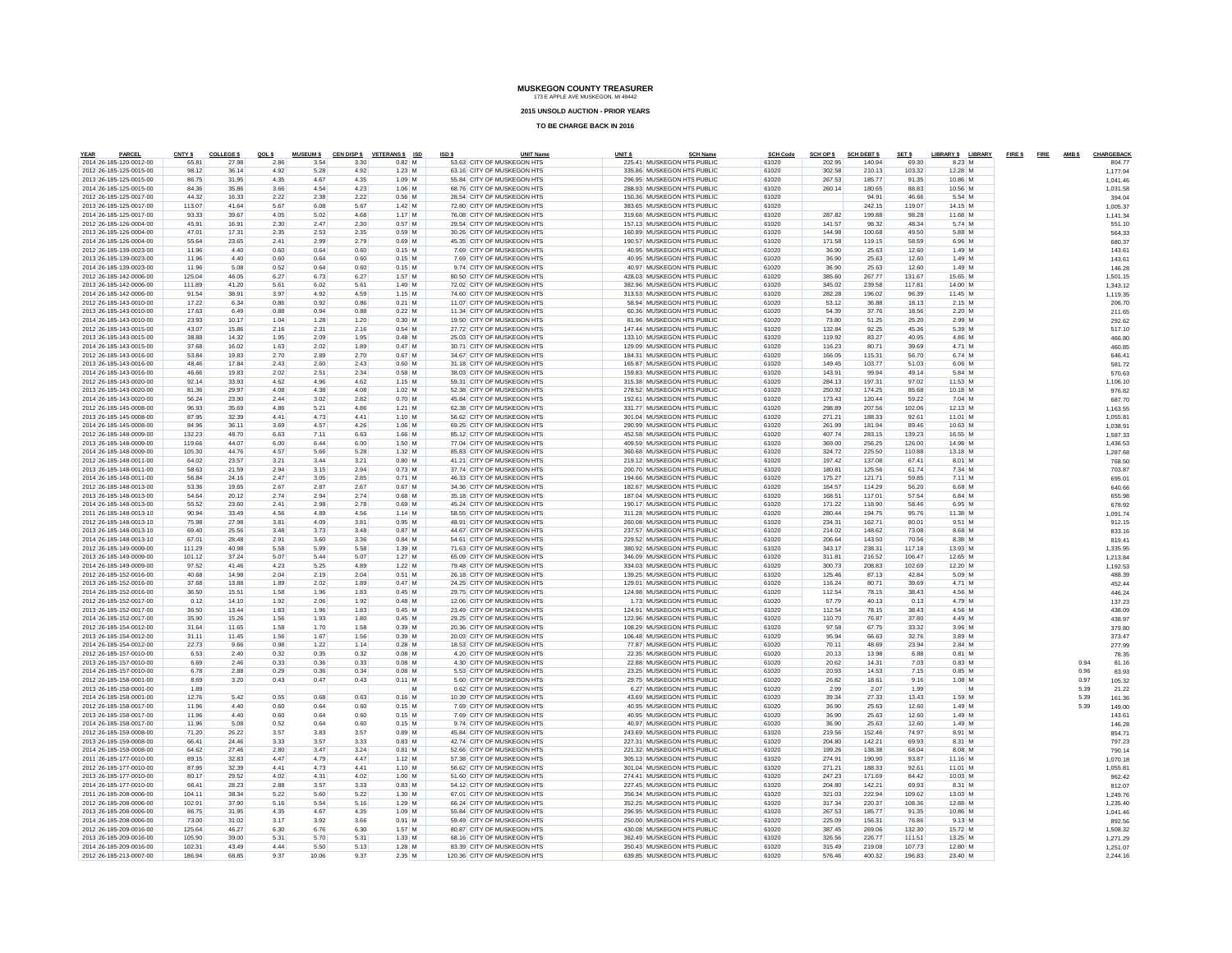**2015 UNSOLD AUCTION - PRIOR YEARS**

| YEAR<br>PARCEL                                     | CNTY \$          | <b>COLLEGE \$</b> | QOLS         | <b>MUSEUM \$</b> |              | CEN DISP \$ VETERANS \$ ISD | ISD \$ | <b>UNIT Name</b>                                           | UNIT <sub>S</sub> | <b>SCH Name</b>                                          | <b>SCH Code</b> | SCH OP \$        | <b>SCH DEBT \$</b> | SET \$           | LIBRARY \$ LIBRARY |   | FIRE \$FIRE AMB \$ | CHARGEBACK          |
|----------------------------------------------------|------------------|-------------------|--------------|------------------|--------------|-----------------------------|--------|------------------------------------------------------------|-------------------|----------------------------------------------------------|-----------------|------------------|--------------------|------------------|--------------------|---|--------------------|---------------------|
| 2013 26-185-213-0007-00                            | 196.84           | 72.50             | 9.87         | 10.59            | 9.87         | 2.47 M                      |        | 126.71 CITY OF MUSKEGON HTS                                |                   | 673.78 MUSKEGON HTS PUBLIC                               | 61020           | 607.01           | 421.52             | 207.27           | 24.64 M            |   |                    | 2.363.07            |
| 2014 26-185-213-0007-00                            | 189.66           | 80.62             | 8.24         | 10.21            | 9.51         | 2.38 M                      |        | 154.59 CITY OF MUSKEGON HTS                                |                   | 649.61 MUSKEGON HTS PUBLIC                               | 61020           | 584.87           | 406.15             | 199.71           | 23.74 M            |   |                    | 2.319.29            |
| 2012 26-185-213-0019-00                            | 183.09           | 67.43<br>57.51    | 9.18         | 9.85             | 9.18<br>7.83 | 2.30 M                      |        | 117.85 CITY OF MUSKEGON HTS                                |                   | 626.68 MUSKEGON HTS PUBLIC                               | 61020           | 564.57           | 392.06             | 192.78           | 22.91 M            |   |                    | 2.197.88            |
| 2013 26-185-213-0019-00<br>2014 26-185-213-0019-00 | 156.16<br>129.83 | 55.19             | 7.83<br>5.64 | 8.40<br>6.98     | 6.51         | 1.96 M<br>$1.63$ M          |        | 100.53 CITY OF MUSKEGON HTS<br>105.82 CITY OF MUSKEGON HTS |                   | 534.51 MUSKEGON HTS PUBLIC<br>444.69 MUSKEGON HTS PUBLIC | 61020<br>61020  | 481.55<br>400.36 | 334.40<br>278.02   | 164.43<br>136.71 | 19.54 M<br>16.25 M |   |                    | 1.874.65            |
| 2012 26-185-214-0003-10                            | 163.34           | 60.16             | 8.19         | 8.79             | 8.19         | $2.05$ M                    |        | 105.14 CITY OF MUSKEGON HTS                                |                   | 559.09 MUSKEGON HTS PUBLIC                               | 61020           | 503.69           | 349.77             | 171.99           | 20.44 M            |   |                    | 1,587.63<br>1.960.8 |
| 2013 26-185-214-0003-10                            | 121 45           | 44.73             | 6.09         | 6.53             | 6.09         | 1.52 M                      |        | 78.19 CITY OF MUSKEGON HTS                                 |                   | 415 73 MUSKEGON HTS PUBLIC                               | 61020           | 374.53           | 260.08             | 127.89           | 15.20 M            |   |                    | 1.458.03            |
| 2014 26-185-214-0003-10                            | 110.69           | 47.05             | 481          | 5.95             | 5.55         | 1.39 M                      |        | 90.22 CITY OF MUSKEGON HTS                                 |                   | 379.11 MUSKEGON HTS PUBLIC                               | 61020           | 341.32           | 237.02             | 116.55           | 13.85 M            |   |                    | 1.353.51            |
| 2012 26-185-214-0008-00                            | 114.87           | 42.31             | 5.76         | 6.18             | 5.76         | $1.44$ M                    |        | 73.94 CITY OF MUSKEGON HTS                                 |                   | 393.21 MUSKEGON HTS PUBLIC                               | 61020           | 354.24           | 246.00             | 120.96           | 14.38 M            |   |                    | 1.379.05            |
| 2013 26-185-214-0008-00                            | 102.31           | 37.68             | 5.13         | 5.50             | 5.13         | 1.28 M                      |        | 65.87 CITY OF MUSKEGON HTS                                 |                   | 350.20 MUSKEGON HTS PUBLIC                               | 61020           | 315 49           | 219.08             | 107 73           | 12.80 M            |   |                    | 1,228.20            |
| 2014 26-185-214-0008-00                            | 98.72            | 41.97             | 4.29         | 5.31             | 4.95         | $1.24$ M                    |        | 80.46 CITY OF MUSKEGON HTS                                 |                   | 338.11 MUSKEGON HTS PUBLIC                               | 61020           | 304.43           | 211.40             | 103.95           | 12.35 M            |   |                    | 1.207.18            |
| 2012 26-185-216-0003-00                            | 111.41           | 41.03             | 5.58         | 5.99             | 5.58         | 1.40 M                      |        | 71.71 CITY OF MUSKEGON HTS                                 |                   | 381.33 MUSKEGON HTS PUBLIC                               | 61020           | 343.54           | 238.58             | 117.31           | 13.94 M            |   |                    | 1,337.40            |
| 2013 26-185-216-0003-00                            | 50.85            | 18.73             | 2.55         | 2.73             | 2.55         | $0.63$ M                    |        | 32.74 CITY OF MUSKEGON HTS                                 |                   | 174.07 MUSKEGON HTS PUBLIC                               | 61020           | 156.82           | 108.90             | 53.55            | 6.36 M             |   |                    | 610.4               |
| 2014 26-185-216-0003-00                            | 49.06            | 20.85             | 2.13         | 2.64             | 2.46         | $0.61$ M                    |        | 39.97 CITY OF MUSKEGON HTS                                 |                   | 168.04 MUSKEGON HTS PUBLIC                               | 61020           | 151.29           | 105.06             | 51.66            | 6.14 M             |   |                    | 599.9               |
| 2012 26-185-216-0004-00                            | 114.87           | 42.31             | 5.76         | 6.18             | 5.76         | $1.44$ M                    |        | 73.94 CITY OF MUSKEGON HTS                                 |                   | 393.21 MUSKEGON HTS PUBLIC                               | 61020           | 354.24           | 246.00             | 120.96           | 14.38 M            |   |                    | 1.379.05            |
| 2013 26-185-216-0004-00                            | 47.86            | 17.62             | 2.40         | 2.57             | 2.40         | $0.60$ M                    |        | 30.81 CITY OF MUSKEGON HTS                                 |                   | 163.83 MUSKEGON HTS PUBLIC                               | 61020           | 147.60           | 102.50             | 50.40            | 5.99 M             |   |                    | 574.5               |
| 2014 26-185-216-0004-00                            | 46.66            | 19.83             | 2.02         | 2.51             | 2.34         | 0.58 M                      |        | 38.03 CITY OF MUSKEGON HTS                                 |                   | 159.83 MUSKEGON HTS PUBLIC                               | 61020           | 143.91           | 99.94              | 49.14            | 5.84 M             |   |                    | 570.63              |
| 2012 26-185-218-0003-00                            | 79.57            | 29.30             | 3.99         | 4.28             | 3.99         | 1.00 M                      |        | 51.23 CITY OF MUSKEGON HTS                                 |                   | 272.37 MUSKEGON HTS PUBLIC                               | 61020           | 245.38           | 170.40             | 83.79            | 9.96 M             |   |                    | 955.26              |
| 2013 26-185-218-0003-00                            | 71.20            | 26.22             | 3.57         | 3.83             | 3.57         | $0.89$ M                    |        | 45.84 CITY OF MUSKEGON HTS                                 |                   | 243.69 MUSKEGON HTS PUBLIC                               | 61020           | 219.56           | 152.46             | 74.97            | 8.91 M             |   |                    | 854.7               |
| 2014 26-185-218-0003-00                            | 68.21            | 28.99             | 2.96         | 3.67             | 3.42         | $0.85$ M                    |        | 55.60 CITY OF MUSKEGON HTS                                 |                   | 233.61 MUSKEGON HTS PUBLIC                               | 61020           | 210.33           | 146.06             | 71.82            | 8.53 M             |   |                    | 834.0               |
| 2012 26-185-224-0007-00                            | 11.19            | 4.12              | 0.56         | 0.60             | 0.56         | $0.14$ M                    |        | 7.20 CITY OF MUSKEGON HTS                                  |                   | 38.31 MUSKEGON HTS PUBLIC                                | 61020           | 34.50            | 23.96              | 11.78            | 1.40M              |   |                    | 134.32              |
| 2013 26-185-224-0007-00                            | 11.36            | 4.18              | 0.57         | 0.61             | 0.57         | $0.14$ M                    |        | 7.32 CITY OF MUSKEGON HTS                                  |                   | 38.90 MUSKEGON HTS PUBLIC                                | 61020           | 35.06            | 24.33              | 11.97            | $1.42$ M           |   |                    | 136.43              |
| 2014 26-185-224-0007-00                            | 11.36            | 4.82              | 0.49         | 0.61             | 0.57         | $0.14$ M                    |        | 9.27 CITY OF MUSKEGON HTS                                  |                   | 38.92 MUSKEGON HTS PUBLIC                                | 61020           | 35.06            | 24.33              | 11.97            | $1.42$ M           |   |                    | 138.9               |
| 2012 26-185-224-0013-00                            | 62.82            | 23.13             | 3.15         | 3.38             | 3.15         | 0.78 M                      |        | 40.43 CITY OF MUSKEGON HTS                                 |                   | 215.02 MUSKEGON HTS PUBLIC                               | 61020           | 193.73           | 134.52             | 66.15            | 7.86 M             |   |                    | 754.12              |
| 2013 26-185-224-0013-00                            | 52.65            | 19.39             | 2.64         | 2.83             | 2.64         | $0.66$ M                    |        | 33.89 CITY OF MUSKEGON HTS                                 |                   | 180.21 MUSKEGON HTS PUBLIC                               | 61020           | 162.36           | 112.75             | 55.44            | 6.59 M             |   |                    | 632.05              |
| 2014 26-185-224-0013-00                            | 43.67            | 18.56             | 1.89         | 2.35             | 2.19         | $0.54$ M                    |        | 35.59 CITY OF MUSKEGON HTS                                 |                   | 149.58 MUSKEGON HTS PUBLIC                               | 61020           | 134.68           | 93.52              | 45.99            | 5.46 M             |   |                    | 534.02              |
| 2011 26-185-225-0009-00                            | 117.86           | 43.41             | 5.91         | 6.34             | 5.91         | 1.48 M                      |        | 75.87 CITY OF MUSKEGON HTS                                 |                   | 399.89 MUSKEGON HTS PUBLIC                               | 61020           |                  | 252.40             | 124.11           | 14 75 M            |   |                    | 1.047.93            |
| 2012 26-185-225-0009-00                            | 116.07           | 42.75             | 5.82         | 6.24             | 5.82         | 1.45 M                      |        | 74.72 CITY OF MUSKEGON HTS                                 |                   | 397.30 MUSKEGON HTS PUBLIC                               | 61020           | 357.93           | 248.56             | 122.22           | 14.53 M            |   |                    | 1.393.4             |
| 2013 26-185-225-0009-00                            | 103.51           | 38.12             | 5.19         | 5.57             | 5.19         | 1.30 M                      |        | 66.63 CITY OF MUSKEGON HTS                                 |                   | 354.27 MUSKEGON HTS PUBLIC                               | 61020           | 319.19           | 221.65             | 108.99           | 12.95 M            |   |                    | 1.242.56            |
| 2014 26-185-225-0009-00                            | 77.17            | 32.80             | 3.35         | 4.15             | 3.87         | 0.97 M                      |        | 62.89 CITY OF MUSKEGON HTS                                 |                   | 264.36 MUSKEGON HTS PUBLIC                               | 61020           | 238.00           | 165.27             | 81.27            | 9.66 M             |   |                    | 943.76              |
| 2011 26-185-226-0016-00                            | 110.69           | 40.76             | 5.55         | 5.95             | 5.55         | 1.39 M                      |        | 71.26 CITY OF MUSKEGON HTS                                 |                   | 378.87 MUSKEGON HTS PUBLIC                               | 61020           | 341.32           | 237.02             | 116,55           | 13.85 M            |   |                    | 1,328.76            |
| 2012 26-185-226-0016-00                            | 108.90           | 40.10             | 5.46         | 5.86             | 5.46         | 1.36 M                      |        | 70.09 CITY OF MUSKEGON HTS                                 |                   | 372.72 MUSKEGON HTS PUBLIC                               | 61020           | 335.79           | 233.19             | 114.66           | 13.63 M            |   |                    | 1.307.22            |
| 2013 26-185-226-0016-00                            | 96.93            | 35.69             | 4.86         | 5.21             | 4.86         | $1.21$ M                    |        | 62.38 CITY OF MUSKEGON HTS                                 |                   | 331.77 MUSKEGON HTS PUBLIC                               | 61020           | 298.89           | 207.56             | 102.06           | 12.13 M            |   |                    | 1.163.55            |
| 2014 26-185-226-0016-00                            | 93.33            | 39.67             | 4.05         | 5.02             | 4.68         | 1.17 M                      |        | 76.08 CITY OF MUSKEGON HTS                                 |                   | 319 68 MUSKEGON HTS PUBLIC                               | 61020           | 287.82           | 199.88             | 98.28            | 11.68 M            |   |                    | 1.141.34            |
| 2012 26-185-227-0007-00                            | 90.94            | 33.49             | 4.56         | 4.89             | 4.56         | $1.14$ M                    |        | 58.55 CITY OF MUSKEGON HTS                                 |                   | 311.28 MUSKEGON HTS PUBLIC                               | 61020           | 280.44           | 194 75             | 95.76            | 11.38 M            |   |                    | 1.091.74            |
| 2013 26-185-227-0007-00                            | 92.74            | 34.15             | 4.65         | 4.99             | 4.65         | $1.16$ M                    |        | 59.70 CITY OF MUSKEGON HTS                                 |                   | 317.41 MUSKEGON HTS PUBLIC                               | 61020           | 285.98           | 198.58             | 97.65            | 11.60 M            |   |                    | 1.113.26            |
| 2014 26-185-227-0007-00                            | 89.74            | 38.15             | 3.90         | 4.83             | 4.50         | $1.12$ M                    |        | 73.14 CITY OF MUSKEGON HTS                                 |                   | 307.39 MUSKEGON HTS PUBLIC                               | 61020           | 276.75           | 192.19             | 94.50            | 11.23 M            |   |                    | 1,097.44            |
| 2012 26-200-003-0003-00                            | 122.56           | 45.13             | 6.14         | 6.59             | 6.14         | 1.54 M                      |        | 78.88 CITY OF MUSKEGON HTS                                 |                   | 419.47 MUSKEGON HTS PUBLIC                               | 61020           | 377.90           | 262.42             | 129.03           | 15.34 M            |   |                    | 1471.14             |
| 2013 26-200-003-0003-00                            | 116.66           | 42.97             | 5.85         | 6.28             | 5.85         | 1.46 M<br>$1.41$ M          |        | 75.11 CITY OF MUSKEGON HTS                                 |                   | 399.36 MUSKEGON HTS PUBLIC                               | 61020<br>61020  | 359.77           | 249.83             | 122.85           | 14.60 M<br>14.08 M |   |                    | 1.400.59            |
| 2014 26-200-003-0003-00                            | 112.48           | 47.81             | 4.88         | 6.05             | 5.64         |                             |        | 91.68 CITY OF MUSKEGON HTS                                 |                   | 385.25 MUSKEGON HTS PUBLIC                               |                 | 346.86           | 240.88             | 118.44           |                    |   |                    | 1,375.46            |
| 2012 26-210-001-0014-00                            | 131.63           | 48.48             | 6.60         | 7.08             | 6.60         | 1.65 M                      |        | 84 73 CITY OF MUSKEGON HTS                                 |                   | 450.54 MUSKEGON HTS PUBLIC                               | 61020           | 405.90           | 281.87             | 138.60           | 16.47 M            |   |                    | 1,580.15            |
| 2013 26-210-001-0014-00<br>2014 26-210-001-0014-00 | 133.42<br>92.14  | 49.14<br>39.16    | 6.69<br>4.00 | 7.18<br>4.96     | 6.69<br>4.62 | 1.67 M<br>$1.15$ M          |        | 85.90 CITY OF MUSKEGON HTS<br>75.09 CITY OF MUSKEGON HTS   |                   | 456.69 MUSKEGON HTS PUBLIC<br>315.58 MUSKEGON HTS PUBLIC | 61020<br>61020  | 411.44<br>284.13 | 285.71<br>197.31   | 140.49<br>97.02  | 16.70 M<br>11.53 M |   |                    | 1.601.72            |
| 2012 26-230-016-0019-00                            | 33.47            | 12.33             | 1.67         | 1.80             | 1.67         | $0.42$ M                    |        | 21.55 CITY OF MUSKEGON HTS                                 |                   | 114.58 MUSKEGON HTS PUBLIC                               | 61020           | 103.24           | 71.69              | 35.25            | 4.19 M             |   |                    | 1.126.69<br>401.8   |
| 2013 26-230-016-0019-00                            | 31.11            | 11.45             | 1.56         | 1.67             | 1.56         | $0.39$ M                    |        | 20.03 CITY OF MUSKEGON HTS                                 |                   | 106.48 MUSKEGON HTS PUBLIC                               | 61020           | 95.94            | 66.63              | 32.76            | 3.89 M             |   |                    | 373.47              |
| 2014 26-230-016-0019-00                            | 26.32            | 11.18             | 1.14         | 1.41             | 1.32         | $0.33$ M                    |        | 21.44 CITY OF MUSKEGON HTS                                 |                   | 90.16 MUSKEGON HTS PUBLIC                                | 61020           | 81.18            | 56.38              | 27.72            | 3.29 M             |   |                    | 321.8               |
| 2012 26-240-991-0001-00                            | 52.65            | 19.39             | 2.64         | 2.83             | 2.64         | $0.66$ M                    |        | 33.89 CITY OF MUSKEGON HTS                                 |                   | 180.21 MUSKEGON HTS PUBLIC                               | 61020           | 162.36           | 112.75             | 55.44            | 6.59 M             |   |                    | 632.0               |
| 2013 26-240-991-0001-00                            | 52.65            | 19.39             | 2.64         | 2.83             | 2.64         | $0.66$ M                    |        | 33.89 CITY OF MUSKEGON HTS                                 |                   | 180.21 MUSKEGON HTS PUBLIC                               | 61020           | 162.36           | 112.75             | 55 44            | 6.59 M             |   |                    | 632.05              |
| 2014 26-240-991-0001-00                            | 52.65            | 22.38             | 2.28         | 2.83             | 2.64         | $0.66$ M                    |        | 42.91 CITY OF MUSKEGON HTS                                 |                   | 180.32 MUSKEGON HTS PUBLIC                               | 61020           | 162.36           | 112.75             | 55.44            | 6.59 M             |   |                    | 643.81              |
| 2012 26-280-001-0009-00                            |                  |                   |              |                  |              | M                           |        | CITY OF MUSKEGON HTS                                       |                   | 235.86 MUSKEGON HTS PUBLIC                               | 61020           |                  |                    |                  |                    | M |                    | 235.8               |
| 2013 26-280-001-0009-00                            | 60.43            | 22.25             | 3.03         | 3.25             | 3.03         | 0.75M                       |        | 38.89 CITY OF MUSKEGON HTS                                 |                   | 432 72 MUSKEGON HTS PUBLIC                               | 61020           | 186.34           | 129.40             | 63.63            | 7.56 M             |   |                    | 951.28              |
| 2014 26-280-001-0009-00                            | 58.63            | 24.92             | 2.54         | 3.15             | 2.94         | $0.73$ M                    |        | 47.79 CITY OF MUSKEGON HTS                                 |                   | 416 75 MUSKEGON HTS PUBLIC                               | 61020           | 180.81           | 125.56             | 61.74            | 7.34 M             |   |                    | 932.90              |
| 2012 26-280-011-0003-00                            | 11.96            | 4.40              | 0.60         | 0.64             | 0.60         | $0.15$ M                    |        | 7.69 CITY OF MUSKEGON HTS                                  |                   | 40.95 MUSKEGON HTS PUBLIC                                | 61020           | 36.90            | 25.63              | 12.60            | 1.49 M             |   |                    | 143.6               |
| 2013 26-280-011-0003-00                            | 11.96            | 4.40              | 0.60         | 0.64             | 0.60         | $0.15$ M                    |        | 7.69 CITY OF MUSKEGON HTS                                  |                   | 40.95 MUSKEGON HTS PUBLIC                                | 61020           | 36.90            | 25.63              | 12.60            | 1.49 M             |   |                    | 143.6               |
| 2014 26-280-011-0003-00                            | 11.96            | 5.08              | 0.52         | 0.64             | 0.60         | $0.15$ M                    |        | 9.74 CITY OF MUSKEGON HTS                                  |                   | 40.97 MUSKEGON HTS PUBLIC                                | 61020           | 36.90            | 25.63              | 12.60            | 1.49 M             |   |                    | 146.28              |
| 2012 26-280-011-0008-00                            | 37.81            | 13.92             | 1.89         | 2.03             | 1.89         | $0.47$ M                    |        | 24.33 CITY OF MUSKEGON HTS                                 |                   | 129.44 MUSKEGON HTS PUBLIC                               | 61020           | 116.60           | 80.98              | 39.82            | 4.73 M             |   |                    | 453.9               |
| 2013 26-280-011-0008-00                            | 38.72            | 14.26             | 1.94         | 2.08             | 1.94         | $0.48$ M                    |        | 24.93 CITY OF MUSKEGON HTS                                 |                   | 190.19 MUSKEGON HTS PUBLIC                               | 61020           | 119.39           | 82.92              | 40.77            | 4.84 M             |   |                    | 522.4               |
| 2014 26-280-011-0008-00                            | 38.88            | 16.53             | 1.69         | 2.09             | 1.95         | $0.48$ M                    |        | 31.69 CITY OF MUSKEGON HTS                                 |                   | 133.20 MUSKEGON HTS PUBLIC                               | 61020           | 119.93           | 83.27              | 40.95            | 4.86 M             |   |                    | 475.52              |
| 2012 26-280-905-0001-00                            | 55.04            |                   |              |                  |              |                             |        | 18.14 CITY OF MUSKEGON HTS                                 |                   | 186.48 MUSKEGON HTS PUBLIC                               | 61020           | 86.94            | 60.37              | 57.96            |                    | M |                    | 464.93              |
| 2013 26-280-905-0001-00                            | 55.04            | 20.27             | 2.76         | 2.96             | 2.76         | $0.69$ M                    |        | 35.42 CITY OF MUSKEGON HTS                                 |                   | 188.41 MUSKEGON HTS PUBLIC                               | 61020           | 169.74           | 117.87             | 57.96            | 6.89 M             |   |                    | 660.7               |
| 2014 26-280-905-0001-00                            | 55.04            | 23.39             | 2.39         | 2.96             | 2.76         | $0.69$ M                    |        | 44 85 CITY OF MUSKEGON HTS                                 |                   | 188.54 MUSKEGON HTS PUBLIC                               | 61020           | 169.74           | 117.87             | 57.96            | 6.89 M             |   |                    | 673.08              |
| 2011 26-400-006-0002-00                            | 111.29           | 40.98             | 5.58         | 5.99             | 5.58         | $1.39$ M                    |        | 71 63 CITY OF MUSKEGON HTS                                 |                   | 380.92 MUSKEGON HTS PUBLIC                               | 61020           | 343.17           | 238.31             | 117.18           | 13.93 M            |   |                    | 1.335.95            |
| 2012 26-400-006-0002-00                            | 109.49           | 40.32             | 5.49         | 5.89             | 5.49         | $1.37$ M                    |        | 70.48 CITY OF MUSKEGON HTS                                 |                   | 374.77 MUSKEGON HTS PUBLIC                               | 61020           | 337.63           | 234.46             | 115.29           | 13.70 M            |   |                    | 1.314.38            |
| 2013 26-400-006-0002-00                            | 71.80            | 26.44             | 3.60         | 3.86             | 3.60         | 0.90M                       |        | 46.21 CITY OF MUSKEGON HTS                                 |                   | 245 75 MUSKEGON HTS PUBLIC                               | 61020           | 221.40           | 153.75             | 75.60            | 8.98 M             |   |                    | 861.89              |
| 2014 26-400-006-0002-00                            | 69.40            | 29.50             | 3.01         | 3.73             | 3.48         | $0.87$ M                    |        | 56.56 CITY OF MUSKEGON HTS                                 |                   | 237.71 MUSKEGON HTS PUBLIC                               | 61020           | 214.02           | 148.62             | 73.08            | 8.68 M             |   |                    | 848.66              |
| 2012 26-400-009-0014-00                            | 46.06            | 16.96             | 2.31         | 2.48             | 2.31         | $0.57$ M                    |        | 29.64 CITY OF MUSKEGON HTS                                 |                   | 157.69 MUSKEGON HTS PUBLIC                               | 61020           | 142.06           | 98.65              | 48.51            | 5.76 M             |   |                    | 553.00              |
| 2013 26-400-009-0014-00                            | 41.28            | 15.20             | 2.07         | 2.22             | 2.07         | $0.51$ M                    |        | 26.57 CITY OF MUSKEGON HTS                                 |                   | 141.28 MUSKEGON HTS PUBLIC                               | 61020           | 127.31           | 88.40              | 43.47            | 5.16 M             |   |                    | 495.54              |
| 2014 26-400-009-0014-00                            | 40.08            | 17.03             | 1.74         | 2.15             | 2.01         | $0.50$ M                    |        | 32.66 CITY OF MUSKEGON HTS                                 |                   | 137.28 MUSKEGON HTS PUBLIC                               | 61020           | 123.62           | 85.83              | 42.21            | 5.01 M             |   |                    | 490.12              |
| 2012 26-400-009-0022-00                            | 8.37             | 3.08              | 0.42         | 0.45             | 0.42         | $0.10$ M                    |        | 5.39 CITY OF MUSKEGON HTS                                  |                   | 28.66 MUSKEGON HTS PUBLIC                                | 61020           | 25.83            | 17.94              | 8.82             | $1.04$ M           |   |                    | 100.52              |
| 2013 26-400-009-0022-00                            | 8.37             | 3.08              | 0.42         | 0.45             | 0.42         | $0.10$ M                    |        | 5.39 CITY OF MUSKEGON HTS                                  |                   | 28.66 MUSKEGON HTS PUBLIC                                | 61020           | 25.83            | 17.94              | 8.82             | $1.04$ M           |   |                    | 100.52              |
| 2014 26-400-009-0022-00                            |                  | 3.55              | 0.36         | 0.45             | 0.42         | $0.10$ M                    |        | 3.33 CITY OF MUSKEGON HTS                                  |                   | 0.30 MUSKEGON HTS PUBLIC                                 | 61020           | 12.60            | 8.75               |                  | 1.04 M             |   |                    | 30.90               |
| 2012 26-400-011-0009-00                            | 59.83            | 22.03             | 3.00         | 3.22             | 3.00         | $0.75$ M                    |        | 38.52 CITY OF MUSKEGON HTS                                 |                   | 204.78 MUSKEGON HTS PUBLIC                               | 61020           | 184.50           | 128.13             | 63.00            | 7.49 M             |   |                    | 718.25              |
| 2013 26-400-011-0009-00                            | 54.44            | 20.05             | 2.73         | 2.93             | 2.73         | $0.68$ M                    |        | 35.03 CITY OF MUSKEGON HTS                                 |                   | 186.36 MUSKEGON HTS PUBLIC                               | 61020           | 167.89           | 116.58             | 57.33            | 6.81 M             |   |                    | 653.56              |
| 2014 26-400-011-0009-00                            | 52.65            | 22.38             | 2.28         | 2.83             | 2.64         | $0.66$ M                    |        | 42.91 CITY OF MUSKEGON HTS                                 |                   | 180.32 MUSKEGON HTS PUBLIC                               | 61020           | 162.36           | 112.75             | 55.44            | 6.59 M             |   |                    | 643.8               |
| 2012 26-400-016-0008-00                            | 75.98            | 27.98             | 3.81         | 4.09             | 3.81         | $0.95$ M                    |        | 48.91 CITY OF MUSKEGON HTS                                 |                   | 260.08 MUSKEGON HTS PUBLIC                               | 61020           | 234.31           | 162.71             | 80.01            | 9.51 M             |   |                    | 912.15              |
| 2013 26-400-016-0008-00                            | 68.21            | 25.12             | 3.42         | 3.67             | 3.42         | $0.85$ M                    |        | 43.91 CITY OF MUSKEGON HTS                                 |                   | 233.47 MUSKEGON HTS PUBLIC                               | 61020           | 210.33           | 146.06             | 71.82            | 8.53 M             |   |                    | 818.8               |
| 2014 26-400-016-0008-00                            | 65.81            | 27.98             | 2.86         | 3.54             | 3.30         | $0.82$ M                    |        | 53.63 CITY OF MUSKEGON HTS                                 |                   | 225.41 MUSKEGON HTS PUBLIC                               | 61020           | 202.95           | 140.94             | 69.30            | 8.23 M             |   |                    | 804.77              |
| 2012 26-540-004-0011-00                            |                  | 38.34             | 5.22         | 5.60             | 5.22         | 1.30 M                      |        | 32.69 CITY OF MUSKEGON HTS                                 |                   | 2.10 MUSKEGON HTS PUBLIC                                 | 61020           |                  | 108.75             |                  | 13.03 M            |   |                    | 212.25              |
| 2013 26-540-004-0011-00                            | 90.94            | 33.49             | 4.56         | 4.89             | 4.56<br>4.38 | $1.14$ M                    |        | 58.55 CITY OF MUSKEGON HTS                                 |                   | 311.28 MUSKEGON HTS PUBLIC                               | 61020           | 280.44           | 194.75             | 95.76            | 11.38 M            |   |                    | 1.091.74            |
| 2014 26-540-004-0011-00                            | 87.35            | 37.13             | 3.79         | 4.70             |              | $1.09$ M                    |        | 71.20 CITY OF MUSKEGON HTS                                 |                   | 299.19 MUSKEGON HTS PUBLIC                               | 61020           | 269.37           | 187.06             | 91.98            | 10.93 M            |   |                    | 1.068.17            |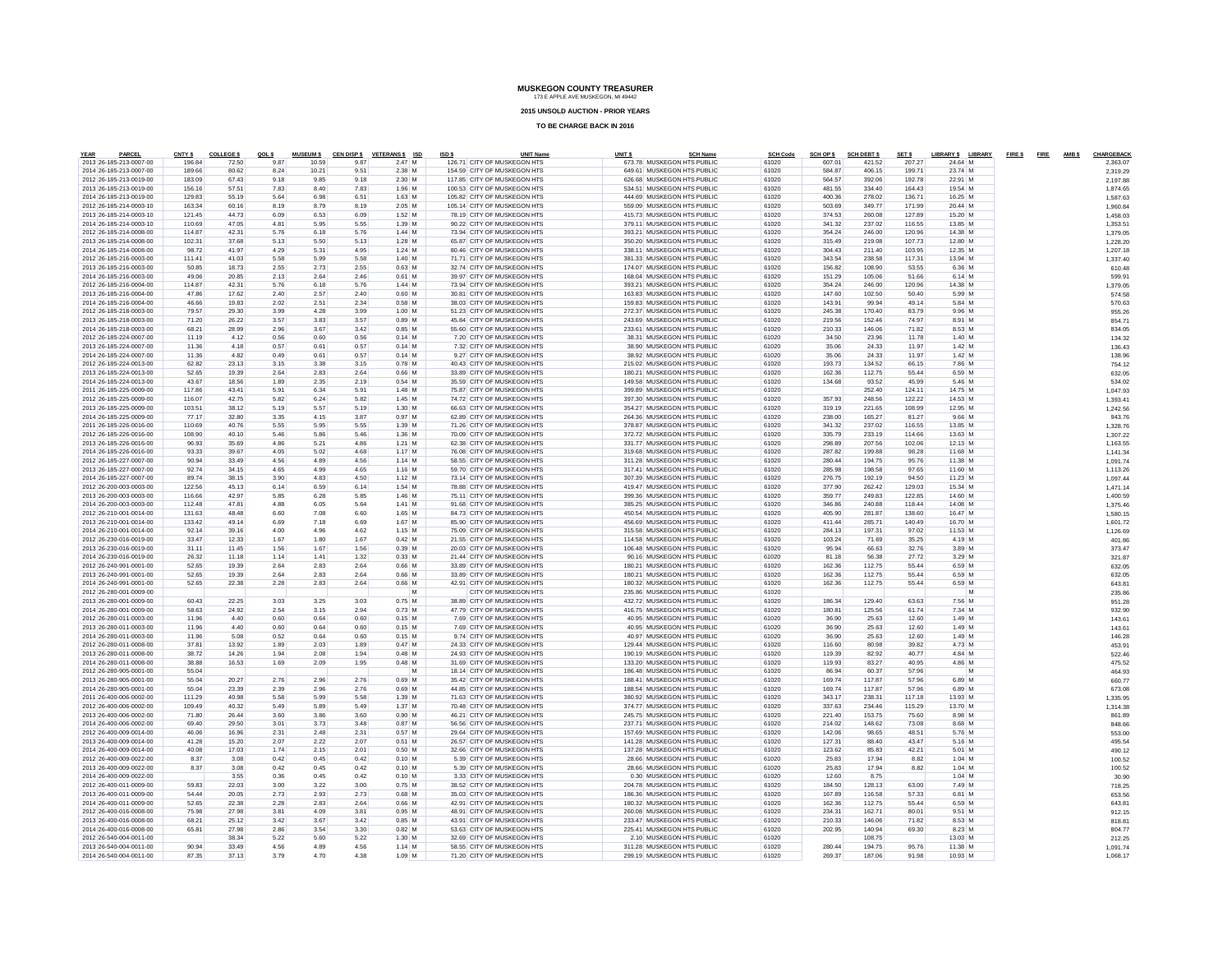**2015 UNSOLD AUCTION - PRIOR YEARS**

| YEAR<br>PARCEL                                     | CNTY \$        | <b>COLLEGE \$</b> | QOLS         | <b>MUSEUM \$</b> |              | CEN DISP \$ VETERANS \$ ISD | ISD \$ | <b>UNIT Name</b>                                         | UNIT <sub>S</sub> | <b>SCH Name</b>                                          | <b>SCH Code</b> | <b>SCH OP \$</b> | <b>SCH DEBT \$</b> | SET \$         | LIBRARY \$ LIBRARY |  | FIRE \$FIRE | AMB \$ | CHARGEBACK         |
|----------------------------------------------------|----------------|-------------------|--------------|------------------|--------------|-----------------------------|--------|----------------------------------------------------------|-------------------|----------------------------------------------------------|-----------------|------------------|--------------------|----------------|--------------------|--|-------------|--------|--------------------|
| 2012 26-540-006-0006-00<br>2013 26-540-006-0006-00 | 87.95<br>80.17 | 32.39<br>29.52    | 4.41<br>4.02 | 4.73<br>4.31     | 4.41<br>4.02 | $1.10$ M<br>1.00 M          |        | 56.62 CITY OF MUSKEGON HTS<br>51.60 CITY OF MUSKEGON HTS |                   | 301.04 MUSKEGON HTS PUBLIC<br>274.41 MUSKEGON HTS PUBLIC | 61020<br>61020  | 271.21<br>247.23 | 188.33<br>171.69   | 92.61<br>84.42 | 11.01 M<br>10.03 M |  |             |        | 1.055.81<br>962.42 |
| 2014 26-540-006-0006-00                            | 7777           | 33.06             | 3.38         | 4.18             | 3.90         | 0.97 M                      |        | 63.39 CITY OF MUSKEGON HTS                               |                   | 266.40 MUSKEGON HTS PUBLIC                               | 61020           | 239.85           | 166.56             | 81.90          | 9.73 M             |  |             |        | 951.09             |
| 2012 26-540-006-0013-00                            | 50.77          | 18.69             | 2.54         | 2.73             | 2.54         | $0.63$ M                    |        | 32.68 CITY OF MUSKEGON HTS                               |                   | 173.75 MUSKEGON HTS PUBLIC                               | 61020           | 156.54           | 108.71             | 53.46          | 6.35 M             |  |             |        | 609.39             |
| 2013 26-540-006-0013-00                            | 62.82          | 23.13             | 3.15         | 3.38             | 3.15         | $0.78$ M                    |        | 40.43 CITY OF MUSKEGON HTS                               |                   | 215.02 MUSKEGON HTS PUBLIC                               | 61020           | 193.73           | 134.52             | 66.15          | 7.86 M             |  |             |        | 754.12             |
| 2014 26-540-006-0013-00                            | 61.03          | 25.93             | 2.65         | 3.28             | 3.06         | $0.76$ M                    |        | 49.73 CITY OF MUSKEGON HTS                               |                   | 209.02 MUSKEGON HTS PUBLIC                               | 61020           | 188.19           | 130.69             | 64.26          | 7.63 M             |  |             |        | 746.23             |
| 2012 26-595-035-0007-00                            | 77.67          | 28.60             | 3.89         | 4.18             | 3.89         | 0.97M                       |        | 50.00 CITY OF MUSKEGON HTS                               |                   | 265 83 MUSKEGON HTS PUBLIC                               | 61020           | 239.50           | 166.32             | 81.78          | 9.72 M             |  |             |        | 932.35             |
| 2013 26-595-035-0007-00                            | 76.58          | 28.20             | 3.84         | 4.12             | 3.84         | $0.96$ M                    |        | 49.30 CITY OF MUSKEGON HTS                               |                   | 262.13 MUSKEGON HTS PUBLIC                               | 61020           | 236.16           | 164.00             | 80.64          | 9.58 M             |  |             |        | 919.35             |
| 2014 26-595-035-0007-00                            | 74.19          | 31.53             | 3.22         | 3.99             | 3.72         | $0.93$ M                    |        | 60.45 CITY OF MUSKEGON HTS                               |                   | 254.11 MUSKEGON HTS PUBLIC                               | 61020           | 228.78           | 158.88             | 78.12          | 9.28 M             |  |             |        | 907.20             |
| 2012 26-610-002-0006-00                            | 41.28          | 15.20             | 2.07         | 2.22             | 2.07         | 0.51 M                      |        | 26.57 CITY OF MUSKEGON HTS                               |                   | 141.28 MUSKEGON HTS PUBLIC                               | 61020           | 127.31           | 88.40              | 43.47          | 5.16 M             |  |             |        | 495.54             |
| 2013 26-610-002-0006-00                            | 38.28          | 14.10             | 1.92         | 2.06             | 1.92         | $0.48$ M                    |        | 24.64 CITY OF MUSKEGON HTS                               |                   | 131.07 MUSKEGON HTS PUBLIC                               | 61020           | 118.08           | 82.00              | 40.32          | 4.79 M             |  |             |        | 459.66             |
| 2014 26-610-002-0006-00                            | 34.70          | 14.75             | 1.50         | 1.86             | 1.74         | $0.43$ M                    |        | 28.27 CITY OF MUSKEGON HTS                               |                   | 118.85 MUSKEGON HTS PUBLIC                               | 61020           | 107.01           | 74.31              | 36.54          | 4.34 M             |  |             |        | 424.30             |
| 2012 26-635-248-0003-00                            | 81.36          | 29.97             | 4.08         | 4.38             | 4.08         | $1.02$ M                    |        | 52.38 CITY OF MUSKEGON HTS                               |                   | 278.52 MUSKEGON HTS PUBLIC                               | 61020           | 250.92           | 174.25             | 85.68          | 10.18 M            |  |             |        | 976.82             |
| 2013 26-635-248-0003-00                            | 68.81          | 25.34             | 3.45         | 3.70             | 3.45         | $0.86$ M                    |        | 44.28 CITY OF MUSKEGON HTS                               |                   | 235.51 MUSKEGON HTS PUBLIC                               | 61020           | 212.17           | 147.33             | 72.45          | 8.61 M             |  |             |        | 825.96             |
| 2014 26-635-248-0003-00                            | 66.41          | 28.23             | 2.88         | 3.57             | 3.33         | $0.83$ M                    |        | 54.12 CITY OF MUSKEGON HTS                               |                   | 227.45 MUSKEGON HTS PUBLIC                               | 61020           | 204.80           | 142.21             | 69.93          | 8.31 M             |  |             |        | 812.07             |
| 2011 26-635-248-0010-00                            | 71.80          | 26.44             | 3.60         | 3.86             | 3.60         | $0.90$ M                    |        | 46.21 CITY OF MUSKEGON HTS                               |                   | 245.75 MUSKEGON HTS PUBLIC                               | 61020           | 221.40           | 153.75             | 75.60          | 8.98 M             |  |             |        | 861.89             |
| 2012 26-635-248-0010-00                            | 70.60          | 26.00             | 3.54         | 3.80             | 3.54         | $0.88$ M                    |        | 45.45 CITY OF MUSKEGON HTS                               |                   | 241.65 MUSKEGON HTS PUBLIC                               | 61020           | 217.71           | 151.19             | 74.34          | 8.83 M             |  |             |        | 847.53             |
| 2013 26-635-248-0010-00                            | 59.83          | 22.03             | 3.00         | 3.22             | 3.00         | $0.75$ M                    |        | 38.52 CITY OF MUSKEGON HTS                               |                   | 204.78 MUSKEGON HTS PUBLIC                               | 61020           | 184.50           | 128.13             | 63.00          | 7.49 M             |  |             |        | 718.25             |
| 2014 26-635-248-0010-00                            | 58.03          | 24.66             | 2.52         | 3.12             | 2.91         | $0.72$ M                    |        | 47.29 CITY OF MUSKEGON HTS                               |                   | 198.78 MUSKEGON HTS PUBLIC                               | 61020           | 178.97           | 124.27             | 61.11          | 7.26 M             |  |             |        | 709.6              |
| 2012 26-635-249-0020-00                            |                | 53.10             | 7.23         | 7.76             | 7.23         | $1.81$ M                    |        | 45.28 CITY OF MUSKEGON HTS                               |                   | 3.99 MUSKEGON HTS PUBLIC                                 | 61020           | 108.45           | 150.62             |                | 18.05 M            |  |             |        | 403.52             |
| 2013 26-635-249-0020-00                            | 64.62          | 23.79             | 3.24         | 3.47             | 3.24         | $0.81$ M                    |        | 41.59 CITY OF MUSKEGON HTS                               |                   | 221.17 MUSKEGON HTS PUBLIC                               | 61020           | 199.26           | 138.38             | 68.04          | 8.08 M             |  |             |        | 775.69             |
| 2014 26-635-249-0020-00                            | 65.65          | 27.90             | 2.85         | 3.53             | 3.29         | $0.82$ M                    |        | 53.51 CITY OF MUSKEGON HTS                               |                   | 224.82 MUSKEGON HTS PUBLIC                               | 61020           | 202.42           | 140.57             | 69.12          | 8.21 M             |  |             |        | 802.69             |
| 2012 26-635-249-0022-00                            | 55.04          | 20.27             | 2.76         | 2.96             | 2.76         | $0.69$ M                    |        | 35.42 CITY OF MUSKEGON HTS                               |                   | 188.41 MUSKEGON HTS PUBLIC                               | 61020           | 169.74           | 117.87             | 57.96          | 6.89 M             |  |             |        | 660.77             |
| 2013 26-635-249-0022-00                            | 47.26          | 17.40             | 2.37         | 2.54             | 2.37         | $0.59$ M                    |        | 30.42 CITY OF MUSKEGON HTS                               |                   | 161.78 MUSKEGON HTS PUBLIC                               | 61020           | 145 75           | 101.21             | 49.77          | 5.91 M             |  |             |        | 567.37             |
| 2014 26-635-249-0022-00                            | 34.70          | 14.75             | 1.50         | 1.86             | 1.74         | $0.43$ M                    |        | 28.27 CITY OF MUSKEGON HTS                               |                   | 118.85 MUSKEGON HTS PUBLIC                               | 61020           | 107.01           | 74.31              | 36.54          | 4.34 M             |  |             |        | 424.30             |
| 2012 26-635-249-0024-00                            | 55.04          | 20.27             | 2.76         | 2.96             | 2.76         | $0.69$ M                    |        | 35.42 CITY OF MUSKEGON HTS                               |                   | 188.41 MUSKEGON HTS PUBLIC                               | 61020           | 169.74           | 117.87             | 57.96          | 6.89 M             |  |             |        | 660.7              |
| 2013 26-635-249-0024-00                            | 47.26          | 1740              | 2.37         | 2.54             | 2.37         | $0.59$ M                    |        | 30.42 CITY OF MUSKEGON HTS                               |                   | 161.78 MUSKEGON HTS PUBLIC                               | 61020           | 145 75           | 101.21             | 49.77          | 5.91 M             |  |             |        | 567.3              |
| 2014 26-635-249-0024-00                            | 42.47          | 18.05             | 1.84         | 2.28             | 2.13         | $0.53$ M                    |        | 34.62 CITY OF MUSKEGON HTS                               |                   | 145.50 MUSKEGON HTS PUBLIC                               | 61020           | 130.99           | 90.96              | 44.73          | 5.31 M             |  |             |        | 519.4              |
| 2012 26-635-256-0007-00                            | 43.72          | 16.10             | 2.19         | 2.35             | 2.19         | $0.54$ M                    |        | 28.15 CITY OF MUSKEGON HTS                               |                   | 149.65 MUSKEGON HTS PUBLIC                               | 61020           | 134.83           | 93.62              | 46.03          | 5.47 M             |  |             |        | 524.8              |
| 2013 26-635-256-0007-00                            | 44.77<br>45.48 | 16.49<br>19.33    | 2.24<br>1.97 | 2.41<br>2.44     | 2.24<br>2.28 | 0.56 M<br>$0.57$ M          |        | 28.82 CITY OF MUSKEGON HTS<br>37.06 CITY OF MUSKEGON HTS |                   | 153.23 MUSKEGON HTS PUBLIC<br>155.77 MUSKEGON HTS PUBLIC | 61020           | 138.05<br>140.24 | 95.86<br>97.40     | 47.13<br>47.89 | 5.60 M<br>5.69 M   |  |             |        | 537.40             |
| 2014 26-635-256-0007-00<br>2012 26-635-256-0010-00 | 8.37           | 3.08              | 0.42         | 0.45             | 0.42         | $0.10$ M                    |        | 5.39 CITY OF MUSKEGON HTS                                |                   | 28.66 MUSKEGON HTS PUBLIC                                | 61020<br>61020  | 25.83            | 17.94              | 8.82           | $1.04$ M           |  |             |        | 556.12             |
| 2013 26-635-256-0010-00                            | 8.37           | 3.08              | 0.42         | 0.45             | 0.42         | $0.10$ M                    |        | 5.39 CITY OF MUSKEGON HTS                                |                   | 28 66 MUSKEGON HTS PUBLIC                                | 61020           | 25.83            | 17.94              | 8.82           | $1.04$ M           |  |             |        | 100.52<br>100.5    |
| 2014 26-635-256-0010-00                            | 8.37           | 3.55              | 0.36         | 0.45             | 0.42         | $0.10$ M                    |        | 6.83 CITY OF MUSKEGON HTS                                |                   | 28.67 MUSKEGON HTS PUBLIC                                | 61020           | 25.83            | 17.94              | 8.82           | $1.04$ M           |  |             |        | 102.38             |
| 2012 26-635-257-0020-00                            | 74.79          | 27.54             | 3.75         | 4.02             | 3.75         | $0.94$ M                    |        | 48.13 CITY OF MUSKEGON HTS                               |                   | 255.98 MUSKEGON HTS PUBLIC                               | 61020           | 230.63           | 160.15             | 78.75          | 9.36 M             |  |             |        | 897.79             |
| 2013 26-635-257-0020-00                            | 10.76          | 3.96              | 0.54         | 0.57             | 0.54         | $0.13$ M                    |        | 6.93 CITY OF MUSKEGON HTS                                |                   | 36.85 MUSKEGON HTS PUBLIC                                | 61020           | 33.21            | 23.06              | 11.34          | $1.34$ M           |  |             |        | 129.23             |
| 2014 26-635-257-0020-00                            | 10.76          | 4.57              | 0.46         | 0.57             | 0.54         | $0.13$ M                    |        | 8.77 CITY OF MUSKEGON HTS                                |                   | 36.89 MUSKEGON HTS PUBLIC                                | 61020           | 33.21            | 23.06              | 11.34          | $1.34$ M           |  |             |        | 131.6              |
| 2012 26-635-259-0001-00                            | 59.23          | 21.81             | 2.97         | 3.18             | 2.97         | $0.74$ M                    |        | 38.13 CITY OF MUSKEGON HTS                               |                   | 202.73 MUSKEGON HTS PUBLIC                               | 61020           | 182.66           | 126.83             | 62.37          | $7.41$ M           |  |             |        | 711.03             |
| 2013 26-635-259-0001-00                            | 52.05          | 19.17             | 2.61         | 2.80             | 2.61         | $0.65$ M                    |        | 33.50 CITY OF MUSKEGON HTS                               |                   | 178.15 MUSKEGON HTS PUBLIC                               | 61020           | 160.52           | 111.46             | 54.81          | 6.51 M             |  |             |        | 624.8              |
| 2014 26-635-259-0001-00                            | 50.25          | 21.36             | 2.18         | 2.70             | 2.52         | $0.63$ M                    |        | 40.96 CITY OF MUSKEGON HTS                               |                   | 172 13 MUSKEGON HTS PUBLIC                               | 61020           | 154.98           | 107.62             | 52.92          | 6.29 M             |  |             |        | 614.5              |
| 2012 26-635-259-0004-00                            | 105.90         |                   |              |                  |              | <b>M</b>                    |        | 34 91 CITY OF MUSKEGON HTS                               |                   | 358.76 MUSKEGON HTS PUBLIC                               | 61020           | 167.26           | 116.15             | 111.51         |                    |  |             |        | 894 49             |
| 2013 26-635-259-0004-00                            | 89.15          | 32.83             | 4.47         | 4.79             | 4.47         | $1.12$ M                    |        | 57.38 CITY OF MUSKEGON HTS                               |                   | 305.13 MUSKEGON HTS PUBLIC                               | 61020           | 274.91           | 190.90             | 93.87          | 11.16 M            |  |             |        | 1.070.18           |
| 2014 26-635-259-0004-00                            | 86.15          | 36.62             | 3.74         | 4.63             | 4.32         | $1.08$ M                    |        | 70.21 CITY OF MUSKEGON HTS                               |                   | 295.10 MUSKEGON HTS PUBLIC                               | 61020           | 265.68           | 184.50             | 90.72          | 10.78 M            |  |             |        | 1.053.53           |
| 2012 26-635-261-0001-00                            | 116.07         | 4275              | 5.82         | 6.24             | 5.82         | 1.45 M                      |        | 74 72 CITY OF MUSKEGON HTS                               |                   | 397.30 MUSKEGON HTS PUBLIC                               | 61020           | 357.93           | 248.56             | 122.22         | 14.53 M            |  |             |        | 1,393.41           |
| 2013 26-635-261-0001-00                            | 105.90         | 39.00             | 5.31         | 5.70             | 5.31         | $1.33$ M                    |        | 68.16 CITY OF MUSKEGON HTS                               |                   | 362 49 MUSKEGON HTS PUBLIC                               | 61020           | 326.56           | 226.77             | 111.51         | 13.25 M            |  |             |        | 1.271.29           |
| 2014 26-635-261-0001-00                            | 102.31         | 43.49             | 4.44         | 5.50             | 5.13         | $1.28$ M                    |        | 83.39 CITY OF MUSKEGON HTS                               |                   | 350.43 MUSKEGON HTS PUBLIC                               | 61020           | 315.49           | 219.08             | 107.73         | 12.80 M            |  |             |        | 1.251.0            |
| 2012 26-635-263-0002-00                            | 57.77          | 21.28             | 2.89         | 3.11             | 2.89         | $0.72$ M                    |        | 37.19 CITY OF MUSKEGON HTS                               |                   | 197.75 MUSKEGON HTS PUBLIC                               | 61020           | 178.17           | 123.72             | 60.84          | 7.23 M             |  |             |        | 693.5              |
| 2013 26-635-263-0002-00                            | 67.01          | 24.68             | 3.36         | 3.60             | 3.36         | $0.84$ M                    |        | 43.13 CITY OF MUSKEGON HTS                               |                   | 229.37 MUSKEGON HTS PUBLIC                               | 61020           | 206.64           | 143.50             | 70.56          | 8.38 M             |  |             |        | 804.43             |
| 2014 26-635-263-0002-00                            | 64.62          | 27.46             | 2.80         | 3.47             | 3.24         | $0.81$ M                    |        | 52.66 CITY OF MUSKEGON HTS                               |                   | 221.32 MUSKEGON HTS PUBLIC                               | 61020           | 199.26           | 138.38             | 68.04          | 8.08 M             |  |             |        | 790.14             |
| 2012 26-635-264-0003-00                            | 89.15          | 32.83             | 4.47         | 4.79             | 4.47         | $1.12$ M                    |        | 57.38 CITY OF MUSKEGON HTS                               |                   | 305.13 MUSKEGON HTS PUBLIC                               | 61020           | 274.91           | 190.90             | 93.87          | 11.16 M            |  |             |        | 1.070.18           |
| 2013 26-635-264-0003-00                            | 81.36          | 29.97             | 4.08         | 4.38             | 4.08         | $1.02$ M                    |        | 52.38 CITY OF MUSKEGON HTS                               |                   | 278.52 MUSKEGON HTS PUBLIC                               | 61020           | 250.92           | 174.25             | 85.68          | 10.18 M            |  |             |        | 976.82             |
| 2014 26-635-264-0003-00                            | 78.37          | 33.31             | 3.40         | 4.21             | 3.93         | $0.98$ M                    |        | 63.88 CITY OF MUSKEGON HTS                               |                   | 268.45 MUSKEGON HTS PUBLIC                               | 61020           | 241.70           | 167.83             | 82.53          | 9.81 M             |  |             |        | 958.40             |
| 2012 26-635-268-0014-00                            | 172.32         | 63.46             | 8.64         | 9.27             | 8.64         | 2.16 M                      |        | 110.93 CITY OF MUSKEGON HTS                              |                   | 589.82 MUSKEGON HTS PUBLIC                               | 61020           | 531.36           | 369.00             | 181.44         | 21.57 M            |  |             |        | 2.068.6            |
| 2013 26-635-268-0014-00                            | 113.07         | 41.64             | 5.67         | 6.08             | 5.67         | 1.42 M                      |        | 72 80 CITY OF MUSKEGON HTS                               |                   | 387.06 MUSKEGON HTS PUBLIC                               | 61020           | 348.70           | 242.15             | 119.07         | 14.15 M            |  |             |        | 1.357.48           |
| 2014 26-635-268-0014-00                            | 109.49         | 46.54             | 4.75         | 5.89             | 5.49         | 1.37M                       |        | 89.24 CITY OF MUSKEGON HTS                               |                   | 375.01 MUSKEGON HTS PUBLIC                               | 61020           | 337.63           | 234.46             | 115.29         | 13.70 M            |  |             |        | 1.338.86           |
| 2012 26-635-269-0002-00                            | 57.52          | 21.18             | 2.88         | 3.09             | 2.88         | $0.72$ M                    |        | 37.02 CITY OF MUSKEGON HTS                               |                   | 195.15 MUSKEGON HTS PUBLIC                               | 61020           |                  | 123.16             | 60.56          | 7.20 M             |  |             |        | 511.3              |
| 2013 26-635-269-0002-00                            | 58.90          | 21.69             | 2.95         | 3.17             | 2.95         | 0.74M                       |        | 37.90 CITY OF MUSKEGON HTS                               |                   | 199.81 MUSKEGON HTS PUBLIC                               | 61020           |                  | 126.12             | 62.01          | 7.37 M             |  |             |        | 523.6              |
| 2014 26-635-269-0002-00                            | 59.83          | 25.43             | 2.60         | 3.22             | 3.00         | $0.75$ M                    |        | 48.77 CITY OF MUSKEGON HTS                               |                   | 203.12 MUSKEGON HTS PUBLIC                               | 61020           |                  | 128.13             | 63.00          | 7.49 M             |  |             |        | 545.34             |
| 2012 26-635-270-0001-00                            | 29.32          | 10.79             | 1.47         | 1.57             | 1.47         | $0.36$ M                    |        | 18.86 CITY OF MUSKEGON HTS                               |                   | 100.33 MUSKEGON HTS PUBLIC                               | 61020           | 90.41            | 62.77              | 30.87          | 3.67 M             |  |             |        | 351.89             |
| 2013 26-635-270-0001-00                            | 25.73          | 9.47              | 1.29         | 1.38             | 1.29         | 0.32M                       |        | 16.54 CITY OF MUSKEGON HTS                               |                   | 88.04 MUSKEGON HTS PUBLIC                                | 61020           | 79.34            | 55.08              | 27.09          | 3.22 M             |  |             |        | 308.79             |
| 2014 26-635-270-0001-00                            | 25.13          | 10.67             | 1.09         | 1.35             | 1.26         | $0.31$ M                    |        | 20.48 CITY OF MUSKEGON HTS                               |                   | 86.06 MUSKEGON HTS PUBLIC                                | 61020           | 77.49            | 53.81              | 26.46          | $3.14$ M           |  |             |        | 307.25             |
| 2012 26-635-272-0034-10<br>2013 26-635-272-0034-10 | 75.98<br>66.41 | 27.98<br>24.46    | 3.81<br>3.33 | 4.09<br>3.57     | 3.81<br>3.33 | $0.95$ M<br>$0.83$ M        |        | 48.91 CITY OF MUSKEGON HTS<br>42.74 CITY OF MUSKEGON HTS |                   | 260.08 MUSKEGON HTS PUBLIC<br>227.31 MUSKEGON HTS PUBLIC | 61020<br>61020  | 234.31<br>204.80 | 162.71<br>142.21   | 80.01<br>69.93 | 9.51 M<br>8.31 M   |  |             |        | 912.15             |
|                                                    |                |                   |              |                  |              |                             |        |                                                          |                   |                                                          |                 |                  |                    |                |                    |  |             |        | 797.23             |
| 2014 26-635-272-0034-10<br>2012 26-635-273-0001-00 | 64.02<br>57.43 | 27.20<br>21.15    | 2.78         | 3.44<br>3.09     | 3.21<br>2.88 | $0.80$ M<br>$0.72$ M        |        | 52.17 CITY OF MUSKEGON HTS<br>36.96 CITY OF MUSKEGON HTS |                   | 219.27 MUSKEGON HTS PUBLIC<br>196.60 MUSKEGON HTS PUBLIC | 61020<br>61020  | 197.41<br>177.12 | 137.08<br>123.00   | 67.41<br>60.48 | 8.01 M<br>7.19 M   |  |             |        | 782.80             |
| 2013 26-635-273-0001-00                            | 52.65          | 19.39             | 2.88<br>2.64 | 2.83             | 2.64         | $0.66$ M                    |        | 33.89 CITY OF MUSKEGON HTS                               |                   | 180.21 MUSKEGON HTS PUBLIC                               | 61020           | 162.36           | 112.75             | 55.44          | 6.59 M             |  |             |        | 689.50<br>632.05   |
| 2014 26-635-273-0001-00                            | 50.85          | 21.62             | 2.21         | 2.73             | 2.55         | $0.63$ M                    |        | 41 45 CITY OF MUSKEGON HTS                               |                   | 174.17 MUSKEGON HTS PUBLIC                               | 61020           | 156.82           | 108.90             | 53.55          | 6.36 M             |  |             |        |                    |
| 2012 26-635-277-0010-00                            | 6.99           | 2.57              | 0.35         | 0.37             | 0.35         | $0.08$ M                    |        | 4.49 CITY OF MUSKEGON HTS                                |                   | 23.91 MUSKEGON HTS PUBLIC                                | 61020           | 21.57            | 14.97              | 7.36           | $0.87$ M           |  |             |        | 621.8              |
| 2013 26-635-277-0010-00                            | 7.16           | 2.63              | 0.35         | 0.38             | 0.35         | $0.09$ M                    |        | 4.59 CITY OF MUSKEGON HTS                                |                   | 24.50 MUSKEGON HTS PUBLIC                                | 61020           | 22.08            | 15.33              | 7.54           | $0.89$ M           |  |             |        | 83.88<br>85.89     |
| 2014 26-635-277-0010-00                            | 7.27           | 3.08              | 0.31         | 0.39             | 0.36         | $0.09$ M                    |        | 5.92 CITY OF MUSKEGON HTS                                |                   | 24.90 MUSKEGON HTS PUBLIC                                | 61020           | 22.43            | 15.58              | 7.65           | $0.91$ M           |  |             |        | 88.89              |
| 2012 26-635-277-0018-00                            | 3.08           | 1.13              | 0.15         | 0.16             | 0.15         | $0.03$ M                    |        | 1.97 CITY OF MUSKEGON HTS                                |                   | 10.52 MUSKEGON HTS PUBLIC                                | 61020           | 9.49             | 6.58               | 3.25           | 0.38 M             |  |             |        | 36.89              |
| 2013 26-635-277-0018-00                            | 3.15           | 1.16              | 0.15         | 0.16             | 0.15         | $0.03$ M                    |        | 2.03 CITY OF MUSKEGON HTS                                |                   | 10.77 MUSKEGON HTS PUBLIC                                | 61020           | 9.72             | 6.75               | 3.32           | $0.39$ M           |  |             |        | 37.78              |
| 2014 26-635-277-0018-00                            | 3.19           | 1.35              | 0.13         | 0.17             | 0.16         | $0.04$ M                    |        | 2.60 CITY OF MUSKEGON HTS                                |                   | 10.95 MUSKEGON HTS PUBLIC                                | 61020           | 9.86             | 6.85               | 3.37           | $0.40$ M           |  |             |        | 39.0               |
| 2012 26-636-235-0017-00                            | 44.87          | 16.52             | 2.25         | 2.41             | 2.25         | 0.56 M                      |        | 28 88 CITY OF MUSKEGON HTS                               |                   | 153.59 MUSKEGON HTS PUBLIC                               | 61020           | 138.38           | 96.08              | 47.25          | 5.61 M             |  |             |        | 538.65             |
| 2013 26-636-235-0017-00                            | 40.68          | 14.98             | 2.04         | 2.19             | 2.04         | $0.51$ M                    |        | 26.18 CITY OF MUSKEGON HTS                               |                   | 139.25 MUSKEGON HTS PUBLIC                               | 61020           | 125.46           | 87.13              | 42.84          | 5.09 M             |  |             |        | 488.39             |
| 2014 26-636-235-0017-00                            | 39.48          | 16.78             | 1.71         | 2.12             | 1.98         | $0.49$ M                    |        | 32.19 CITY OF MUSKEGON HTS                               |                   | 135.24 MUSKEGON HTS PUBLIC                               | 61020           | 121.77           | 84.56              | 41.58          | 4.94 M             |  |             |        | 482.84             |
| 2012 26-636-244-0008-00                            | 134.02         | 49.36             | 6.72         | 7.21             | 6.72         | 1.68 M                      |        | 86.26 CITY OF MUSKEGON HTS                               |                   | 454.72 MUSKEGON HTS PUBLIC                               | 61020           |                  | 287.00             | 141.12         | 16.77 M            |  |             |        | 1,191.58           |
| 2013 26-636-244-0008-00                            | 120.26         | 44.29             | 6.03         | 6.47             | 6.03         | 1.51 M                      |        | 77.41 CITY OF MUSKEGON HTS                               |                   | 408.01 MUSKEGON HTS PUBLIC                               | 61020           |                  | 257.52             | 126.63         | 15.05 M            |  |             |        | 1.069.21           |
| 2014 26-636-244-0008-00                            | 116.07         | 49.34             | 5.04         | 6.24             | 5.82         | 1.45 M                      |        | 94.61 CITY OF MUSKEGON HTS                               |                   | 394.06 MUSKEGON HTS PUBLIC                               | 61020           |                  | 248.56             | 122.22         | 14.53 M            |  |             |        | 1.057.94           |
| 2012 26-636-245-0004-00                            | 104.11         | 38.34             | 5.22         | 5.60             | 5.22         | 1.30 M                      |        | 67.01 CITY OF MUSKEGON HTS                               |                   | 356.34 MUSKEGON HTS PUBLIC                               | 61020           | 32103            | 222.94             | 109.62         | 13.03 M            |  |             |        | 1.249.76           |
|                                                    |                |                   |              |                  |              |                             |        |                                                          |                   |                                                          |                 |                  |                    |                |                    |  |             |        |                    |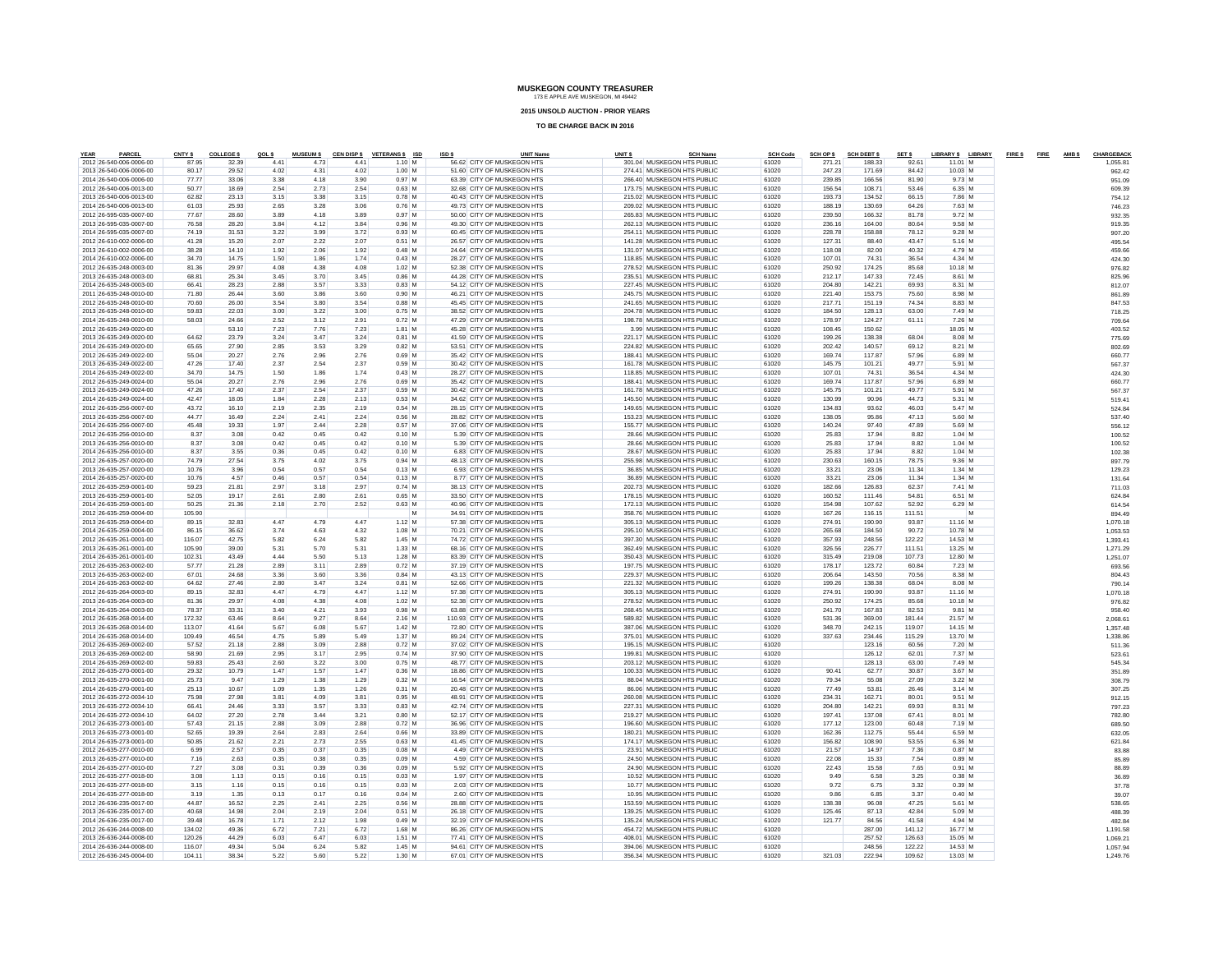**2015 UNSOLD AUCTION - PRIOR YEARS**

| PARCEL<br>YEAR                                     | CNTY \$         | <b>COLLEGE \$</b> | QOLS         | <b>MUSEUM \$</b> |              | CEN DISP \$ VETERANS \$ ISD | ISD \$ | <b>UNIT Name</b>                                         | UNIT <sub>S</sub> | <b>SCH Name</b>                                          | <b>SCH Code</b> | SCH OP \$        | <b>SCH DEBT \$</b> | SET \$          | LIBRARY \$ LIBRARY   |   | FIRE \$FIRE AMBS | CHARGEBACK           |
|----------------------------------------------------|-----------------|-------------------|--------------|------------------|--------------|-----------------------------|--------|----------------------------------------------------------|-------------------|----------------------------------------------------------|-----------------|------------------|--------------------|-----------------|----------------------|---|------------------|----------------------|
| 2013 26-636-245-0004-00<br>2014 26-636-245-0004-00 | 93.33<br>90.34  | 34.37<br>38.40    | 4.68<br>3.92 | 5.02<br>4.86     | 4.68<br>4.53 | 1.17 M<br>$1.13$ M          |        | 60.09 CITY OF MUSKEGON HTS<br>73.64 CITY OF MUSKEGON HTS |                   | 319.47 MUSKEGON HTS PUBLIC<br>309.43 MUSKEGON HTS PUBLIC | 61020<br>61020  | 287.82<br>278.59 | 199.88<br>193.46   | 98.28<br>95.13  | 11.68 M<br>11.30 M   |   |                  | 1.120.47<br>1,104.73 |
| 2012 26-636-246-0009-00                            | 8.30            | 3.05              | 0.41         | 0.44             | 0.41         | $0.10$ M                    |        | 5.33 CITY OF MUSKEGON HTS                                |                   | 28.40 MUSKEGON HTS PUBLIC                                | 61020           | 25.61            | 17.77              | 8.74            | 1.03 M               |   |                  | 99.59                |
| 2013 26-636-246-0009-00                            | 8.49            | 3.13              | 0.42         | 0.45             | 0.42         | $0.10$ M                    |        | 5.47 CITY OF MUSKEGON HTS                                |                   | 29.09 MUSKEGON HTS PUBLIC                                | 61020           | 26.20            | 18.20              | 8.95            | $1.06$ M             |   |                  | 101.98               |
| 2014 26-636-246-0009-00                            | 8.63            | 3.66              | 0.37         | 0.46             | 0.43         | $0.10$ M                    |        | 7.03 CITY OF MUSKEGON HTS                                |                   | 29.55 MUSKEGON HTS PUBLIC                                | 61020           | 26.61            | 18.47              | 9.08            | $1.08$ M             |   |                  | 105.4                |
| 2012 26-650-003-0039-00                            | 47.26           | 17.40             | 2.37         | 2.54             | 2.37         | $0.59$ M                    |        | 30.42 CITY OF MUSKEGON HTS                               |                   | 161.78 MUSKEGON HTS PUBLIC                               | 61020           | 145.75           | 101.21             | 49.77           | 5.91 M               |   |                  | 567.3                |
| 2013 26-650-003-0039-00                            | 41.87           | 15.42             | 2.10         | 2.25             | 2.10         | 0.52M                       |        | 26.96 CITY OF MUSKEGON HTS                               |                   | 143.35 MUSKEGON HTS PUBLIC                               | 61020           | 129.15           | 89.69              | 44.10           | 5.24 M               |   |                  | 502.75               |
| 2014 26-650-003-0039-00                            | 40.68           | 17.29             | 1.76         | 2.19             | 2.04         | $0.51$ M                    |        | 33.15 CITY OF MUSKEGON HTS                               |                   | 139.33 MUSKEGON HTS PUBLIC                               | 61020           | 125.46           | 87.13              | 42.84           | 5.09 M               |   |                  | 497.47               |
| 2012 26-650-004-0027-00                            | 52.65           | 19.39             | 2.64         | 2.83             | 2.64         | $0.66$ M                    |        | 33.89 CITY OF MUSKEGON HTS                               |                   | 180.21 MUSKEGON HTS PUBLIC                               | 61020           | 162.36           | 112.75             | 55.44           | 6.59 M               |   |                  | 632.05               |
| 2013 26-650-004-0027-00                            | 46.06           | 16.96             | 2.31         | 2.48             | 2.31         | 0.57 M                      |        | 29.64 CITY OF MUSKEGON HTS                               |                   | 157.69 MUSKEGON HTS PUBLIC                               | 61020           | 142.06           | 98.65              | 48.51           | 5.76 M               |   |                  | 553.00               |
| 2014 26-650-004-0027-00                            | 44.87           | 19.07             | 1.95         | 2.41             | 2.25         | $0.56$ M                    |        | 36.57 CITY OF MUSKEGON HTS                               |                   | 153.69 MUSKEGON HTS PUBLIC                               | 61020           | 138.38           | 96.08              | 47.25           | 5.61 M               |   |                  | 548.69               |
| 2012 26-650-005-0041-00                            | 11.96           | 4.40              | 0.60         | 0.64             | 0.60         | $0.15$ M                    |        | 7.69 CITY OF MUSKEGON HTS                                |                   | 40.95 MUSKEGON HTS PUBLIC                                | 61020           | 36.90            | 25.63              | 12.60           | 1.49 M               |   |                  | 143.6                |
| 2013 26-650-005-0041-00                            | 11.96           | 4.40              | 0.60         | 0.64             | 0.60         | $0.15$ M                    |        | 7.69 CITY OF MUSKEGON HTS                                |                   | 40.95 MUSKEGON HTS PUBLIC                                | 61020           | 36.90            | 25.63              | 12.60           | 1.49M                |   |                  | 143.6                |
| 2014 26-650-005-0041-00                            | 11.96           | 5.08              | 0.52         | 0.64             | 0.60         | $0.15$ M                    |        | 9.74 CITY OF MUSKEGON HTS                                |                   | 40.97 MUSKEGON HTS PUBLIC                                | 61020           | 36.90            | 25.63              | 12.60           | $1.49$ M             |   |                  | 146.28               |
| 2012 26-650-006-0023-00                            | 105.90          | 39.00             | 5.31         | 5.70             | 5.31         | 1.33 M                      |        | 68.16 CITY OF MUSKEGON HTS                               |                   | 362.49 MUSKEGON HTS PUBLIC                               | 61020           | 326.56           | 226,77             | 111.51          | 13.25 M              |   |                  | 1.271.29             |
| 2013 26-650-006-0023-00                            | 90.94           | 33.49             | 4.56         | 4.89             | 4.56         | 1.14 M                      |        | 58.55 CITY OF MUSKEGON HTS                               |                   | 311.28 MUSKEGON HTS PUBLIC                               | 61020           | 280.44           | 194.75             | 95.76           | 11.38 M              |   |                  | 1.091.74             |
| 2014 26-650-006-0023-00                            | 79.57           | 33.82             | 3.45         | 4.28             | 3.99         | 1.00 M                      |        | 64.86 CITY OF MUSKEGON HTS                               |                   | 272.53 MUSKEGON HTS PUBLIC                               | 61020           | 245.39           | 170.40             | 83.79           | 9.96 M               |   |                  | 973.04               |
| 2012 26-650-007-0027-00                            | 65.22           | 24.02             | 3.27         | 3.51             | 3.27         | $0.81$ M                    |        | 41.98 CITY OF MUSKEGON HTS                               |                   | 223.21 MUSKEGON HTS PUBLIC                               | 61020           | 201.10           | 139.65             | 68.67           | 8.16 M               |   |                  | 782.87               |
| 2013 26-650-007-0027-00                            | 57.43           | 21.15             | 2.88         | 3.09             | 2.88         | $0.72$ M                    |        | 36.96 CITY OF MUSKEGON HTS                               |                   | 196.60 MUSKEGON HTS PUBLIC                               | 61020           | 177.12           | 123.00             | 60.48           | 7.19 M               |   |                  | 689.50               |
| 2014 26-650-007-0027-00                            | 56.24           | 23.90             | 2.44         | 3.02             | 2.82         | 0.70 M                      |        | 45 84 CITY OF MUSKEGON HTS                               |                   | 192.61 MUSKEGON HTS PUBLIC                               | 61020           | 173.43           | 120.44             | 59.22           | 7.04 M               |   |                  | 687.70               |
| 2012 26-650-014-0007-00                            | 19.14           | 7.05              | 0.96         | 1.03             | 0.96         | $0.24$ M                    |        | 12.32 CITY OF MUSKEGON HTS                               |                   | 65.53 MUSKEGON HTS PUBLIC                                | 61020           | 59.04            | 41.00              | 20.16           | 2.39 M               |   |                  | 229.82               |
| 2013 26-650-014-0007-00                            | 17.94           | 6.61              | 0.90         | 0.96             | 0.90         | $0.22$ M                    |        | 11.54 CITY OF MUSKEGON HTS                               |                   | 61.44 MUSKEGON HTS PUBLIC                                | 61020           | 55.35            | 38.44              | 18.90           | 2.24M                |   |                  | 215.44               |
| 2014 26-650-014-0007-00                            | 17.35           | 7.37              | 0.75         | 0.93             | 0.87         | $0.21$ M                    |        | 14.12 CITY OF MUSKEGON HTS                               |                   | 126.33 MUSKEGON HTS PUBLIC                               | 61020           | 53.50            | 37.15              | 18.27           | 2.17 M               |   |                  | 279.02               |
| 2012 26-650-015-0021-10                            | 11.96           |                   |              |                  |              |                             |        | 3.94 CITY OF MUSKEGON HTS                                |                   | 40.53 MUSKEGON HTS PUBLIC                                | 61020           | 18.90            | 13.13              | 12.60           |                      | M |                  | 101.06               |
| 2013 26-650-015-0021-10                            | 11.96           | 4.40              | 0.60         | 0.64             | 0.60         | $0.15$ M                    |        | 7.69 CITY OF MUSKEGON HTS                                |                   | 40.95 MUSKEGON HTS PUBLIC                                | 61020           | 36.90            | 25.63              | 12.60           | 1.49 M               |   |                  | 143.61               |
| 2014 26-650-015-0021-10                            | 11.96           | 5.08              | 0.52         | 0.64             | 0.60         | $0.15$ M                    |        | 9.74 CITY OF MUSKEGON HTS                                |                   | 40.97 MUSKEGON HTS PUBLIC                                | 61020           | 36.90            | 25.63              | 12.60           | 1.49M                |   |                  | 146.28               |
| 2012 26-650-017-0011-00                            | 37.10           | 13.66             | 1.86         | 1.99             | 1.86         | 0.46 M                      |        | 23.86 CITY OF MUSKEGON HTS                               |                   | 367.95 MUSKEGON HTS PUBLIC                               | 61020           | 114.39           | 79.44              | 39.06           | 4.64 M               |   |                  | 686.27               |
| 2013 26-650-017-0011-00                            | 37.10           | 13.66             | 1.86         | 1.99             | 1.86         | $0.46$ M                    |        | 23.86 CITY OF MUSKEGON HTS                               |                   | 357.32 MUSKEGON HTS PUBLIC                               | 61020           | 114.39           | 79.44              | 39.06           | 4.64 M               |   |                  | 675.64               |
| 2014 26-650-017-0011-00                            | 37.10           | 15.76             | 1.61         | 1.99             | 1.86         | $0.46$ M                    |        | 30.22 CITY OF MUSKEGON HTS                               |                   | 346.76 MUSKEGON HTS PUBLIC                               | 61020           | 114.39           | 79.44              | 39.06           | 4.64 M               |   |                  | 673.29               |
| 2012 26-650-017-0023-00                            | 6.62<br>6.77    | 2.43              | 0.33<br>0.33 | 0.35<br>0.36     | 0.33<br>0.33 | $0.08$ M<br>$0.08$ M        |        | 4.26 CITY OF MUSKEGON HTS<br>4.35 CITY OF MUSKEGON HTS   |                   | 22.65 MUSKEGON HTS PUBLIC<br>23.18 MUSKEGON HTS PUBLIC   | 61020           | 20.42<br>20.89   | 14.17              | 6.97<br>7.13    | $0.82$ M             |   |                  | 79.43                |
| 2013 26-650-017-0023-00<br>2014 26-650-017-0023-00 | 6.88            | 2.49<br>2.92      | 0.29         | 0.37             | 0.34         | $0.08$ M                    |        | 5.60 CITY OF MUSKEGON HTS                                |                   | 23.57 MUSKEGON HTS PUBLIC                                | 61020<br>61020  | 21.22            | 14.51<br>14.74     | 7.24            | $0.84$ M<br>$0.86$ M |   |                  | 81.26<br>84.1        |
| 2012 26-770-001-0010-00                            | 106.50          | 39.22             | 5.34         | 5.73             | 5.34         | 1.33 M                      |        | 68.55 CITY OF MUSKEGON HTS                               |                   | 364.54 MUSKEGON HTS PUBLIC                               | 61020           | 328.41           | 228.06             | 112.14          | 13.33 M              |   |                  | 1.278.49             |
| 2013 26-770-001-0010-00                            | 95.73           | 35.25             | 4.80         | 5.15             | 4.80         | $1.20$ M                    |        | 61.62 CITY OF MUSKEGON HTS                               |                   | 327.67 MUSKEGON HTS PUBLIC                               | 61020           | 295.20           | 205.00             | 100.80          | 11.98 M              |   |                  | 1.149.20             |
| 2014 26-770-001-0010-00                            | 92.14           | 39.16             | 4.00         | 4.96             | 4.62         | 1.15 M                      |        | 75.09 CITY OF MUSKEGON HTS                               |                   | 315.58 MUSKEGON HTS PUBLIC                               | 61020           | 284.13           | 197.31             | 97.02           | 11.53 M              |   |                  | 1.126.69             |
| 2011 26-770-001-0016-00                            | 37.25           | 13.72             | 1.86         | 2.00             | 1.86         | $0.46$ M                    |        | 23.99 CITY OF MUSKEGON HTS                               |                   | 127.53 MUSKEGON HTS PUBLIC                               | 61020           | 114.90           | 79.79              | 39.23           | 4.66 M               |   |                  | 447.25               |
| 2012 26-770-001-0016-00                            | 60.43           | 22.25             | 3.03         | 3.25             | 3.03         | 0.75M                       |        | 38.89 CITY OF MUSKEGON HTS                               |                   | 206 82 MUSKEGON HTS PUBLIC                               | 61020           | 186.35           | 129.40             | 63.63           | 7.56 M               |   |                  | 725.39               |
| 2013 26-770-001-0016-00                            | 54.44           | 20.05             | 2.73         | 2.93             | 2.73         | $0.68$ M                    |        | 35.03 CITY OF MUSKEGON HTS                               |                   | 186.36 MUSKEGON HTS PUBLIC                               | 61020           | 167.89           | 116.58             | 57.33           | 6.81 M               |   |                  | 653.56               |
| 2014 26-770-001-0016-00                            | 52.65           | 22.38             | 2.28         | 2.83             | 2.64         | $0.66$ M                    |        | 42.91 CITY OF MUSKEGON HTS                               |                   | 180.32 MUSKEGON HTS PUBLIC                               | 61020           | 162.36           | 112.75             | 55.44           | 6.59 M               |   |                  | 643.8                |
| 2012 26-770-002-0028-00                            | 122.05          | 44.95             | 6.12         | 6.57             | 6.12         | 1.53 M                      |        | 78.58 CITY OF MUSKEGON HTS                               |                   | 417 78 MUSKEGON HTS PUBLIC                               | 61020           | 376.38           | 261.37             | 128.52          | 15.27 M              |   |                  | 1,465.24             |
| 2013 26-770-002-0028-00                            | 67.61           | 24.90             | 3.39         | 3.63             | 3.39         | 0.84 M                      |        | 43.52 CITY OF MUSKEGON HTS                               |                   | 231.41 MUSKEGON HTS PUBLIC                               | 61020           | 208.49           | 144.77             | 71.19           | 8.46 M               |   |                  | 811.60               |
| 2014 26-770-002-0028-00                            | 65.22           | 27.72             | 2.83         | 3.51             | 3.27         | $0.81$ M                    |        | 53.16 CITY OF MUSKEGON HTS                               |                   | 223.35 MUSKEGON HTS PUBLIC                               | 61020           | 201.11           | 139.65             | 68.67           | 8.16 M               |   |                  | 797.46               |
| 2012 26-770-007-0033-00                            | 80.77           | 29.74             | 4.05         | 4.34             | 4.05         | $1.01$ M                    |        | 51.99 CITY OF MUSKEGON HTS                               |                   | 276.46 MUSKEGON HTS PUBLIC                               | 61020           | 249.07           | 172.96             | 85.05           | $10.11$ M            |   |                  | 969.60               |
| 2013 26-770-007-0033-00                            | 61.03           | 22.47             | 3.06         | 3.28             | 3.06         | 0.76 M                      |        | 39.28 CITY OF MUSKEGON HTS                               |                   | 208 88 MUSKEGON HTS PUBLIC                               | 61020           | 188.19           | 130.69             | 64.26           | 763 M                |   |                  | 732.59               |
| 2014 26-770-007-0033-00                            | 58.63           | 24.92             | 2.54         | 3.15             | 2.94         | $0.73$ M                    |        | 47.79 CITY OF MUSKEGON HTS                               |                   | 200.83 MUSKEGON HTS PUBLIC                               | 61020           | 180.81           | 125.56             | 61.74           | 7.34 M               |   |                  | 716.98               |
| 2012 26-770-007-0037-10                            | 76.58           | 28.20             | 3.84         | 4.12             | 3.84         | $0.96$ M                    |        | 49.30 CITY OF MUSKEGON HTS                               |                   | 262.13 MUSKEGON HTS PUBLIC                               | 61020           | 236.16           | 164.00             | 80.64           | $9.58$ M             |   |                  | 919.35               |
| 2013 26-770-007-0037-10                            | 68.81           | 25.34             | 3.45         | 3.70             | 3.45         | $0.86$ M                    |        | 44.28 CITY OF MUSKEGON HTS                               |                   | 235.51 MUSKEGON HTS PUBLIC                               | 61020           | 212.17           | 147.33             | 72.45           | 861 M                |   |                  | 825.96               |
| 2014 26-770-007-0037-10                            | 66.41           | 28.23             | 2.88         | 3.57             | 3.33         | $0.83$ M                    |        | 54.12 CITY OF MUSKEGON HTS                               |                   | 227.45 MUSKEGON HTS PUBLIC                               | 61020           | 204.80           | 142.21             | 69.93           | 8.31 M               |   |                  | 812.07               |
| 2012 26-770-008-0003-00                            | 74.26           | 27.35             | 3.72         | 3.99             | 3.72         | $0.93$ M                    |        | 47.81 CITY OF MUSKEGON HTS                               |                   | 254.17 MUSKEGON HTS PUBLIC                               | 61020           | 228.99           | 159.02             | 78.19           | 9.29 M               |   |                  | 891.44               |
| 2013 26-770-008-0003-00                            | 76.04           | 28.00             | 3.81         | 4.09             | 3.81         | $0.95$ M                    |        | 48.95 CITY OF MUSKEGON HTS                               |                   | 260.26 MUSKEGON HTS PUBLIC                               | 61020           | 234.48           | 162.83             | 80.06           | 9.51 M               |   |                  | 912.79               |
| 2014 26-770-008-0003-00                            | 77.25           | 32.84             | 3.35         | 4.15             | 3.87         | $0.97$ M                    |        | 62.96 CITY OF MUSKEGON HTS                               |                   | 264.59 MUSKEGON HTS PUBLIC                               | 61020           | 238.21           | 165.43             | 81.34           | 9.67 M               |   |                  | 944.63               |
| 2011 26-770-012-0005-00                            | 109.49          | 40.32             | 5.49         | 5.89             | 5.49         | 1.37 M                      |        | 70.48 CITY OF MUSKEGON HTS                               |                   | 374.77 MUSKEGON HTS PUBLIC                               | 61020           | 337.63           | 234.46             | 115.29          | 13.70 M              |   |                  | 1.314.3              |
| 2012 26-770-012-0005-00                            | 97.52           | 35.92             | 4.89         | 5.25             | 4.89         | $1.22$ M                    |        | 62.77 CITY OF MUSKEGON HTS                               |                   | 333.82 MUSKEGON HTS PUBLIC                               | 61020           | 300.74           | 208.83             | 102.69          | 12.20 M              |   |                  | 1.170.7              |
| 2013 26-770-012-0005-00                            | 75.38           | 27.76             | 3.78         | 4.05             | 3.78         | 0.94 M                      |        | 48.52 CITY OF MUSKEGON HTS                               |                   | 258.04 MUSKEGON HTS PUBLIC                               | 61020           | 232 47           | 161 44             | 79.38           | 9.43 M               |   |                  | 904.97               |
| 2014 26-770-012-0005-00                            | 73.00           | 31.02             | 3.17         | 3.92             | 3.66         | $0.91$ M                    |        | 59.49 CITY OF MUSKEGON HTS                               |                   | 250.00 MUSKEGON HTS PUBLIC                               | 61020           | 225.09           | 156.31             | 76.86           | $9.13$ M             |   |                  | 892.56               |
| 2012 26-770-012-0016-00                            | 39.48           | 14.54             | 1.98         | 2.12             | 1.98         | $0.49$ M                    |        | 25.42 CITY OF MUSKEGON HTS                               |                   | 135.16 MUSKEGON HTS PUBLIC                               | 61020           | 121.77           | 84.56              | 41.58           | 4.94 M               |   |                  | 474.02               |
| 2013 26-770-012-0016-00                            | 33.51           | 12.34             | 1.68         | 1.80             | 1.68         | $0.42$ M                    |        | 21.57 CITY OF MUSKEGON HTS                               |                   | 114.67 MUSKEGON HTS PUBLIC                               | 61020           | 103.32           | 71.75              | 35.28           | 4.19 M               |   |                  | 402.21               |
| 2014 26-770-012-0016-00                            | 32.31           | 13.72             | 1.40         | 1.73             | 1.62         | 0.40 M                      |        | 26.32 CITY OF MUSKEGON HTS                               |                   | 110.66 MUSKEGON HTS PUBLIC                               | 61020           | 99.63            | 69.19              | 34.02           | 4.04 M               |   |                  | 395.04               |
| 2012 26-770-012-0026-00                            | 95.73           | 35.25             | 4.80         | 5.15             | 4.80         | $1.20$ M                    |        | 61.62 CITY OF MUSKEGON HTS                               |                   | 327.67 MUSKEGON HTS PUBLIC                               | 61020           | 295.20           | 205.00             | 100.80          | 11.98 M              |   |                  | 1.149.20             |
| 2013 26-770-012-0026-00                            | 85.55           | 31.51             | 4.29         | 4.60             | 4.29         | 1.07 M                      |        | 55.06 CITY OF MUSKEGON HTS                               |                   | 292 85 MUSKEGON HTS PUBLIC                               | 61020           | 263.84           | 183.21             | 90.09           | 10.71 M              |   |                  | 1.027.07             |
| 2014 26-770-012-0026-00                            | 82.56           | 35.10             | 3.58         | 4.44             | 4.14         | 1.03 M                      |        | 67.30 CITY OF MUSKEGON HTS                               |                   | 282.79 MUSKEGON HTS PUBLIC                               | 61020           | 254.61           | 176.81             | 86.94           | 10.33 M              |   |                  | 1.009.63             |
| 2012 26-770-012-0036-00                            | 98.72           | 36.36             | 4.95         | 5.31             | 4.95         | 1.24 M                      |        | 63.55 CITY OF MUSKEGON HTS                               |                   | 438.44 MUSKEGON HTS PUBLIC                               | 61020           | 304.42           | 211.40             | 103.95          | 12.35 M              |   |                  | 1.285.64             |
| 2013 26-770-012-0036-00                            | 80.17           | 29.52             | 4.02         | 4.31             | 4.02         | 1.00 M                      |        | 51.60 CITY OF MUSKEGON HTS                               |                   | 274.41 MUSKEGON HTS PUBLIC                               | 61020           | 247.23           | 171.69             | 84.42           | 10.03 M              |   |                  | 962.42               |
| 2014 26-770-012-0036-00                            | 44.27           | 18.81             | 1.92         | 2.38             | 2.22         | $0.55$ M                    |        | 36.08 CITY OF MUSKEGON HTS                               |                   | 151.64 MUSKEGON HTS PUBLIC                               | 61020           | 136.53           | 94.81              | 46.62           | 5.54 M               |   |                  | 541.37               |
| 2012 26-770-013-0039-00                            | 101.12          | 37.24             | 5.07         | 5.44             | 5.07         | 1.27 M                      |        | 65.09 CITY OF MUSKEGON HTS                               |                   | 346.09 MUSKEGON HTS PUBLIC                               | 61020           | 311.81           | 216.52             | 106,47          | 12.65 M              |   |                  | 1.213.84             |
| 2013 26-770-013-0039-00                            | 80.17           | 29.52             | 4.02         | 4.31             | 4.02         | 1.00 M                      |        | 51.60 CITY OF MUSKEGON HTS                               |                   | 274.41 MUSKEGON HTS PUBLIC                               | 61020           | 247.23           | 171.69             | 84.42           | 10.03 M              |   |                  | 962.42               |
| 2014 26-770-013-0039-00<br>2012 26-770-018-0011-00 | 78.37<br>134.02 | 33.31<br>49.36    | 3.40<br>6.72 | 4.21<br>7.21     | 3.93<br>6.72 | $0.98$ M<br>1.68 M          |        | 63.88 CITY OF MUSKEGON HTS<br>86.26 CITY OF MUSKEGON HTS |                   | 268 45 MUSKEGON HTS PUBLIC<br>458.75 MUSKEGON HTS PUBLIC | 61020<br>61020  | 241.70<br>413.28 | 167.83<br>287.00   | 82.53<br>141.12 | 9.81 M<br>16.77 M    |   |                  | 958.4                |
| 2013 26-770-018-0011-00                            | 107.70          | 39.66             | 5.40         | 5.79             | 5.40         | 1.35 M                      |        | 69.33 CITY OF MUSKEGON HTS                               |                   | 368.63 MUSKEGON HTS PUBLIC                               | 61020           | 332.10           | 230.63             | 113,40          | 13.48 M              |   |                  | 1,608.89             |
|                                                    | 104.11          | 44.25             | 4.52         | 5.60             |              |                             |        | 84.85 CITY OF MUSKEGON HTS                               |                   | 356.56 MUSKEGON HTS PUBLIC                               | 61020           | 321.03           | 222.94             | 109.62          | 13.03 M              |   |                  | 1.292.87             |
| 2014 26-770-018-0011-00<br>2012 26-770-019-0005-00 | 137.61          | 50.68             | 6.90         | 7.40             | 5.22<br>6.90 | $1.30$ M<br>1.72 M          |        | 88.58 CITY OF MUSKEGON HTS                               |                   | 471.03 MUSKEGON HTS PUBLIC                               | 61020           | 424.35           | 294.69             | 144.90          | 17.22 M              |   |                  | 1.273.03<br>1.651.9  |
| 2013 26-770-019-0005-00                            | 114.27          | 42.09             | 5.73         | 6.15             | 5.73         | $1.43$ M                    |        | 73.55 CITY OF MUSKEGON HTS                               |                   | 391.16 MUSKEGON HTS PUBLIC                               | 61020           | 352.39           | 244.71             | 120.33          | 14.30 M              |   |                  | 1.371.84             |
| 2014 26-770-019-0005-00                            | 111.29          | 47.30             | 4.83         | 5.99             | 5.58         | 1.39 M                      |        | 90.69 CITY OF MUSKEGON HTS                               |                   | 381.16 MUSKEGON HTS PUBLIC                               | 61020           | 343.17           | 238.31             | 117.18          | 13.93 M              |   |                  | 1.360.82             |
| 2012 26-770-021-0014-00                            | 59.23           | 21.81             | 2.97         | 3.18             | 2.97         | 0.74 M                      |        | 38.13 CITY OF MUSKEGON HTS                               |                   | 473.53 MUSKEGON HTS PUBLIC                               | 61020           | 182.65           | 126.83             | 62.37           | 7.41 M               |   |                  | 981.82               |
| 2013 26-770-021-0014-00                            | 32.91           | 12.12             | 1.65         | 1.77             | 1.65         | $0.41$ M                    |        | 21.18 CITY OF MUSKEGON HTS                               |                   | 370.31 MUSKEGON HTS PUBLIC                               | 61020           | 101.48           | 70.46              | 34.65           | 4.11 M               |   |                  | 652.70               |
| 2014 26-770-021-0014-00                            | 32.31           | 13.72             | 1.40         | 1.73             | 1.62         | $0.40$ M                    |        | 26.32 CITY OF MUSKEGON HTS                               |                   | 355.25 MUSKEGON HTS PUBLIC                               | 61020           | 99.63            | 69.19              | 34.02           | 4.04 M               |   |                  | 639.63               |
| 2012 26-770-021-0019-10                            |                 | 52.22             | 7.11         | 7.63             | 7.11         | 1.78 M                      |        | 44.53 CITY OF MUSKEGON HTS                               |                   | 4.99 MUSKEGON HTS PUBLIC                                 | 61020           | 213.30           | 148.12             |                 | 17.75 M              |   |                  | 504.54               |
| 2013 26-770-021-0019-10                            | 126.84          | 46.71             | 6.36         | 6.82             | 6.36         | 1.59 M                      |        | 81.65 CITY OF MUSKEGON HTS                               |                   | 434.16 MUSKEGON HTS PUBLIC                               | 61020           | 391.14           | 271.63             | 133.56          | 15.87 M              |   |                  | 1.522.69             |
| 2014 26-770-021-0019-10                            | 109.49          | 46.54             | 4.75         | 5.89             | 5.49         | 1.37 M                      |        | 89.24 CITY OF MUSKEGON HTS                               |                   | 375.01 MUSKEGON HTS PUBLIC                               | 61020           | 337.63           | 234.46             | 115.29          | 13.70 M              |   |                  | 1.338.86             |
| 2012 26-770-022-0001-10                            | 81.96           | 30.19             | 4.11         | 4.41             | 4.11         | $1.03$ M                    |        | 52.77 CITY OF MUSKEGON HTS                               |                   | 280.56 MUSKEGON HTS PUBLIC                               | 61020           | 252.77           | 175.52             | 86.31           | 10.26 M              |   |                  | 984.00               |
|                                                    |                 |                   |              |                  |              |                             |        |                                                          |                   |                                                          |                 |                  |                    |                 |                      |   |                  |                      |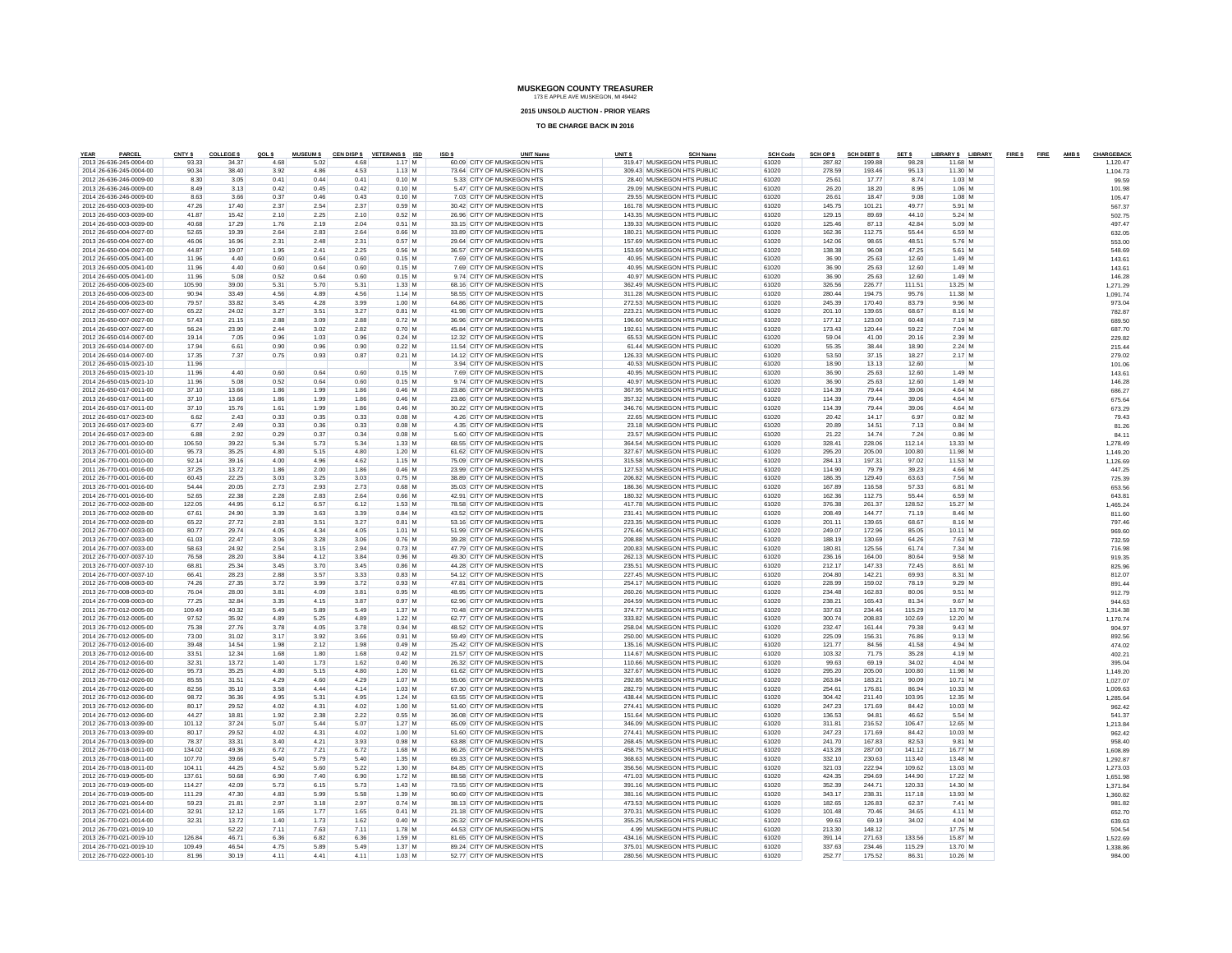**2015 UNSOLD AUCTION - PRIOR YEARS**

| PARCEL<br><b>YEAR</b>                              | CNTY \$        | <b>COLLEGE \$</b> | QOLS         | <b>MUSEUM \$</b> | <b>CEN DISP \$</b> | VETERANS \$ ISD      | ISD \$<br><b>UNIT Name</b>                               | UNIT <sub>S</sub> | <b>SCH Name</b>                                          | <b>SCH Code</b> | SCH OP \$        | <b>SCH DEBT \$</b> | SET \$         | LIBRARY \$ LIBRARY | FIRE \$FIRE | AMB \$ | CHARGEBACK         |
|----------------------------------------------------|----------------|-------------------|--------------|------------------|--------------------|----------------------|----------------------------------------------------------|-------------------|----------------------------------------------------------|-----------------|------------------|--------------------|----------------|--------------------|-------------|--------|--------------------|
| 2013 26-770-022-0001-10<br>2014 26-770-022-0001-10 | 74.19<br>62.22 | 27.32<br>26.44    | 3.72<br>2.70 | 3.99<br>3.34     | 3.72<br>3.12       | 0.93 M<br>$0.78$ M   | 47.74 CITY OF MUSKEGON HTS<br>50.72 CITY OF MUSKEGON HTS |                   | 253.95 MUSKEGON HTS PUBLIC<br>213.12 MUSKEGON HTS PUBLIC | 61020<br>61020  | 228.78<br>191.88 | 158.88<br>133.25   | 78.12<br>65.52 | 9.28 M<br>7.78 M   |             |        | 890.62             |
| 2012 26-770-022-0006-00                            | 215.40         | 79.33             | 10.80        | 11.59            | 10.80              | 2.70 M               | 138.66 CITY OF MUSKEGON HTS                              |                   | 1.008.05 MUSKEGON HTS PUBLIC                             | 61020           | 664.20           | 461.25             | 226.80         | 26.96 M            |             |        | 760.87<br>2,856.54 |
| 2013 26-770-022-0006-00                            | 148.39         | 54.65             | 7.44         | 7.98             | 7.44               | 1.86 M               | 95.51 CITY OF MUSKEGON HTS                               |                   | 765.59 MUSKEGON HTS PUBLIC                               | 61020           | 457.56           | 317.75             | 156.24         | 18.57 M            |             |        | 2,038.98           |
| 2014 26-770-022-0006-00                            | 143.60         | 61.04             | 6.24         | 7.73             | 7.20               | 1.80 M               | 117.03 CITY OF MUSKEGON HTS                              |                   | 736.43 MUSKEGON HTS PUBLIC                               | 61020           | 442.80           | 307.50             | 151.20         | 17.97 M            |             |        | 2,000.54           |
| 2012 26-770-022-0015-00                            | 77.77          | 28.64             | 3.90         | 4.18             | 3.90               | 0.97 M               | 50.06 CITY OF MUSKEGON HTS                               |                   | 266.23 MUSKEGON HTS PUBLIC                               | 61020           | 239.85           | 166.56             | 81.90          | 9.73 M             |             |        | 933.69             |
| 2013 26-770-022-0015-00                            | 61.62          | 22.69             | 3.09         | 3.31             | 3.09               | 0.77 M               | 39.67 CITY OF MUSKEGON HTS                               |                   | 210.94 MUSKEGON HTS PUBLIC                               | 61020           | 190.03           | 131.96             | 64.89          | 7.71 M             |             |        | 739.77             |
| 2014 26-770-022-0015-00                            | 59.23          | 25.17             | 2.57         | 3.18             | 2.97               | 0.74 M               | 48.28 CITY OF MUSKEGON HTS                               |                   | 202 86 MUSKEGON HTS PUBLIC                               | 61020           | 182.66           | 126.83             | 62.37          | 7.41 M             |             |        | 724.27             |
| 2012 26-770-024-0029-00                            | 93.93          | 34.59             | 4.71         | 5.05             | 4.71               | $1.18$ M             | 60.48 CITY OF MUSKEGON HTS                               |                   | 321.51 MUSKEGON HTS PUBLIC                               | 61020           | 289.67           | 201.15             | 98.91          | 11.75 M            |             |        | 1.127.64           |
| 2013 26-770-024-0029-00                            | 10.76          | 3.96              | 0.54         | 0.57             | 0.54               | $0.13$ M             | 6.93 CITY OF MUSKEGON HTS                                |                   | 36.53 MUSKEGON HTS PUBLIC                                | 61020           |                  | 23.06              | 11.34          | $1.34$ M           |             |        | 95.70              |
| 2014 26-770-024-0029-00                            | 10.76          | 4.57              | 0.46         | 0.57             | 0.54               | $0.13$ M             | 8.77 CITY OF MUSKEGON HTS                                |                   | 36.57 MUSKEGON HTS PUBLIC                                | 61020           |                  | 23.06              | 11.34          | 1.34M              |             |        | 98.11              |
| 2012 26-770-027-0001-00                            | 73.00          | 26.88             | 3.66         | 3.92             | 3.66               | $0.91$ M             | 46.99 CITY OF MUSKEGON HTS                               |                   | 249.84 MUSKEGON HTS PUBLIC                               | 61020           | 225.09           | 156.31             | 76.86          | 9.13 M             |             |        | 876.25             |
| 2013 26-770-027-0001-00                            | 65.81          | 24.24             | 3.30         | 3.54             | 3.30               | $0.82$ M             | 42.35 CITY OF MUSKEGON HTS                               |                   | 225.27 MUSKEGON HTS PUBLIC                               | 61020           | 202.95           | 140.94             | 69.30          | 8.23 M             |             |        | 790.05             |
| 2014 26-770-027-0001-00                            | 64.02          | 27.20             | 2.78         | 3.44             | 3.21               | $0.80$ M             | 52.17 CITY OF MUSKEGON HTS                               |                   | 286.36 MUSKEGON HTS PUBLIC                               | 61020           | 197.41           | 137.08             | 67.41          | 8.01 M             |             |        | 849.89             |
| 2011 26-770-028-0006-00                            | 58.63          | 21.59             | 2.94         | 3.15             | 2.94               | $0.73$ M             | 37.74 CITY OF MUSKEGON HTS                               |                   | 200.70 MUSKEGON HTS PUBLIC                               | 61020           | 180.81           | 125.56             | 61.74          | 7.34 M             |             |        | 703.87             |
| 2012 26-770-028-0006-00                            | 58.03          | 21.37             | 2.91         | 3.12             | 2.91               | $0.72$ M             | 37.35 CITY OF MUSKEGON HTS                               |                   | 198.65 MUSKEGON HTS PUBLIC                               | 61020           | 178.96           | 124.27             | 61.11          | 7.26 M             |             |        | 696.66             |
| 2013 26-770-028-0006-00                            | 52.65          | 19.39             | 2.64         | 2.83             | 2.64               | $0.66$ M             | 33.89 CITY OF MUSKEGON HTS                               |                   | 180.21 MUSKEGON HTS PUBLIC                               | 61020           | 162.36           | 112.75             | 55.44          | 6.59 M             |             |        | 632.05             |
| 2014 26-770-028-0006-00                            | 50.85          | 21.62             | 2.21         | 2.73             | 2.55               | $0.63$ M             | 41.45 CITY OF MUSKEGON HTS                               |                   | 174.17 MUSKEGON HTS PUBLIC                               | 61020           | 156.82           | 108.90             | 53.55          | 6.36 M             |             |        | 621.84             |
| 2012 26-770-030-0008-00                            | 48.46          | 17.84             | 2.43         | 2.60             | 2.43               | $0.60$ M             | 31.18 CITY OF MUSKEGON HTS                               |                   | 165.87 MUSKEGON HTS PUBLIC                               | 61020           | 149.45           | 103.77             | 51.03          | 6.06 M             |             |        | 581.72             |
| 2013 26-770-030-0008-00                            | 44.27          | 16.30             | 2.22         | 2.38             | 2.22               | $0.55$ M             | 28.50 CITY OF MUSKEGON HTS                               |                   | 151.53 MUSKEGON HTS PUBLIC                               | 61020           | 136.53           | 94.81              | 46.62          | 5.54 M             |             |        | 531.47             |
| 2014 26-770-030-0008-00                            | 43.07          | 18.30             | 1.87         | 2.31             | 2.16               | $0.54$ M             | 35.10 CITY OF MUSKEGON HTS                               |                   | 147.53 MUSKEGON HTS PUBLIC                               | 61020           | 132.84           | 92.25              | 45.36          | 5.39 M             |             |        | 526.72             |
| 2012 26-770-030-0012-00                            | 83.76          | 30.85             | 4.20         | 4.50             | 4.20               | $1.05$ M             | 53.91 CITY OF MUSKEGON HTS                               |                   | 286 72 MUSKEGON HTS PUBLIC                               | 61020           | 258.30           | 179.37             | 88.20          | 10.48 M            |             |        | 1.005.54           |
| 2013 26-770-030-0012-00                            | 75.98          | 27.98             | 3.81         | 4.09             | 3.81               | 0.95 M               | 48.91 CITY OF MUSKEGON HTS                               |                   | 260.08 MUSKEGON HTS PUBLIC                               | 61020           | 234.31           | 162.71             | 80.01          | 9.51 M             |             |        | 912.15             |
| 2014 26-770-030-0012-00                            | 73.59          | 31.28             | 3.19         | 3.96             | 3.69               | $0.92$ M             | 59.98 CITY OF MUSKEGON HTS                               |                   | 252.06 MUSKEGON HTS PUBLIC                               | 61020           | 226.94           | 157.58             | 77.49          | $9.21$ M           |             |        | 899.89             |
| 2012 26-770-031-0038-00                            | 38.28          | 14.10             | 1.92         | 2.06             | 1.92               | 0.48 M               | 24.64 CITY OF MUSKEGON HTS                               |                   | 131.07 MUSKEGON HTS PUBLIC                               | 61020           | 118.08           | 82.00              | 40.32          | 4.79 M             |             |        | 459.66             |
| 2013 26-770-031-0038-00                            | 35.30          | 13.00             | 1.77         | 1.90             | 1.77               | $0.44$ M             | 22.71 CITY OF MUSKEGON HTS                               |                   | 120.83 MUSKEGON HTS PUBLIC                               | 61020           | 108.85           | 75.58              | 37.17          | 4.41 M             |             |        | 423.73             |
| 2014 26-770-031-0038-00                            | 10.76          | 4.57              | 0.46         | 0.57             | 0.54               | $0.13$ M             | 8.77 CITY OF MUSKEGON HTS                                |                   | 36.89 MUSKEGON HTS PUBLIC                                | 61020           | 33.21            | 23.06              | 11.34          | 1.34 M             |             |        | 131.64             |
| 2011 26-770-032-0016-00                            | 71.20          | 26.22             | 3.57         | 3.83             | 3.57               | $0.89$ M             | 45.84 CITY OF MUSKEGON HTS                               |                   | 243.69 MUSKEGON HTS PUBLIC                               | 61020           | 219.56           | 152.46             | 74.97          | 8.91 M             |             |        | 854.71             |
| 2012 26-770-032-0016-00<br>2013 26-770-032-0016-00 | 70.00<br>64.02 | 25.78<br>23.57    | 3.51<br>3.21 | 3.76<br>3.44     | 3.51<br>3.21       | $0.87$ M<br>$0.80$ M | 45.06 CITY OF MUSKEGON HTS<br>41.21 CITY OF MUSKEGON HTS |                   | 239.60 MUSKEGON HTS PUBLIC<br>219.12 MUSKEGON HTS PUBLIC | 61020<br>61020  | 215.86<br>197.42 | 149.90<br>137.08   | 73.71<br>67.41 | 8.76 M<br>8.01 M   |             |        | 840.32             |
| 2014 26-770-032-0016-00                            | 50.85          | 21.62             | 2.21         | 2.73             | 2.55               | $0.63$ M             | 41.45 CITY OF MUSKEGON HTS                               |                   | 174.17 MUSKEGON HTS PUBLIC                               | 61020           | 156.82           | 108.90             | 53.55          | 6.36 M             |             |        | 768.50<br>621.84   |
| 2012 26-770-036-0016-00                            | 107.10         | 39.44             | 5.37         | 5.76             | 5.37               | 1.34 M               | 68.94 CITY OF MUSKEGON HTS                               |                   | 366.59 MUSKEGON HTS PUBLIC                               | 61020           | 330.25           | 229.33             | 11277          | 13.40 M            |             |        | 1.285.66           |
| 2013 26-770-036-0016-00                            | 84.96          | 31.29             | 4.26         | 4.57             | 4.26               | 1.06 M               | 54.69 CITY OF MUSKEGON HTS                               |                   | 290.81 MUSKEGON HTS PUBLIC                               | 61020           | 261.99           | 181.94             | 89.46          | 10.63 M            |             |        | 1.019.92           |
| 2014 26-770-036-0016-00                            | 81.36          | 34.59             | 3.53         | 4.38             | 4.08               | $1.02$ M             | 66.32 CITY OF MUSKEGON HTS                               |                   | 278.70 MUSKEGON HTS PUBLIC                               | 61020           | 250.92           | 174.25             | 85.68          | $10.18$ M          |             |        | 995.01             |
| 2011 26-770-038-0039-00                            | 119.06         | 43.85             | 5.97         | 6.40             | 5.97               | 1.49 M               | 76 65 CITY OF MUSKEGON HTS                               |                   | 407.53 MUSKEGON HTS PUBLIC                               | 61020           | 367.16           | 254.96             | 125.37         | 14.90 M            |             |        | 1,429.31           |
| 2012 26-770-038-0039-00                            | 117.26         | 43.19             | 5.88         | 6.31             | 5.88               | 1.47 M               | 75.48 CITY OF MUSKEGON HTS                               |                   | 401.41 MUSKEGON HTS PUBLIC                               | 61020           | 361.62           | 251.12             | 123.48         | 14.68 M            |             |        | 1407.78            |
| 2013 26-770-038-0039-00                            | 88.55          | 32.61             | 4.44         | 4.76             | 4.44               | $1.11$ M             | 56.99 CITY OF MUSKEGON HTS                               |                   | 303.09 MUSKEGON HTS PUBLIC                               | 61020           | 273.06           | 189.62             | 93.24          | 11.08 M            |             |        | 1,062.99           |
| 2014 26-770-038-0039-00                            | 79.57          | 33.82             | 3.45         | 4.28             | 3.99               | 1.00 M               | 64.86 CITY OF MUSKEGON HTS                               |                   | 272.53 MUSKEGON HTS PUBLIC                               | 61020           | 245.39           | 170.40             | 83.79          | 9.96 M             |             |        | 973.04             |
| 2012 26-820-003-0001-00                            | 8.17           | 3.01              | 0.40         | 0.43             | 0.40               | $0.10$ M             | 5.25 CITY OF MUSKEGON HTS                                |                   | 27.95 MUSKEGON HTS PUBLIC                                | 61020           | 25.19            | 17.49              | 8.60           | $1.02$ M           |             |        | 98.01              |
| 2013 26-820-003-0001-00                            | 8.36           | 3.08              | 0.41         | 0.45             | 0.41               | $0.10$ M             | 5.37 CITY OF MUSKEGON HTS                                |                   | 28.60 MUSKEGON HTS PUBLIC                                | 61020           | 25.79            | 17.90              | 8.80           | $1.04$ M           |             |        | 100.31             |
| 2014 26-820-003-0001-00                            | 8.49           | 3.60              | 0.36         | 0.45             | 0.42               | $0.10$ M             | 6.91 CITY OF MUSKEGON HTS                                |                   | 29.09 MUSKEGON HTS PUBLIC                                | 61020           | 26.20            | 18.18              | 8.95           | 1.06 M             |             |        | 103.81             |
| 2006 26-835-000-0013-00                            | 6.67           | 2.12              |              |                  |                    | M                    | 3.69 CITY OF MUSKEGON HTS                                |                   | 19.71 MUSKEGON HTS PUBLIC                                | 61020           | 17.75            | 12.32              | 6.06           | 0.72 M             |             |        | 69.04              |
| 2007 26-835-000-0013-00                            | 5.96           | 4.06              | 0.33         | 0.32             | 0.29               | $0.07$ M             | 1.96 CITY OF MUSKEGON HTS                                |                   | 20.43 MUSKEGON HTS PUBLIC                                | 61020           | 18.41            | 12.77              | 6.28           | $0.74$ M           |             |        | 71.62              |
| 2008 26-835-000-0013-00                            | 6.10           | 2.24              | 0.30         | 0.32             | 0.30               | $0.07$ M             | 3.92 CITY OF MUSKEGON HTS                                |                   | 20.85 MUSKEGON HTS PUBLIC                                | 61020           | 18.81            | 13.06              | 6.43           | $0.76$ M           |             |        | 73.16              |
| 2009 26-835-000-0013-00                            | 6.36           | 2.34              | 0.31         | 0.34             | 0.31               | $0.08$ M             | 4.08 CITY OF MUSKEGON HTS                                |                   | 21.76 MUSKEGON HTS PUBLIC                                | 61020           | 19.62            | 13.63              | 6.70           | $0.79$ M           |             |        | 76.32              |
| 2010 26-835-000-0013-00                            | 6.34           | 2.33              | 0.31         | 0.34             | 0.31               | $0.07$ M             | 4.08 CITY OF MUSKEGON HTS                                |                   | 21.70 MUSKEGON HTS PUBLIC                                | 61020           | 19.56            | 13.57              | 6.68           | 0.79 M             |             |        | 76.08              |
| 2011 26-835-000-0013-00                            | 6.45           | 2.37              | 0.32         | 0.34             | 0.32               | $0.08$ M             | 4.14 CITY OF MUSKEGON HTS                                |                   | 22.05 MUSKEGON HTS PUBLIC                                | 61020           | 19.89            | 13.80              | 6.78           | $0.80$ M           |             |        | 77.34              |
| 2012 26-835-000-0013-00                            | 6.62           | 2.43              | 0.33         | 0.35             | 0.33               | $0.08$ M             | 4.26 CITY OF MUSKEGON HTS                                |                   | 22.65 MUSKEGON HTS PUBLIC                                | 61020           | 20.42            | 14.17              | 6.97           | $0.82$ M           |             |        | 79.43              |
| 2013 26-835-000-0013-00                            | 6.77           | 2.49              | 0.33         | 0.36             | 0.33               | 0.08 M               | 4.35 CITY OF MUSKEGON HTS                                |                   | 23.18 MUSKEGON HTS PUBLIC                                | 61020           | 20.89            | 14.51              | 7.13           | 0.84 M             |             |        | 81.26              |
| 2014 26-835-000-0013-00                            | 6.88           | 2.92              | 0.29         | 0.37             | 0.34               | $0.08$ M             | 5.60 CITY OF MUSKEGON HTS                                |                   | 23.57 MUSKEGON HTS PUBLIC                                | 61020           | 21.22            | 14.74              | 7.24           | 0.86 M             |             |        | 84.11              |
| 2006 26-835-000-0014-00                            | 6.67           | 2.12              |              |                  |                    | M                    | 3.69 CITY OF MUSKEGON HTS                                |                   | 19.71 MUSKEGON HTS PUBLIC                                | 61020           | 17.75            | 12.32              | 6.06           | 0.72M              |             |        | 69.04              |
| 2007 26-835-000-0014-00                            | 5.96           | 4.06              | 0.33         | 0.32             | 0.29               | $0.07$ M             | 1.96 CITY OF MUSKEGON HTS                                |                   | 20.43 MUSKEGON HTS PUBLIC                                | 61020           | 18.41            | 12.77              | 6.28           | 0.74 M             |             |        | 71.62              |
| 2008 26-835-000-0014-00                            | 6.10           | 2.24              | 0.30         | 0.32             | 0.30               | $0.07$ M             | 3.92 CITY OF MUSKEGON HTS                                |                   | 20.85 MUSKEGON HTS PUBLIC                                | 61020           | 18.81            | 13.06              | 6.43           | 0.76 M             |             |        | 73.16              |
| 2009 26-835-000-0014-00                            | 6.36           | 2.34              | 0.31         | 0.34             | 0.31               | $0.08$ M             | 4.08 CITY OF MUSKEGON HTS                                |                   | 21.76 MUSKEGON HTS PUBLIC                                | 61020           | 19.62            | 13.63              | 6.70           | $0.79$ M           |             |        | 76.32              |
| 2010 26-835-000-0014-00                            | 6.34           | 2.33              | 0.31         | 0.34             | 0.31               | $0.07$ M             | 4.08 CITY OF MUSKEGON HTS                                |                   | 21.70 MUSKEGON HTS PUBLIC                                | 61020           | 19.56            | 13.57              | 6.68           | $0.79$ M           |             |        | 76.08              |
| 2011 26-835-000-0014-00                            | 6.45           | 2.37              | 0.32         | 0.34             | 0.32               | $0.08$ M             | 4.14 CITY OF MUSKEGON HTS                                |                   | 22.05 MUSKEGON HTS PUBLIC                                | 61020           | 19.89            | 13.80              | 6.78           | 0.80 M             |             |        | 77.34              |
| 2012 26-835-000-0014-00                            | 6.62           | 2.43              | 0.33         | 0.35             | 0.33               | $0.08$ M             | 4.26 CITY OF MUSKEGON HTS                                |                   | 22.65 MUSKEGON HTS PUBLIC                                | 61020           | 20.42            | 14.17              | 6.97           | 0.82N              |             |        | 79.43              |
| 2013 26-835-000-0014-00                            | 6.77           | 2.49              | 0.33         | 0.36             | 0.33               | $0.08$ M             | 4.35 CITY OF MUSKEGON HTS                                |                   | 23.18 MUSKEGON HTS PUBLIC                                | 61020           | 20.89            | 14.51              | 7.13           | $0.84$ M           |             |        | 81.26              |
| 2014 26-835-000-0014-00                            | 6.88           | 2.92              | 0.29         | 0.37             | 0.34               | $0.08$ M             | 5.60 CITY OF MUSKEGON HTS                                |                   | 23.57 MUSKEGON HTS PUBLIC                                | 61020           | 21.22            | 14.74              | 7.24           | 0.86 M             |             |        | 84.11              |
| 2006 26-835-000-0043-00                            | 49.56          | 15.72             |              |                  |                    |                      | 27.47 CITY OF MUSKEGON HTS                               |                   | 144.82 MUSKEGON HTS PUBLIC                               | 61020           |                  | 91.41              | 44.94          | 5.34 M             |             |        | 379.26             |
| 2007 26-835-000-0043-00                            | 82.90          | 56.56             | 4.71         | 4.46             | 4.15               | $1.04$ M             | 27.33 CITY OF MUSKEGON HTS                               |                   | 281.26 MUSKEGON HTS PUBLIC                               | 61020           |                  | 177.51             | 87.29          | 10.37 M            |             |        | 737.58             |
| 2008 26-835-000-0043-00                            | 85.21          | 31.38             | 4.27         | 4.58             | 4.27               | 1.07 M               | 54.84 CITY OF MUSKEGON HTS                               |                   | 288.95 MUSKEGON HTS PUBLIC                               | 61020           |                  | 182.45             | 89.71          | 10.66 M            |             |        | 757.39             |
| 2009 26-835-000-0043-00                            | 88.95          | 32.76             | 4.46         | 4.78             | 4.46               | $1.11$ M             | 57.26 CITY OF MUSKEGON HTS                               |                   | 301.76 MUSKEGON HTS PUBLIC                               | 61020           |                  | 190.47             | 93.66          | 11.13 M            |             |        | 790.80             |
| 2010 26-835-000-0043-00                            | 88.68          | 32.66             | 4.44         | 4.77             | 4.44               | $1.11$ M             | 57.09 CITY OF MUSKEGON HTS                               |                   | 300.88 MUSKEGON HTS PUBLIC                               | 61020           |                  | 189.89             | 93.38          | 11.10 M            |             |        | 788.44             |
| 2011 26-835-000-0043-00                            | 90.18          | 33.21             | 4.52         | 4.85             | 4.52               | $1.13$ M             | 58.06 CITY OF MUSKEGON HTS                               |                   | 305.97 MUSKEGON HTS PUBLIC                               | 61020           |                  | 193.11             | 94.95          | 11.28 M            |             |        | 801.78             |
| 2012 26-835-000-0043-00                            | 92.61          | 34.11             | 4.64         | 4.98             | 4.64               | 1.16 M               | 59.61 CITY OF MUSKEGON HTS                               |                   | 314.20 MUSKEGON HTS PUBLIC                               | 61020           |                  | 198.32             | 97.51          | 11.59 M            |             |        | 823.37             |
| 2013 26-835-000-0043-00<br>2014 26-835-000-0043-00 | 94.53<br>90.94 | 34.81<br>38.65    | 4.74         | 5.08<br>4.89     | 4.74<br>4.56       | 1.18 M<br>$1.14$ M   | 60.84 CITY OF MUSKEGON HTS<br>74.13 CITY OF MUSKEGON HTS |                   | 320.73 MUSKEGON HTS PUBLIC<br>308.74 MUSKEGON HTS PUBLIC | 61020<br>61020  |                  | 202.44<br>194.75   | 99.54<br>95.76 | 11.83 M<br>11.38 M |             |        | 840.46             |
|                                                    | 6.67           | 2.12              | 3.95         |                  |                    | M                    | 3.69 CITY OF MUSKEGON HTS                                |                   | 19.71 MUSKEGON HTS PUBLIC                                | 61020           | 17.75            |                    |                | 0.72M              |             |        | 828.89             |
| 2006 26-835-000-0044-00<br>2007 26-835-000-0044-00 | 5.96           | 4.06              | 0.33         | 0.32             | 0.29               | $0.07$ M             | 1.96 CITY OF MUSKEGON HTS                                |                   | 20.43 MUSKEGON HTS PUBLIC                                | 61020           | 18.41            | 12.32<br>12.77     | 6.06<br>6.28   | 0.74 M             |             |        | 69.04              |
| 2008 26-835-000-0044-00                            | 6.10           | 2.24              | 0.30         | 0.32             | 0.30               | $0.07$ M             | 3.92 CITY OF MUSKEGON HTS                                |                   | 20.85 MUSKEGON HTS PUBLIC                                | 61020           | 18.81            | 13.06              | 6.43           | $0.76$ M           |             |        | 71.62              |
| 2009 26-835-000-0044-00                            | 6.36           | 2.34              | 0.31         | 0.34             | 0.31               | $0.08$ M             | 4.08 CITY OF MUSKEGON HTS                                |                   | 21.76 MUSKEGON HTS PUBLIC                                | 61020           | 19.62            | 13.63              | 6.70           | $0.79$ M           |             |        | 73.16<br>76.32     |
| 2010 26-835-000-0044-00                            | 6.34           | 2.33              | 0.31         | 0.34             | 0.31               | 0.07M                | 4.08 CITY OF MUSKEGON HTS                                |                   | 21.70 MUSKEGON HTS PUBLIC                                | 61020           | 19.56            | 13.57              | 6.68           | 0.79 M             |             |        | 76.08              |
| 2011 26-835-000-0044-00                            | 6.45           | 2.37              | 0.32         | 0.34             | 0.32               | $0.08$ M             | 4.14 CITY OF MUSKEGON HTS                                |                   | 22.05 MUSKEGON HTS PUBLIC                                | 61020           | 19.89            | 13.80              | 6.78           | $0.80$ M           |             |        | 77.34              |
| 2012 26-835-000-0044-00                            | 6.62           | 2.43              | 0.33         | 0.35             | 0.33               | $0.08$ M             | 4.26 CITY OF MUSKEGON HTS                                |                   | 22.65 MUSKEGON HTS PUBLIC                                | 61020           | 20.42            | 14.17              | 6.97           | $0.82$ M           |             |        | 79.43              |
| 2013 26-835-000-0044-00                            | 6.77           | 2.49              | 0.33         | 0.36             | 0.33               | $0.08$ M             | 4.35 CITY OF MUSKEGON HTS                                |                   | 23.18 MUSKEGON HTS PUBLIC                                | 61020           | 20.89            | 14.51              | 7.13           | $0.84$ M           |             |        | 81.26              |
| 2014 26-835-000-0044-00                            | 6.88           | 2.92              | 0.29         | 0.37             | 0.34               | $0.08$ M             | 5.60 CITY OF MUSKEGON HTS                                |                   | 23.57 MUSKEGON HTS PUBLIC                                | 61020           | 21.22            | 14.74              | 7.24           | $0.86$ M           |             |        | 84.11              |
|                                                    | 32.776.68      | 12.813.40         | 1.598.93     | 1.783.47         | 1.662.90           | 414.51               | 22.845.05                                                |                   | 118.003.67 MUSKEGON HTS PUBLIC Total                     |                 | 92.852.80        | 70.657.01          | 34.503.85      | 4.157.87           |             |        | 19.04 394.089.18   |
| 2012 24-613-000-0869-10                            | 0.59           | 0.22              | 0.03         | 0.03             | 0.03               | $\sim$ M             | 0.37 CITY OF MUSKEGON                                    |                   | 1.24 MUSKEGON PUBLIC                                     | 61010           | 1.80             | 0.71               | 0.64           | 0.24 H             |             |        | 5.90               |
| 2012 24-590-001-0021-00                            | 1.58           | 0.57              | 0.08         | 0.08             | 0.08               | $0.02$ M             | 0.98 CITY OF MUSKEGON                                    |                   | 3.24 MUSKEGON PUBLIC                                     | 61010           |                  | 1.86               | 1.66           | $0.63$ H           |             |        | 10.78              |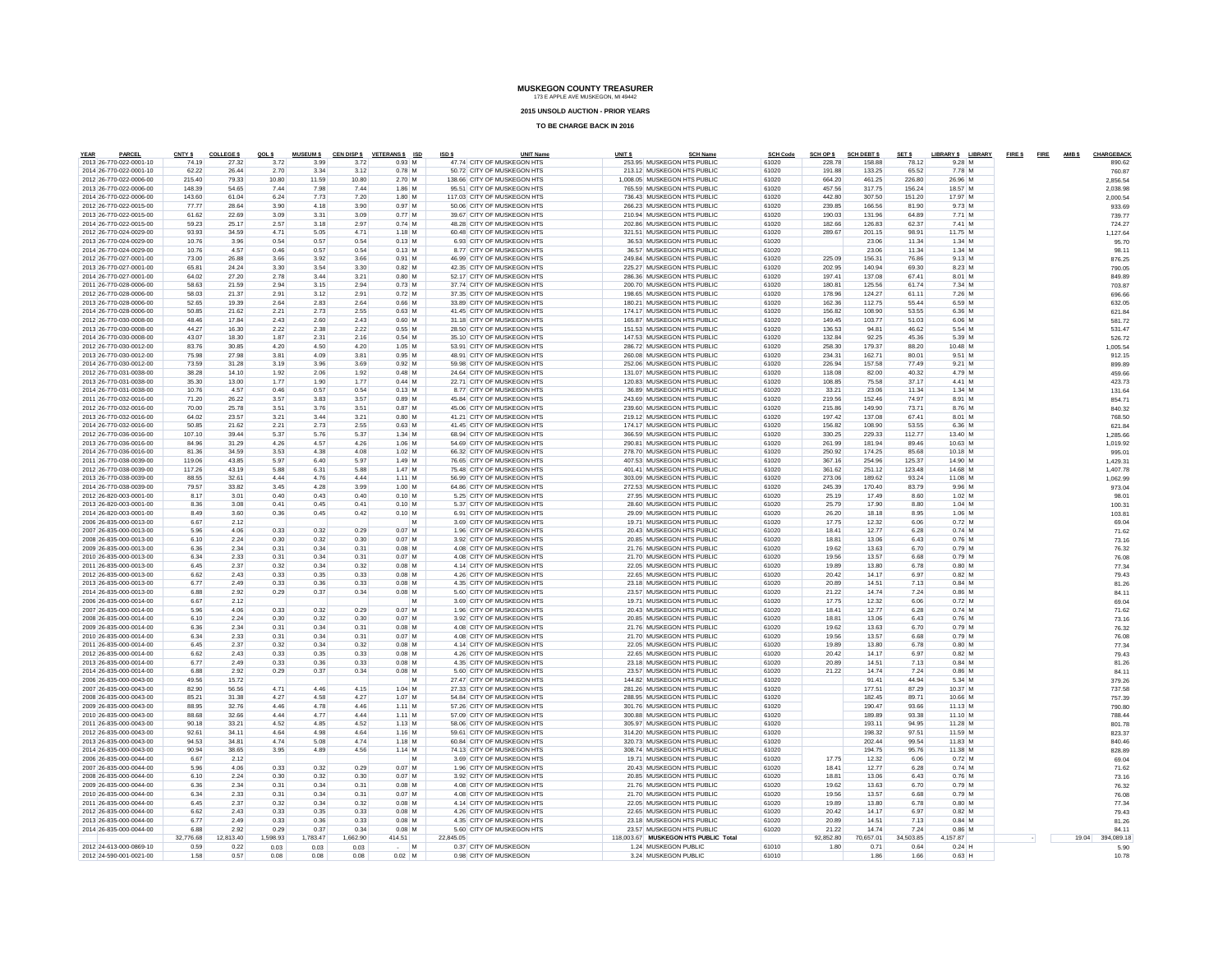**2015 UNSOLD AUCTION - PRIOR YEARS**

| YEAR<br>PARCEL                                     | CNTY \$        | <b>COLLEGE \$</b> | QOLS         | <b>MUSEUM \$</b> |              | CEN DISP \$ VETERANS \$ ISD | ISD \$ | <b>UNIT Name</b>                                 | UNIT <sub>S</sub> |                                                  | <b>SCH Name</b> | <b>SCH Code</b> | SCH OP \$        | <b>SCH DEBT \$</b> | SET \$         | LIBRARY \$ LIBRARY   | FIRE \$FIRE AMBS | CHARGEBACK       |
|----------------------------------------------------|----------------|-------------------|--------------|------------------|--------------|-----------------------------|--------|--------------------------------------------------|-------------------|--------------------------------------------------|-----------------|-----------------|------------------|--------------------|----------------|----------------------|------------------|------------------|
| 2012 24-205-345-0002-10<br>2011 24-205-237-0011-00 | 2.47           | 0.90<br>1.14      | 0.12         | 0.13             | 0.12         | $0.03$ M                    |        | 1.53 CITY OF MUSKEGON<br>1.95 CITY OF MUSKEGON   |                   | 5.12 MUSKEGON PUBLIC<br>6.43 MUSKEGON PUBLIC     |                 | 61010<br>61010  | 7.36<br>9.34     | 2.89<br>3.23       | 2.60           | $0.98$ H<br>$1.24$ H |                  | 24.25            |
| 2012 24-685-009-0008-10                            | 3.10           | 1.13              | 0.15<br>0.15 | 0.16<br>0.16     | 0.15<br>0.15 | $0.05$ M<br>$0.05$ M        |        | 1.92 CITY OF MUSKEGON                            |                   | 6.41 MUSKEGON PUBLIC                             |                 | 61010           | 9.23             | 3.63               | 3.25           | $1.23$ H             |                  | 23.84<br>30.41   |
| 2012 24-205-237-0011-00                            | 3.21           | 1.17              | 0.16         | 0.17             | 0.16         | 0.04 M                      |        | 2.00 CITY OF MUSKEGON                            |                   | 6.67 MUSKEGON PUBLIC                             |                 | 61010           | 9.59             | 3.77               | 3.38           | $1.27$ H             |                  | 31.59            |
| 2012 24-205-254-0002-10                            | 5.77           | 2.10              | 0.29         | 0.31             | 0.29         | $0.06$ M                    |        | 3.59 CITY OF MUSKEGON                            |                   | 11.97 MUSKEGON PUBLIC                            |                 | 61010           | 17.20            | 6.78               | 6.07           | 2.29 H               |                  | 56.72            |
| 2012 24-665-000-0485-00                            | 6.33           | 2.30              | 0.31         | 0.34             | 0.31         | $0.08$ M                    |        | 3.93 CITY OF MUSKEGON                            |                   | 13.13 MUSKEGON PUBLIC                            |                 | 61010           | 18.86            | 7.44               | 6.66           | $2.51$ H             |                  | 62.20            |
| 2012 24-665-000-0486-00                            | 6.33           | 2.30              | 0.31         | 0.34             | 0.31         | $0.08$ M                    |        | 3.93 CITY OF MUSKEGON                            |                   | 13.13 MUSKEGON PUBLIC                            |                 | 61010           | 18.86            | 7.44               | 6.66           | 2.51 H               |                  | 62.20            |
| 2012 24-665-000-0488-00                            |                | 2.30              | 0.31         | 0.34             | 0.31         | $0.08$ M                    |        | 3.93 CITY OF MUSKEGON                            |                   | 13.01 MUSKEGON PUBLIC                            |                 | 61010           | 18.86            | 7.44               |                | $2.51$ H             |                  | 49.09            |
| 2012 24-205-141-0002-10                            | 6.55           | 2.39              | 0.32         | 0.35             | 0.32         | $0.09$ M                    |        | 4.07 CITY OF MUSKEGON                            |                   | 13.59 MUSKEGON PUBLIC                            |                 | 61010           | 19.53            | 7.69               | 6.90           | $2.60$ H             |                  | 64.40            |
| 2012 24-121-300-0088-00                            | 7.06           | 2.57              | 0.35         | 0.37             | 0.35         | $0.09$ M                    |        | 4.39 CITY OF MUSKEGON                            |                   | 14.65 MUSKEGON PUBLIC                            |                 | 61010           | 21.04            | 8.29               | 7.43           | 2.80 H               |                  | 69.39            |
| 2012 24-205-153-0001-00                            | 7.23           | 2.63              | 0.36         | 0.38             | 0.36         | $0.09$ M                    |        | 4 49 CITY OF MUSKEGON                            |                   | 15.00 MUSKEGON PUBLIC                            |                 | 61010           | 21.54            | 8.49               | 7.61           | 2.87 H               |                  | 71.05            |
| 2012 24-205-426-0001-10                            | 7.30           | 2.66              | 0.36         | 0.39             | 0.36         | $0.09$ M                    |        | 4.54 CITY OF MUSKEGON                            |                   | 15.16 MUSKEGON PUBLIC                            |                 | 61010           | 21.78            | 8.59               | 7.70           | 2.90 H               |                  | 71.83            |
| 2012 24-205-268-0010-00                            | 7.84           | 2.86              | 0.39         | 0.42             | 0.39         | $0.09$ M                    |        | 4.88 CITY OF MUSKEGON                            |                   | 16.29 MUSKEGON PUBLIC                            |                 | 61010           | 23.40            | 9.23               | 8.27           | $3.12$ H             |                  | 77.18            |
| 2012 24-205-272-0011-10                            | 7.84           | 2.86              | 0.39         | 0.42             | 0.39         | $0.09$ M                    |        | 4 88 CITY OF MUSKEGON                            |                   | 16.29 MUSKEGON PUBLIC                            |                 | 61010           | 23.40            | 9.23               | 8.27           | $3.12$ H             |                  | 77.18            |
| 2012 24-205-014-0011-10                            | 8.45           | 3.08              | 0.42         | 0.45             | 0.42         | $0.10$ M                    |        | 5.26 CITY OF MUSKEGON                            |                   | 17.55 MUSKEGON PUBLIC                            |                 | 61010           | 25.20            | 9.94               | 8.90           | 3.36 H               |                  | 83.13            |
| 2012 24-205-015-0011-00                            |                | 3.08              | 0.42         | 0.45             | 0.42         | $0.10$ M                    |        | 5.26 CITY OF MUSKEGON                            |                   | 17.39 MUSKEGON PUBLIC                            |                 | 61010           | 25.20            | 9.94               |                | 3.36 H               |                  | 65.62            |
| 2012 24-205-063-0013-00                            | 8.45           | 3.08              | 0.42         | 0.45             | 0.42         | $0.10$ M                    |        | 5.26 CITY OF MUSKEGON                            |                   | 17.55 MUSKEGON PUBLIC                            |                 | 61010           | 25.20            | 9.94               | 8.90           | 3.36 H               |                  | 83.13            |
| 2012 24-205-077-0007-00                            | 8.45           | 3.08              | 0.42         | 0.45             | 0.42         | $0.10$ M                    |        | 5.26 CITY OF MUSKEGON                            |                   | 17.55 MUSKEGON PUBLIC                            |                 | 61010           | 25.20            | 9.94               | 8.90           | $3.36$ H             |                  | 83.13            |
| 2012 24-205-077-0008-00                            | 8.45           | 3.08              | 0.42         | 0.45             | 0.42         | $0.10$ M                    |        | 5.26 CITY OF MUSKEGON                            |                   | 17.55 MUSKEGON PUBLIC                            |                 | 61010           | 25.20            | 9.94               | 8.90           | 3.36 H               |                  | 83.13            |
| 2012 24-506-001-0019-10                            | 9.05           | 3.30              | 0.45         | 0.48             | 0.45         | $0.11$ M                    |        | 5.63 CITY OF MUSKEGON                            |                   | 18.79 MUSKEGON PUBLIC                            |                 | 61010           | 27.00            | 10.65              | 9.54           | 3.60 H               |                  | 89.05            |
| 2012 24-205-041-0011-00                            |                | 3.52              | 0.48         | 0.51             | 0.48         | $0.12$ M                    |        | 6.01 CITY OF MUSKEGON                            |                   | 157.87 MUSKEGON PUBLIC                           |                 | 61010           | 28.80            | 11.36              |                | $3.84$ H             |                  | 212.99           |
| 2012 24-205-210-0005-00                            | 9.66           | 3.52              | 0.48         | 0.51             | 0.48         | $0.12$ M                    |        | 6.01 CITY OF MUSKEGON                            |                   | 19.76 MUSKEGON PUBLIC                            |                 | 61010           |                  | 11.36              | 10.17          | 3.84 H               |                  | 65.91            |
| 2012 24-769-000-0017-00                            | 9.66           | 3.52              | 0.48         | 0.51             | 0.48         | $0.12$ M                    |        | 6.01 CITY OF MUSKEGON                            |                   | 20.05 MUSKEGON PUBLIC                            |                 | 61010           | 28.80            | 11.36              | 10.17          | 3.84 H               |                  | 95.00            |
| 2012 24-205-297-0005-00                            |                | 3.96              | 0.54         | 0.58             | 0.54         | $0.13$ M                    |        | 6.76 CITY OF MUSKEGON                            |                   | 61.55 MUSKEGON PUBLIC                            |                 | 61010           | 32.40            | 12.78              |                | 4.32 H               |                  | 123.56           |
| 2012 24-205-405-0001-30                            |                | 4.40              | 0.60         | 0.64             | 0.60         | $0.15$ M                    |        | 7.51 CITY OF MUSKEGON                            |                   | 24.83 MUSKEGON PUBLIC                            |                 | 61010           | 36.00            | 14.20              |                | 4.80 H               |                  | 93.73            |
| 2012 24-665-000-0211-00                            | 12.16          | 4.43              | 0.60         | 0.65             | 0.60         | $0.15$ M                    |        | 7.56 CITY OF MUSKEGON                            |                   | 25.24 MUSKEGON PUBLIC                            |                 | 61010           | 36.25            | 14.29              | 12.80          | 4.83 H               |                  | 119.56           |
| 2012 24-170-000-0012-00                            | 13.88          | 5.06              | 0.69         | 0.74             | 0.69         | 0.17 M                      |        | 8.64 CITY OF MUSKEGON                            |                   | 28.83 MUSKEGON PUBLIC                            |                 | 61010           | 41.40            | 16.33              | 14.63          | 5.52 H               |                  | 136,58           |
| 2012 24-185-100-0001-00                            | 13.88          | 5.06              | 0.69         | 0.74             | 0.69         | $0.17$ M                    |        | 8.64 CITY OF MUSKEGON                            |                   | 28.83 MUSKEGON PUBLIC                            |                 | 61010           | 41.40            | 16.33              | 14.63          | $5.52$ H             |                  | 136,58           |
| 2012 24-185-109-0022-00                            | 13.88          | 5.06              | 0.69         | 0.74             | 0.69         | $0.17$ M                    |        | 8.64 CITY OF MUSKEGON                            |                   | 28.83 MUSKEGON PUBLIC                            |                 | 61010           | 41.40            | 16.33              | 14.63          | 5.52 H               |                  | 136,58           |
| 2012 24-185-119-0008-00                            |                | 5.06              | 0.69         | 0.74             | 0.69         | $0.17$ M                    |        | 8.64 CITY OF MUSKEGON<br>8.64 CITY OF MUSKEGON   |                   | 28.57 MUSKEGON PUBLIC                            |                 | 61010<br>61010  | 41.40            | 16.33              | 14.63          | 5.52 H               |                  | 107.81           |
| 2012 24-205-441-0007-00                            | 13.88          | 5.06              | 0.69         | 0.74             | 0.69         | $0.17$ M                    |        |                                                  |                   | 118.92 MUSKEGON PUBLIC                           |                 |                 | 41.40            | 16.33              |                | $5.52$ H             |                  | 226.67           |
| 2012 24-215-002-0021-00                            | 13.88<br>13.88 | 5.06              | 0.69         | 0.74             | 0.69         | $0.17$ M                    |        | 8.64 CITY OF MUSKEGON<br>8.64 CITY OF MUSKEGON   |                   | 28.83 MUSKEGON PUBLIC<br>28.83 MUSKEGON PUBLIC   |                 | 61010<br>61010  | 41.40<br>41.40   | 16.33              | 14.63<br>14.63 | $5.52$ H<br>5.52 H   |                  | 136.58           |
| 2012 24-255-006-0026-00<br>2012 24-442-000-0016-00 | 13.88          | 5.06<br>5.06      | 0.69<br>0.69 | 0.74<br>0.74     | 0.69<br>0.69 | $0.17$ M<br>$0.17$ M        |        | 8.64 CITY OF MUSKEGON                            |                   | 28.83 MUSKEGON PUBLIC                            |                 | 61010           | 41.40            | 16.33<br>16.33     | 14.63          | 5.52 H               |                  | 136.58<br>136.58 |
| 2012 24-205-347-0004-00                            | 14.49          | 5.28              | 0.72         | 0.77             | 0.72         | $0.18$ M                    |        | 9.01 CITY OF MUSKEGON                            |                   | 30.08 MUSKEGON PUBLIC                            |                 | 61010           | 43.20            | 17.04              | 15.26          | 5.76 H               |                  | 142.51           |
| 2012 24-205-370-0002-00                            | 14.49          | 5.28              | 0.72         | 0.77             | 0.72         | $0.18$ M                    |        | 9.01 CITY OF MUSKEGON                            |                   | 30.08 MUSKEGON PUBLIC                            |                 | 61010           | 43.20            | 17.04              | 15.26          | 5.76 H               |                  | 142.51           |
| 2011 24-205-386-0007-00                            | 14.49          | 5.28              | 0.72         | 0.77             | 0.72         | 0.18 M                      |        | 9.01 CITY OF MUSKEGON                            |                   | 204.75 MUSKEGON PUBLIC                           |                 | 61010           | 43.20            | 15.00              | 15.26          | 5.76 H               |                  | 315.14           |
| 2012 24-205-386-0007-00                            | 14.49          | 5.28              | 0.72         | 0.77             | 0.72         | $0.18$ M                    |        | 9.01 CITY OF MUSKEGON                            |                   | 30.08 MUSKEGON PUBLIC                            |                 | 61010           | 43.20            | 17.04              | 15.26          | 5.76 H               |                  | 142.51           |
| 2012 24-205-387-0005-00                            | 14.49          | 5.28              | 0.72         | 0.77             | 0.72         | $0.18$ M                    |        | 9.01 CITY OF MUSKEGON                            |                   | 30.08 MUSKEGON PUBLIC                            |                 | 61010           | 43.20            | 17.04              | 15.26          | 5.76 H               |                  | $142.5^{\circ}$  |
| 2012 24-232-001-0003-00                            | 15.09          | 5.50              | 0.75         | 0.80             | 0.75         | $0.19$ M                    |        | 9.39 CITY OF MUSKEGON                            |                   | 31.34 MUSKEGON PUBLIC                            |                 | 61010           | 45.00            | 17.75              | 15.90          | 6.00 H               |                  | 148.46           |
| 2012 24-665-000-0269-00                            |                | 6.82              | 0.93         | 0.99             | 0.93         | $0.23$ M                    |        | 11.64 CITY OF MUSKEGON                           |                   | 37.92 MUSKEGON PUBLIC                            |                 | 61010           |                  | 21.99              |                | $7.43$ H             |                  | 88.88            |
| 2012 24-763-001-0019-00                            | 84.56          | 7.63              | 1.04         | 1.11             | 1.04         | $0.26$ M                    |        | 13.00 CITY OF MUSKEGON                           |                   | 346.49 MUSKEGON PUBLIC                           |                 | 61010           |                  | 24.57              | 89.04          | 8.31 H               |                  | 577.05           |
| 2012 24-640-000-0008-00                            | 30.20          | 11.01             | 1.50         | 1.61             | 1.50         | $0.37$ M                    |        | 18.79 CITY OF MUSKEGON                           |                   | 62.69 MUSKEGON PUBLIC                            |                 | 61010           | 90.00            | 35.50              | 31.80          | 12.00 H              |                  | 296.97           |
| 2010 24-205-427-0017-00                            | 36.11          | 13.17             | 1.79         | 1.93             | 1.79         | $0.45$ M                    |        | 22.46 CITY OF MUSKEGON                           |                   | 128.13 MUSKEGON PUBLIC                           |                 | 61010           |                  | 34.38              | 38.02          | 14.34 H              |                  | 292.57           |
| 2012 24-425-000-0197-00                            |                | 13.44             | 1.83         | 1.96             | 1.83         | $0.46$ M                    |        | 22.92 CITY OF MUSKEGON                           |                   | 75.78 MUSKEGON PUBLIC                            |                 | 61010           | 109.80           | 43.31              |                | 14.64 H              |                  | 285.97           |
| 2012 24-425-000-0198-00                            |                | 13.44             | 1.83         | 1.96             | 1.83         | $0.46$ M                    |        | 22.92 CITY OF MUSKEGON                           |                   | 75.78 MUSKEGON PUBLIC                            |                 | 61010           | 109.80           | 43.31              |                | 14.64 H              |                  | 285.97           |
| 2012 24-425-000-0196-00                            |                | 14.10             | 1.92         | 2.06             | 1.92         | $0.48$ M                    |        | 24.05 CITY OF MUSKEGON                           |                   | 79.50 MUSKEGON PUBLIC                            |                 | 61010           | 115.20           | 45.44              |                | 15.36 H              |                  | 300.03           |
| 2012 24-425-000-0199-00                            |                | 14.10             | 1.92         | 2.06             | 1.92         | $0.48$ M                    |        | 24.05 CITY OF MUSKEGON                           |                   | 79.50 MUSKEGON PUBLIC                            |                 | 61010           | 115.20           | 45.44              |                | 15.36 H              |                  | 300.03           |
| 2012 24-205-247-0012-00                            | 38.74          | 14.13             | 1.92         | 2.06             | 1.92         | $0.49$ M                    |        | 24.10 CITY OF MUSKEGON                           |                   | 79.28 MUSKEGON PUBLIC                            |                 | 61010           |                  | 45.54              | 40.80          | 15.39 H              |                  | 264.37           |
| 2012 24-205-054-0008-00                            | 45.29          | 16.52             | 2.25         | 2.41             | 2.25         | $0.56$ M                    |        | 28.18 CITY OF MUSKEGON                           |                   | 94.04 MUSKEGON PUBLIC                            |                 | 61010           | 135.00           | 53.25              | 47.70          | 18.00 H              |                  | 445.45           |
| 2012 24-205-284-0009-00                            |                | 16.74             | 2.28         | 2.45             | 2.28         | $0.56$ M                    |        | 28.56 CITY OF MUSKEGON                           |                   | 94 40 MUSKEGON PUBLIC                            |                 | 61010           | 136.80           | 53.96              |                | 18.24 H              |                  | 356.27           |
| 2012 24-205-255-0010-00                            | 1.61           | 17.14             | 2.33         | 2.50             | 2.33         | $0.59$ M                    |        | 29.23 CITY OF MUSKEGON                           |                   | 1,831.94 MUSKEGON PUBLIC                         |                 | 61010           | 140.03           | 55.24              | 1.69           | 18.67 H              |                  | 2.103.30         |
| 2012 24-205-208-0005-00                            | 47.51          | 17.33             | 2.36         | 2.53             | 2.36         | $0.59$ M                    |        | 29.56 CITY OF MUSKEGON                           |                   | 158.92 MUSKEGON PUBLIC                           |                 | 61010           | 141.58           | 55.84              | 50.02          | 18.87 H              |                  | 527.47           |
| 2010 24-205-254-0002-10                            | 47.57          | 17.35             | 2.36         | 2.54             | 2.36         | $0.59$ M                    |        | 29.59 CITY OF MUSKEGON                           |                   | 98.56 MUSKEGON PUBLIC                            |                 | 61010           | 141.76           | 45.27              | 50.09          | 18.90 H              |                  | 456.94           |
| 2009 24-205-254-0002-10                            | 47.71          | 17.40             | 2.37         | 2.54             | 2.37         | $0.59$ M                    |        | 29.68 CITY OF MUSKEGON                           |                   | 90.95 MUSKEGON PUBLIC                            |                 | 61010           | 142.20           | 44.23              | 50.24          | $18.96$ H            |                  | 449.24           |
| 2011 24-205-254-0002-10                            | 48.37          | 17.64             | 2.40         | 2.58             | 2.40         | $0.60$ M                    |        | 30.09 CITY OF MUSKEGON                           |                   | 100.32 MUSKEGON PUBLIC                           |                 | 61010           | 144.16           | 50.05              | 50.93          | 19.22 H              |                  | 468.76           |
| 2012 24-205-087-0001-00                            | 48.43          | 17.67             | 2.40         | 2.58             | 2.40         | $0.61$ M                    |        | 30.13 CITY OF MUSKEGON                           |                   | 100.55 MUSKEGON PUBLIC                           |                 | 61010           | 144.34           | 56.92              | 51.00          | 19.24 H              |                  | 476.27           |
| 2012 24-798-000-0011-00                            | 48.92          | 17.84             | 2.43         | 2.61             | 2.43         | $0.60$ M                    |        | 30.43 CITY OF MUSKEGON                           |                   | 101.56 MUSKEGON PUBLIC                           |                 | 61010           | 145.80           | 57.51              | 51.52          | 19.44 H              |                  | 481.09           |
| 2012 24-205-051-0006-10                            | 49.24          | 17.96             | 2.44         | 2.62             | 2.44         | $0.62$ M                    |        | 30.63 CITY OF MUSKEGON                           |                   | 102.21 MUSKEGON PUBLIC                           |                 | 61010           | 146.73           | 57.87              | 51.84          | 19.56 H              |                  | 484.16           |
| 2012 24-185-115-0010-00                            | 53.15          | 19.39             | 2.64         | 2.83             | 2.64         | $0.66$ M                    |        | 33.07 CITY OF MUSKEGON                           |                   | 110.34 MUSKEGON PUBLIC                           |                 | 61010           | 158.40           | 62.48              | 55.97          | 21.12 H              |                  | 522.69           |
| 2012 24-205-279-0006-10                            | 53.15          | 19.39             | 2.64         | 2.83             | 2.64         | $0.66$ M                    |        | 33.07 CITY OF MUSKEGON                           |                   | 110.34 MUSKEGON PUBLIC                           |                 | 61010           | 158,40           | 62.48              | 55.97          | 21.12 H              |                  | 522.69           |
| 2010 24-205-262-0005-10                            | 54.64          | 19.93             | 2.71         | 2.91             | 2.71         | $0.69$ M                    |        | 34.00 CITY OF MUSKEGON                           |                   | 113.23 MUSKEGON PUBLIC                           |                 | 61010           | 162.86           | 52.02              | 57.54          | 21.71 H              |                  | 524.95           |
| 2012 24-205-068-0011-00                            |                | 20.52             | 2.79         | 3.00             | 2.79         | $0.70$ M                    |        | 35.00 CITY OF MUSKEGON                           |                   | 270.80 MUSKEGON PUBLIC                           |                 | 61010           |                  | 66.12              |                | 22.35 H              |                  | 424.07           |
| 2012 24-205-352-0008-00                            | 63.42          | 23.13             | 3.15         | 3.38             | 3.15         | $0.79$ M                    |        | 39 45 CITY OF MUSKEGON                           |                   | 131 65 MUSKEGON PUBLIC                           |                 | 61010           | 189.00           | 74.55              | 66.78          | 25.20 H              |                  | 623.65           |
| 2012 24-205-102-0003-00                            | 64.02          | 23.35             | 3.18         | 3.41             | 3.18         | $0.80$ M                    |        | 39.83 CITY OF MUSKEGON                           |                   | 132.92 MUSKEGON PUBLIC                           |                 | 61010           | 190.80           | 75.26              | 67.42          | 25.44 H              |                  | 629.61           |
| 2011 24-205-262-0005-10                            | 65.23          | 23.79             | 3.24         | 3.48             | 3.24         | $0.81$ M                    |        | 40.58 CITY OF MUSKEGON                           |                   | 135.28 MUSKEGON PUBLIC                           |                 | 61010           | 194.40           | 67.50              | 68.69          | 25.92 H              |                  | 632.16           |
| 2012 24-205-055-0011-00                            | 67.04          | 24.46             | 3.33         | 3.58             | 3.33         | $0.83$ M                    |        | 41.71 CITY OF MUSKEGON                           |                   | 194 24 MUSKEGON PUBLIC                           |                 | 61010           | 199.80           | 78.81              | 70.60          | 26.64 H              |                  | 714.37           |
| 2012 24-205-449-0010-10                            | 67.56          | 24.65             | 3.35         | 3.60             | 3.35         | $0.85$ M                    |        | 42.03 CITY OF MUSKEGON                           |                   | 140.26 MUSKEGON PUBLIC                           |                 | 61010           | 201.34           | 79.42              | 71.14          | 26.84 H              |                  | 664.39           |
| 2012 24-205-015-0005-10                            |                | 24.68             | 3.36         | 3.60             | 3.36         | $0.84$ M                    |        | 42.08 CITY OF MUSKEGON                           |                   | 139.13 MUSKEGON PUBLIC                           |                 | 61010           | 201.60           | 79.52              |                | 26.88 H              |                  | 525.05           |
| 2012 24-205-046-0012-00                            | 69.46          | 25.34             | 3.45         | 3.70             | 3.45         | $0.86$ M                    |        | 43.21 CITY OF MUSKEGON<br>43.59 CITY OF MUSKEGON |                   | 144.20 MUSKEGON PUBLIC<br>144.10 MUSKEGON PUBLIC |                 | 61010<br>61010  | 207.00<br>208.80 | 81.65              | 73.14          | 27.60 H<br>27.84 H   |                  | 683.06           |
| 2012 24-205-261-0011-00<br>2008 24-205-254-0002-10 | 70.76          | 25.56<br>25.81    | 3.48         | 3.73             | 3.48         | $0.87$ M                    |        | 44.02 CITY OF MUSKEGON                           |                   | 134.88 MUSKEGON PUBLIC                           |                 | 61010           | 210.88           | 82.36<br>64.43     | 74.51          | 28.11 H              |                  | 543.81<br>665.08 |
| 2012 24-205-264-0003-00                            | 71.27          | 26.00             | 3.51         | 3.77             | 3.51         | $0.89$ M                    |        | 44.34 CITY OF MUSKEGON                           |                   | 147.97 MUSKEGON PUBLIC                           |                 | 61010           | 212.40           | 83.78              | 75.05          | 28.32 H              |                  |                  |
| 2012 24-185-110-0004-00                            | 72.48          | 26.44             | 3.54<br>3.60 | 3.80<br>3.86     | 3.54         | $0.88$ M<br>$0.90$ M        |        | 45.09 CITY OF MUSKEGON                           |                   | 150.47 MUSKEGON PUBLIC                           |                 | 61010           | 216.00           | 85.20              | 76.32          | 28.80 H              |                  | 700.89<br>712.76 |
| 2012 24-205-449-0010-00                            | 72.48          | 26.44             | 3.60         | 3.86             | 3.60<br>3.60 | $0.90$ M                    |        | 45.09 CITY OF MUSKEGON                           |                   | 148.31 MUSKEGON PUBLIC                           |                 | 61010           |                  | 85.20              | 76.32          | 28.80 H              |                  | 494.60           |
| 2012 24-595-000-0009-00                            | 72.48          | 26.44             | 3.60         | 3.86             | 3.60         | $0.90$ M                    |        | 45.09 CITY OF MUSKEGON                           |                   | 150.47 MUSKEGON PUBLIC                           |                 | 61010           | 216.00           | 85.20              | 76.32          | 28.80 H              |                  | 712.76           |
| 2012 24-205-427-0017-00                            | 74.90          | 27.32             | 3.72         | 3.99             | 3.72         | 0.93 M                      |        | 46.59 CITY OF MUSKEGON                           |                   | 278.39 MUSKEGON PUBLIC                           |                 | 61010           |                  | 88.04              | 78.86          | 29.76 H              |                  | 636.22           |
| 2012 24-205-740-9992-00                            |                | 27.61             | 3.76         | 4.03             | 3.76         | $0.94$ M                    |        | 47.09 CITY OF MUSKEGON                           |                   | 155.69 MUSKEGON PUBLIC                           |                 | 61010           | 225.59           | 88.97              |                | 30.07 H              |                  | 587.51           |
| 2012 24-205-063-0006-00                            |                | 28.42             | 3.87         | 4.15             | 3.87         | $0.97$ M                    |        | 48.47 CITY OF MUSKEGON                           |                   | 160.25 MUSKEGON PUBLIC                           |                 | 61010           | 232.20           | 91.59              |                | 30.96 H              |                  | 604.75           |
| 2012 24-205-386-0006-00                            | 78.51          | 28.64             | 3.90         | 4.19             | 3.90         | 0.97 M                      |        | 48.85 CITY OF MUSKEGON                           |                   | 163.01 MUSKEGON PUBLIC                           |                 | 61010           | 234.00           | 92.30              | 82.68          | 31.20 H              |                  | 772.15           |
|                                                    |                |                   |              |                  |              |                             |        |                                                  |                   |                                                  |                 |                 |                  |                    |                |                      |                  |                  |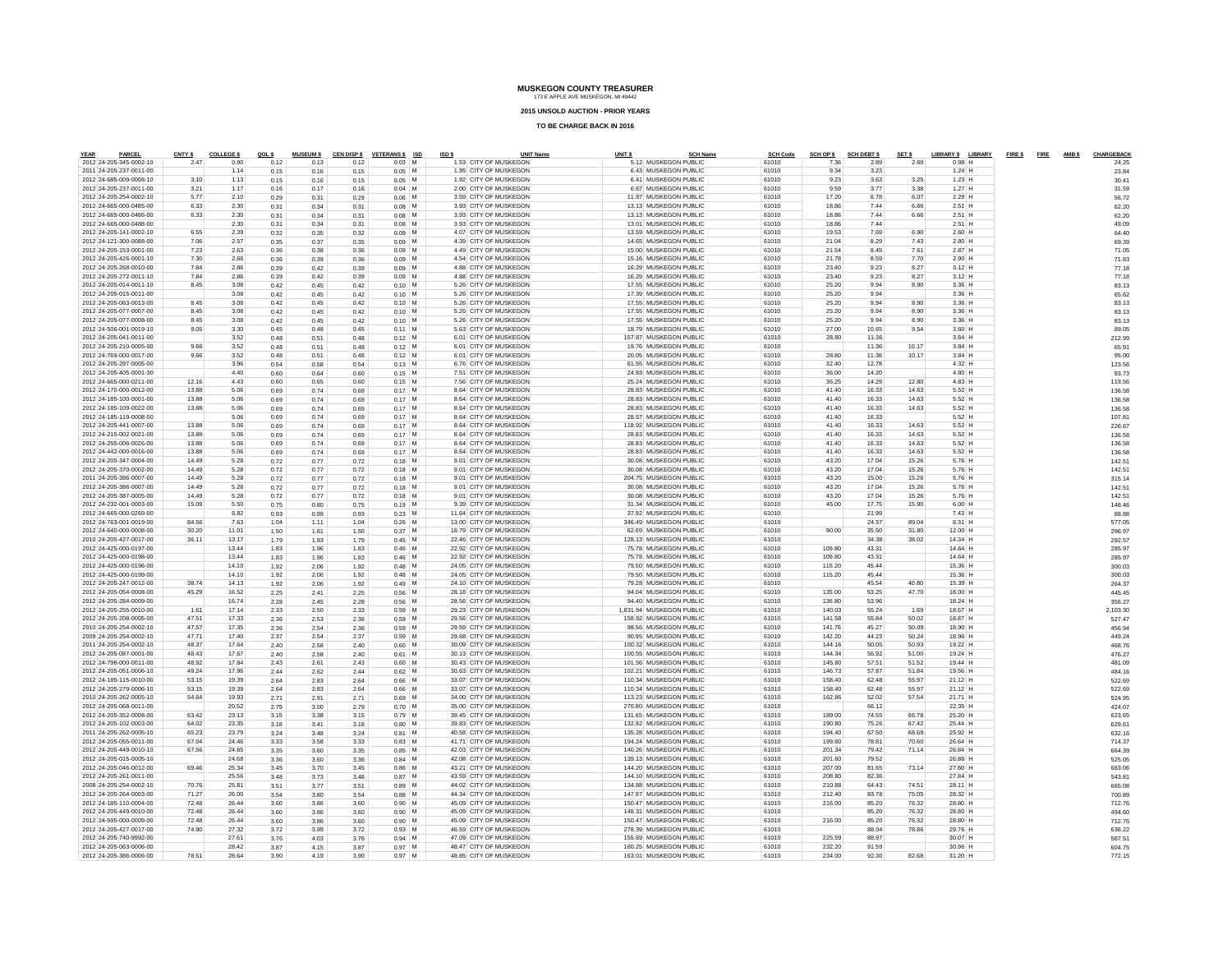**2015 UNSOLD AUCTION - PRIOR YEARS**

| YEAR<br>PARCEL          | CNTY \$ | <b>COLLEGE \$</b> | QOLS  | <b>MUSEUM \$</b> |       | CEN DISP \$ VETERANS \$ ISD | ISD \$ | <b>UNIT Name</b>        | UNIT <sub>S</sub> | <b>SCH Name</b>          | <b>SCH Code</b> | SCH OP \$ | <b>SCH DEBT \$</b> | SET \$ | LIBRARY \$ LIBRARY | FIRE \$FIRE AMBS |  | CHARGEBACK |
|-------------------------|---------|-------------------|-------|------------------|-------|-----------------------------|--------|-------------------------|-------------------|--------------------------|-----------------|-----------|--------------------|--------|--------------------|------------------|--|------------|
| 2012 24-121-300-0089-00 | 79.12   | 28.86             | 3.93  | 4.22             | 3.93  | 0.98 M                      |        | 49.22 CITY OF MUSKEGON  |                   | 161.91 MUSKEGON PUBLIC   | 61010           |           | 93.01              | 83.31  | $31.44$ H          |                  |  | 539.93     |
| 2012 24-205-262-0005-10 | 79.72   | 29.08             | 3.96  | 4.25             | 3.96  | $0.99$ M                    |        | 49.60 CITY OF MUSKEGON  |                   | 165.52 MUSKEGON PUBLIC   | 61010           | 237.60    | 93.72              | 83.95  | 31.68 H            |                  |  | 784.03     |
| 2011 24-205-427-0017-00 | 80.32   | 29.30             | 3.99  | 4.28             | 3.99  | $1.00$ M                    |        | 49.98 CITY OF MUSKEGON  |                   | 295.02 MUSKEGON PUBLIC   | 61010           |           | 83.12              | 84.59  | 31.92 H            |                  |  | 667.51     |
| 2012 24-205-430-0011-00 | 81.54   | 29.74             | 4.05  | 4.35             | 4.05  | $1.01$ M                    |        | 50.73 CITY OF MUSKEGON  |                   | 238.63 MUSKEGON PUBLIC   | 61010           | 243.00    | 95.85              | 85.86  | 32.40 H            |                  |  | 871.21     |
| 2012 24-205-387-0001-10 | 83.20   | 30.35             | 4.13  | 4.43             | 4.13  | $1.04$ M                    |        | 51.76 CITY OF MUSKEGON  |                   | 172.73 MUSKEGON PUBLIC   | 61010           | 247.95    | 97.79              | 87.61  | 33.06 H            |                  |  | 818.1      |
| 2012 24-205-008-0008-10 | 83.35   | 30.41             | 4.14  | 4.44             | 4.14  | $1.04$ M                    |        | 51.86 CITY OF MUSKEGON  |                   | 173.04 MUSKEGON PUBLIC   | 61010           | 248.40    | 97.98              | 87.77  | 33.12 H            |                  |  | 819.6      |
| 2011 24-205-386-0006-00 | 83.95   | 30.63             | 4.17  | 4.48             | 4.17  | $1.04$ M                    |        | 52.23 CITY OF MUSKEGON  |                   | 174.13 MUSKEGON PUBLIC   | 61010           | 250.20    | 86.87              | 88.41  | 33.36 H            |                  |  | 813.6      |
| 2012 24-765-003-0052-00 |         | 31.29             | 4.26  | 4.57             | 4.26  | $1.07$ M                    |        | 53.36 CITY OF MUSKEGON  |                   | 251.04 MUSKEGON PUBLIC   | 61010           | 255.60    | 100.82             |        | 34.08 H            |                  |  | 740.35     |
| 2012 24-205-298-0023-00 |         | 31.73             | 4.32  | 4.64             | 4.32  | $1.08$ M                    |        | 54.11 CITY OF MUSKEGON  |                   | 210.84 MUSKEGON PUBLIC   | 61010           | 259.20    | 102.24             |        | 34.56 H            |                  |  | 707.0      |
| 2011 24-205-430-0011-00 | 86.97   | 31.73             | 4.32  | 4.64             | 4.32  | $1.08$ M                    |        | 54.11 CITY OF MUSKEGON  |                   | 180.38 MUSKEGON PUBLIC   | 61010           | 259.20    | 90.00              | 91.59  | 34.56 H            |                  |  | 842.90     |
| 2012 24-185-110-0015-00 |         | 31.95             | 4.35  | 4.67             | 4.35  | $1.09$ M                    |        | 54 49 CITY OF MUSKEGON  |                   | 177.52 MUSKEGON PUBLIC   | 61010           |           | 102.95             |        | 34.80 H            |                  |  | 416.17     |
| 2012 24-205-063-0005-00 | 90.60   | 33.05             | 4.50  | 4.83             | 4.50  | $1.12$ M                    |        | 56.37 CITY OF MUSKEGON  |                   | 188.09 MUSKEGON PUBLIC   | 61010           | 270.00    | 106.50             | 95.40  | 36.00 H            |                  |  | 890.96     |
| 2012 24-205-082-0009-00 | 93.62   | 34.15             | 4.65  | 4.99             | 4.65  | $1.16$ M                    |        | 58.24 CITY OF MUSKEGON  |                   | 194.37 MUSKEGON PUBLIC   | 61010           | 279.00    | 110.05             | 98.58  | 37.20 H            |                  |  | 920.66     |
| 2012 24-185-110-0022-00 | 95.43   | 34.81             | 4.74  | 5.09             | 474   | $1.18$ M                    |        | 59.37 CITY OF MUSKEGON  |                   | 198.12 MUSKEGON PUBLIC   | 61010           | 284.40    | 112.18             | 100.49 | 37.92 H            |                  |  | 938.47     |
| 2012 24-205-060-0008-00 |         | 35.69             | 4.86  | 5.22             | 4.86  | $1.21$ M                    |        | 60.87 CITY OF MUSKEGON  |                   | 201.25 MUSKEGON PUBLIC   | 61010           | 291.60    | 115.02             |        | 38.88 H            |                  |  | 759.46     |
| 2012 24-255-005-0002-00 | 100.26  | 36.58             | 4.98  | 5.35             | 4.98  | $1.24$ M                    |        | 62.38 CITY OF MUSKEGON  |                   | 259.44 MUSKEGON PUBLIC   | 61010           | 298.80    | 117.86             | 105.58 | 39.84 H            |                  |  | 1,037.29   |
| 2011 24-255-005-0002-00 |         | 37.42             | 5.09  | 5.47             | 5.09  | $1.28$ M                    |        | 63.82 CITY OF MUSKEGON  |                   | 262.31 MUSKEGON PUBLIC   | 61010           | 305.69    | 106 13             |        | 40.75 H            |                  |  | 833.05     |
| 2012 24-640-000-0009-00 | 103.29  | 37.68             | 5.13  | 5.51             | 5.13  | $1.28$ M                    |        | 64.26 CITY OF MUSKEGON  |                   | 211.35 MUSKEGON PUBLIC   | 61010           |           | 121.41             | 108.75 | 41.04 H            |                  |  | 704.83     |
| 2012 24-205-408-0007-00 | 108.72  | 39.66             | 5.40  | 5.80             | 5.40  | $1.35$ M                    |        | 67.64 CITY OF MUSKEGON  |                   | 355.85 MUSKEGON PUBLIC   | 61010           | 324.00    | 127.80             | 114.48 | 43.20 H            |                  |  | 1.199.30   |
| 2012 24-205-272-0017-00 | 112.96  | 41.20             | 5.61  | 6.02             | 5.61  | $1.40$ M                    |        | 70.27 CITY OF MUSKEGON  |                   | 234 49 MUSKEGON PUBLIC   | 61010           | 336.60    | 132.77             | 118.93 | 44.88 H            |                  |  | 1,110.74   |
| 2012 24-250-000-0157-00 |         | 41.20             | 5.61  | 6.02             | 5.61  | $1.40$ M                    |        | 70.27 CITY OF MUSKEGON  |                   | 738.89 MUSKEGON PUBLIC   | 61010           |           | 132.77             |        | 44.88 H            |                  |  | 1.046.65   |
| 2012 24-205-254-0001-00 | 113.55  | 41.42             | 5.64  | 6.05             | 5.64  | $1.41$ M                    |        | 70.65 CITY OF MUSKEGON  |                   | 235.74 MUSKEGON PUBLIC   | 61010           | 338.40    | 133.48             | 119.57 | 45.12 H            |                  |  | 1.116.67   |
| 2012 24-205-428-0001-10 | 116.57  | 42.53             | 5.79  | 6.21             | 5.79  | $1.45$ M                    |        | 72.52 CITY OF MUSKEGON  |                   | 242.02 MUSKEGON PUBLIC   | 61010           | 347.40    | 137.03             | 122.75 | 46.32 H            |                  |  | 1.146.38   |
| 2012 24-665-000-0487-00 |         | 43.41             | 5.91  | 6.34             | 5.91  | $1.48$ M                    |        | 74.03 CITY OF MUSKEGON  |                   | 244.73 MUSKEGON PUBLIC   | 61010           | 354.60    | 139.87             |        | 47.28 H            |                  |  | 923.56     |
| 2012 24-205-051-0007-00 | 123.22  | 44.95             | 6.12  | 6.57             | 6.12  | $1.53$ M                    |        | 76.66 CITY OF MUSKEGON  |                   | 255.80 MUSKEGON PUBLIC   | 61010           | 367.20    | 144.84             | 129.74 | 48.96 H            |                  |  | 1.211.7    |
| 2012 24-205-039-0006-50 | 124.42  | 45.39             | 6.18  | 6.63             | 6.18  | 1.55 M                      |        | 77.41 CITY OF MUSKEGON  |                   | 258.31 MUSKEGON PUBLIC   | 61010           | 370.80    | 146.26             | 131.02 | 49.44 H            |                  |  | 1.223.5    |
| 2012 24-205-749-9991-00 |         | 46.03             | 6.27  | 6.73             | 6.27  | 1.56 M                      |        | 78.50 CITY OF MUSKEGON  |                   | 259.50 MUSKEGON PUBLIC   | 61010           | 376.00    | 148.30             |        | 50 13 H            |                  |  | 979.29     |
| 2012 24-205-068-0009-10 | 134.69  | 49.14             | 6.69  | 7.18             | 6.69  | $1.67$ M                    |        | 83.80 CITY OF MUSKEGON  |                   | 1.587.13 MUSKEGON PUBLIC | 61010           | 401.40    | 158.33             | 141.83 | 53.52 H            |                  |  | 2.632.0    |
| 2012 24-205-419-0013-00 | 1.03    | 51.56             | 7.02  | 7.54             | 7.02  | 1.75 M                      |        | 87.93 CITY OF MUSKEGON  |                   | 388.95 MUSKEGON PUBLIC   | 61010           | 421.20    | 166.14             | 1.09   | 56.16 H            |                  |  | 1.197.39   |
| 2012 24-675-023-0020-10 | 144.97  | 52.88             | 7.20  | 7.73             | 7.20  | 1.80 M                      |        | 90.19 CITY OF MUSKEGON  |                   | 300.96 MUSKEGON PUBLIC   | 61010           | 432.00    | 170.40             | 152.64 | 57.60 H            |                  |  | 1,425.57   |
| 2012 24-205-413-0014-00 | 150.40  | 54.87             | 7.47  | 8.02             | 7.47  | 1.87 M                      |        | 93.57 CITY OF MUSKEGON  |                   | 312.25 MUSKEGON PUBLIC   | 61010           | 448.20    | 176.79             | 158.37 | 59.76 H            |                  |  | 1.479.04   |
| 2010 24-205-383-0007-10 | 150.55  | 54.92             | 7.47  | 8.03             | 7.47  | $1.88$ M                    |        | 93.66 CITY OF MUSKEGON  |                   | 509.67 MUSKEGON PUBLIC   | 61010           | 448.65    | 143.31             | 158.52 | 59.82 H            |                  |  | 1.643.95   |
| 2009 24-205-383-0007-10 | 151.01  | 55.09             | 7.50  | 8.05             | 7.50  | $1.88$ M                    |        | 93.95 CITY OF MUSKEGON  |                   | 493 48 MUSKEGON PUBLIC   | 61010           | 450.00    | 140.00             | 159.00 | 60.00 H            |                  |  | 1.627.46   |
| 2011 24-205-419-0013-00 | 151.60  | 55.31             | 7.53  | 8.08             | 7.53  | 1.89 M                      |        | 94.32 CITY OF MUSKEGON  |                   | 314.43 MUSKEGON PUBLIC   | 61010           | 451.80    | 156.87             | 159.64 | 60.24 H            |                  |  | 1.469.24   |
| 2011 24-205-383-0007-10 | 153.11  | 55.85             | 7.60  | 8.16             | 7.60  | $1.91$ M                    |        | 95.25 CITY OF MUSKEGON  |                   | 507.35 MUSKEGON PUBLIC   | 61010           | 456.26    | 158.41             | 161.20 | 60.83 H            |                  |  | 1,673.53   |
| 2010 24-205-419-0013-00 | 155.83  | 56.85             | 7.74  | 8.31             | 7.74  | $1.94$ M                    |        | 96.95 CITY OF MUSKEGON  |                   | 322.90 MUSKEGON PUBLIC   | 61010           | 464.40    | 148.35             | 164.09 | 61.92 H            |                  |  | 1,497.02   |
| 2012 24-121-300-0022-00 | 156.67  | 57.15             | 7.78  | 8.35             | 7.78  | $1.95$ M                    |        | 97.47 CITY OF MUSKEGON  |                   | 320.59 MUSKEGON PUBLIC   | 61010           |           | 184.15             | 164.96 | 62.25 H            |                  |  | 1.069.10   |
| 2012 24-205-383-0007-10 | 157.24  | 57.36             | 7.81  | 8.39             | 7.81  | 1.95 M                      |        | 97.82 CITY OF MUSKEGON  |                   | 508.34 MUSKEGON PUBLIC   | 61010           | 468.57    | 184.82             | 165.56 | 62.47 H            |                  |  | 1.728.14   |
| 2012 24-205-520-0011-00 | 159.46  | 58.17             | 7.92  | 8.50             | 7.92  | $1.98$ M                    |        | 99.21 CITY OF MUSKEGON  |                   | 438.85 MUSKEGON PUBLIC   | 61010           | 475.20    | 187.44             | 167.90 | 63.36 H            |                  |  | 1.675.9    |
| 2012 24-205-284-0007-00 | 193.88  | 70.73             | 9.63  | 10.34            | 9.63  | $2.41$ M                    |        | 120.63 CITY OF MUSKEGON |                   | 402.54 MUSKEGON PUBLIC   | 61010           | 577.80    | 227.91             | 204.16 | 77.04 H            |                  |  | 1,906.70   |
| 2012 24-205-740-9994-00 |         | 80.55             | 10.96 | 11.77            | 10.96 | 2.76 M                      |        | 137.37 CITY OF MUSKEGON |                   | 454.14 MUSKEGON PUBLIC   | 61010           | 658.00    | 259.54             |        | 87.73 H            |                  |  | 1.713.78   |
| 2007 24-205-383-0007-10 |         | 94.53             | 13.38 | 14.37            | 13.38 | $3.36$ M                    |        | 161.20 CITY OF MUSKEGON |                   | 711.00 MUSKEGON PUBLIC   | 61010           | 772.14    | 300.27             |        | 102.95 H           |                  |  | 2.186.58   |
| 2008 24-205-383-0007-10 | 277.85  | 101.37            | 13.80 | 14.82            | 13.80 | $3.45$ M                    |        | 172.86 CITY OF MUSKEGON |                   | 743.16 MUSKEGON PUBLIC   | 61010           | 828.00    | 253.00             | 292.56 | 110.40 H           |                  |  | 2.825.07   |
| 2012 24-205-755-9991-00 |         | 184.13            | 25.07 | 26.92            | 25.07 | $6.27$ M                    |        | 314.00 CITY OF MUSKEGON |                   | 1.038.05 MUSKEGON PUBLIC | 61010           | 1.504.00  | 593.24             |        | 200.53 H           |                  |  | 3,917.28   |
| 2013 24-121-300-0022-00 | 160.42  | 58.53             | 7.96  | 8.55             | 7.96  | 1.99 M                      |        | 99.81 CITY OF MUSKEGON  |                   | 333.26 MUSKEGON PUBLIC   | 61010           | 478.08    | 188,57             | 168.92 | 63.74 H            |                  |  | 1.577.79   |
| 2014 24-121-300-0022-00 | 162.99  | 68.63             | 7.01  | 8.69             | 8.09  | $2.02$ M                    |        | 128.38 CITY OF MUSKEGON |                   | 369.61 MUSKEGON PUBLIC   | 61010           | 485.71    | 205.07             | 171.61 | 64.76 H            |                  |  | 1.682.5    |
| 2013 24-121-300-0088-00 | 7.23    | 2.63              | 0.35  | 0.38             | 0.35  | $0.09$ M                    |        | 4.49 CITY OF MUSKEGON   |                   | 15.01 MUSKEGON PUBLIC    | 61010           | 21.54     | 8.49               | 7.61   | 2.87 H             |                  |  | 71.04      |
| 2014 24-121-300-0088-00 | 7.33    | 3.08              | 0.31  | 0.39             | 0.36  | $0.09$ M                    |        | 5.78 CITY OF MUSKEGON   |                   | 16.63 MUSKEGON PUBLIC    | 61010           | 21.88     | 9.23               | 7.73   | $2.91$ H           |                  |  | 75.72      |
| 2013 24-121-300-0089-00 | 81.01   | 29.56             | 4.02  | 4.32             | 4.02  | $1.00$ M                    |        | 50.40 CITY OF MUSKEGON  |                   | 165.88 MUSKEGON PUBLIC   | 61010           |           | 95.23              | 85.31  | 32.19 H            |                  |  | 552.9      |
| 2014 24-121-300-0089-00 | 82.31   | 34.66             | 3.54  | 4.38             | 4.08  | $1.02$ M                    |        | 64 84 CITY OF MUSKEGON  |                   | 275.01 MUSKEGON PUBLIC   | 61010           |           | 103.56             | 86.66  | 32.70 H            |                  |  | 692.76     |
| 2013 24-170-000-0012-00 | 13.88   | 5.06              | 0.69  | 0.74             | 0.69  | $0.17$ M                    |        | 8.64 CITY OF MUSKEGON   |                   | 28.84 MUSKEGON PUBLIC    | 61010           | 41.40     | 16.32              | 14.63  | 5.52 H             |                  |  | 136.58     |
| 2014 24-170-000-0012-00 | 13.88   | 5.84              | 0.59  | 0.74             | 0.69  | $0.17$ M                    |        | 10.94 CITY OF MUSKEGON  |                   | 31.49 MUSKEGON PUBLIC    | 61010           | 41.40     | 17.47              | 14.63  | 5.52 H             |                  |  | 143.3      |
| 2013 24-185-100-0001-00 | 13.88   | 5.06              | 0.69  | 0.74             | 0.69  | $0.17$ M                    |        | 8.64 CITY OF MUSKEGON   |                   | 28.84 MUSKEGON PUBLIC    | 61010           | 41.40     | 16.32              | 14.63  | 5.52 H             |                  |  | 136,58     |
| 2014 24-185-100-0001-00 | 13,88   | 5.84              | 0.59  | 0.74             | 0.69  | $0.17$ M                    |        | 10.94 CITY OF MUSKEGON  |                   | 31.49 MUSKEGON PUBLIC    | 61010           | 41.40     | 17.47              | 14.63  | 5.52 H             |                  |  | 143.36     |
| 2013 24-185-109-0022-00 | 13.88   | 5.06              | 0.69  | 0.74             | 0.69  | $0.17$ M                    |        | 8.64 CITY OF MUSKEGON   |                   | 28.84 MUSKEGON PUBLIC    | 61010           | 41.40     | 16.32              | 14.63  | 5.52 H             |                  |  | 136.58     |
| 2014 24-185-109-0022-00 | 13.88   | 5.84              | 0.59  | 0.74             | 0.69  | $0.17$ M                    |        | 10.94 CITY OF MUSKEGON  |                   | 31.49 MUSKEGON PUBLIC    | 61010           | 41.40     | 17.47              | 14.63  | 5.52 H             |                  |  | 143.36     |
| 2013 24-185-110-0004-00 | 74.22   | 27.07             | 3.68  | 3.95             | 3.68  | $0.92$ M                    |        | 46.17 CITY OF MUSKEGON  |                   | 154.17 MUSKEGON PUBLIC   | 61010           | 221.18    | 87.23              | 78.14  | 29.49 H            |                  |  | 729.90     |
| 2014 24-185-110-0004-00 | 7.71    | 3.24              | 0.33  | 0.41             | 0.38  | $0.09$ M                    |        | 6.07 CITY OF MUSKEGON   |                   | 17.47 MUSKEGON PUBLIC    | 61010           | 22.98     | 9.70               | 8.12   | $3.06$ H           |                  |  | 79.56      |
| 2013 24-185-110-0015-00 | 87.58   | 31.95             | 4.35  | 4.67             | 4.35  | 1.09 M                      |        | 54 49 CITY OF MUSKEGON  |                   | 179.32 MUSKEGON PUBLIC   | 61010           |           | 102.94             | 92.22  | 34.80 H            |                  |  | 597.76     |
| 2014 24-185-110-0015-00 | 88.98   | 37.46             | 3.83  | 474              | 4.41  | 1.10 M                      |        | 70.09 CITY OF MUSKEGON  |                   | 199.12 MUSKEGON PUBLIC   | 61010           |           | 111.95             | 93.69  | 35.35 H            |                  |  | 650.72     |
| 2013 24-185-110-0022-00 | 95.43   | 34.81             | 4.74  | 5.08             | 4.74  | $1.18$ M                    |        | 59.37 CITY OF MUSKEGON  |                   | 198.24 MUSKEGON PUBLIC   | 61010           | 284.40    | 112.18             | 100.49 | 37.92 H            |                  |  | 938.58     |
| 2014 24-185-110-0022-00 | 96.96   | 40.82             | 4.17  | 5.17             | 4.81  | 1.20 M                      |        | 76.37 CITY OF MUSKEGON  |                   | 219.86 MUSKEGON PUBLIC   | 61010           | 288.93    | 121.98             | 102.09 | 38.52 H            |                  |  | 1.000.8    |
| 2013 24-185-115-0010-00 | 5442    | 19.85             | 2.70  | 2.90             | 2.70  | 0.67 M                      |        | 33.86 CITY OF MUSKEGON  |                   | 113.05 MUSKEGON PUBLIC   | 61010           | 162.19    | 63.97              | 57.30  | 21.62 H            |                  |  | 535.23     |
| 2014 24-185-115-0010-00 | 55.29   | 23.28             | 2.38  | 2.94             | 2.74  | $0.68$ M                    |        | 43.55 CITY OF MUSKEGON  |                   | 125.39 MUSKEGON PUBLIC   | 61010           | 164.79    | 69.57              | 58.23  | 21.97 H            |                  |  | 570.8      |
| 2013 24-185-119-0008-00 | 13.88   | 5.06              | 0.69  | 0.74             | 0.69  | $0.17$ M                    |        | 8.64 CITY OF MUSKEGON   |                   | 178.84 MUSKEGON PUBLIC   | 61010           | 41.40     | 16.32              | 14.63  | 5.52 H             |                  |  | 286.5      |
| 2014 24-185-119-0008-00 | 13.88   | 5.84              | 0.59  | 0.74             | 0.69  | $0.17$ M                    |        | 10.94 CITY OF MUSKEGON  |                   | 31.49 MUSKEGON PUBLIC    | 61010           | 41.40     | 17.47              | 14.63  | 5.52 H             |                  |  | 143.36     |
| 2013 24-205-008-0008-10 | 82.75   | 30.19             | 4.11  | 4 4 1            | 4.11  | $1.03$ M                    |        | 51.48 CITY OF MUSKEGON  |                   | 171.90 MUSKEGON PUBLIC   | 61010           | 246.60    | 97.26              | 87.13  | 32 88 H            |                  |  | 813.85     |
| 2014 24-205-008-0008-10 | 82.14   | 34.59             | 3.53  | 4.38             | 4.08  | $1.02$ M                    |        | 64 70 CITY OF MUSKEGON  |                   | 186.29 MUSKEGON PUBLIC   | 61010           | 244.80    | 103.35             | 86.50  | 32.64 H            |                  |  | 848.02     |
| 2013 24-205-014-0011-10 | 8.45    | 3.08              | 0.42  | 0.45             | 0.42  | $0.10$ M                    |        | 5.26 CITY OF MUSKEGON   |                   | 17.56 MUSKEGON PUBLIC    | 61010           | 25.20     | 9.94               | 8.90   | 3.36 H             |                  |  | 83.14      |
| 2014 24-205-014-0011-10 | 8.45    | 3.55              | 0.36  | 0.45             | 0.42  | $0.10$ M                    |        | 6.66 CITY OF MUSKEGON   |                   | 19.17 MUSKEGON PUBLIC    | 61010           | 25.20     | 10.63              | 8.90   | 3.36 H             |                  |  | 87.25      |
| 2013 24-205-015-0005-10 | 67.04   | 24.46             | 3.33  | 3.57             | 3.33  | $0.83$ M                    |        | 41.71 CITY OF MUSKEGON  |                   | 139.27 MUSKEGON PUBLIC   | 61010           | 199.80    | 78.80              | 70.60  | 26.64 H            |                  |  | 659.38     |
| 2014 24-205-015-0005-10 | 67.04   | 28.23             | 2.88  | 3.57             | 3.33  | $0.83$ M                    |        | 52.81 CITY OF MUSKEGON  |                   | 1.899.89 MUSKEGON PUBLIC | 61010           | 199.80    | 84.35              | 70.60  | 26.64 H            |                  |  | 2,439.97   |
| 2013 24-205-015-0011-00 |         | 3.08              | 0.42  | 0.45             | 0.42  | $0.10$ M                    |        | 5.26 CITY OF MUSKEGON   |                   | 17.40 MUSKEGON PUBLIC    | 61010           | 25.20     | 9.94               |        | 3.36 H             |                  |  | 65.63      |
| 2014 24-205-015-0011-00 | 8.45    | 3.55              | 0.36  | 0.45             | 0.42  | $0.10$ M                    |        | 6.66 CITY OF MUSKEGON   |                   | 19.17 MUSKEGON PUBLIC    | 61010           | 25.20     | 10.63              | 8.90   | $3.36$ H           |                  |  | 87.25      |
| 2013 24-205-039-0006-50 | 13.88   | 5.06              | 0.69  | 0.74             | 0.69  | $0.17$ M                    |        | 8.64 CITY OF MUSKEGON   |                   | 28.84 MUSKEGON PUBLIC    | 61010           | 41.40     | 16.32              | 14.63  | 5.52 H             |                  |  | 136,58     |
| 2014 24-205-039-0006-50 | 13.88   | 5.84              | 0.59  | 0.74             | 0.69  | $0.17$ M                    |        | 10.94 CITY OF MUSKEGON  |                   | 31.49 MUSKEGON PUBLIC    | 61010           | 41.40     | 17.47              | 14.63  | 5.52 H             |                  |  | 143.36     |
| 2013 24-205-041-0011-00 | 9.66    | 3.52              | 0.48  | 0.51             | 0.48  | $0.12$ M                    |        | 6.01 CITY OF MUSKEGON   |                   | 20.06 MUSKEGON PUBLIC    | 61010           | 28.80     | 11.36              | 10.17  | $3.84$ H           |                  |  | 95.01      |
| 2014 24-205-041-0011-00 | 9.66    | 4.06              | 0.41  | 0.51             | 0.48  | $0.12$ M                    |        | 7.61 CITY OF MUSKEGON   |                   | 21.90 MUSKEGON PUBLIC    | 61010           | 28.80     | 12.15              | 10.17  | 3.84 H             |                  |  | 99.7       |
| 2013 24-205-046-0012-00 | 71.13   | 25.95             | 3.53  | 3.79             | 3.53  | $0.88$ M                    |        | 44.25 CITY OF MUSKEGON  |                   | 147.75 MUSKEGON PUBLIC   | 61010           | 211.96    | 83.60              | 74.89  | 28.26 H            |                  |  | 699.52     |
| 2014 24-205-046-0012-00 | 72.26   | 30.42             | 3.11  | 3.85             | 3.58  | 0.89 M                      |        | 56.92 CITY OF MUSKEGON  |                   | 163.86 MUSKEGON PUBLIC   | 61010           | 215.35    | 90.91              | 76.09  | 28.71 H            |                  |  | 745.95     |
|                         |         |                   |       |                  |       |                             |        |                         |                   |                          |                 |           |                    |        |                    |                  |  |            |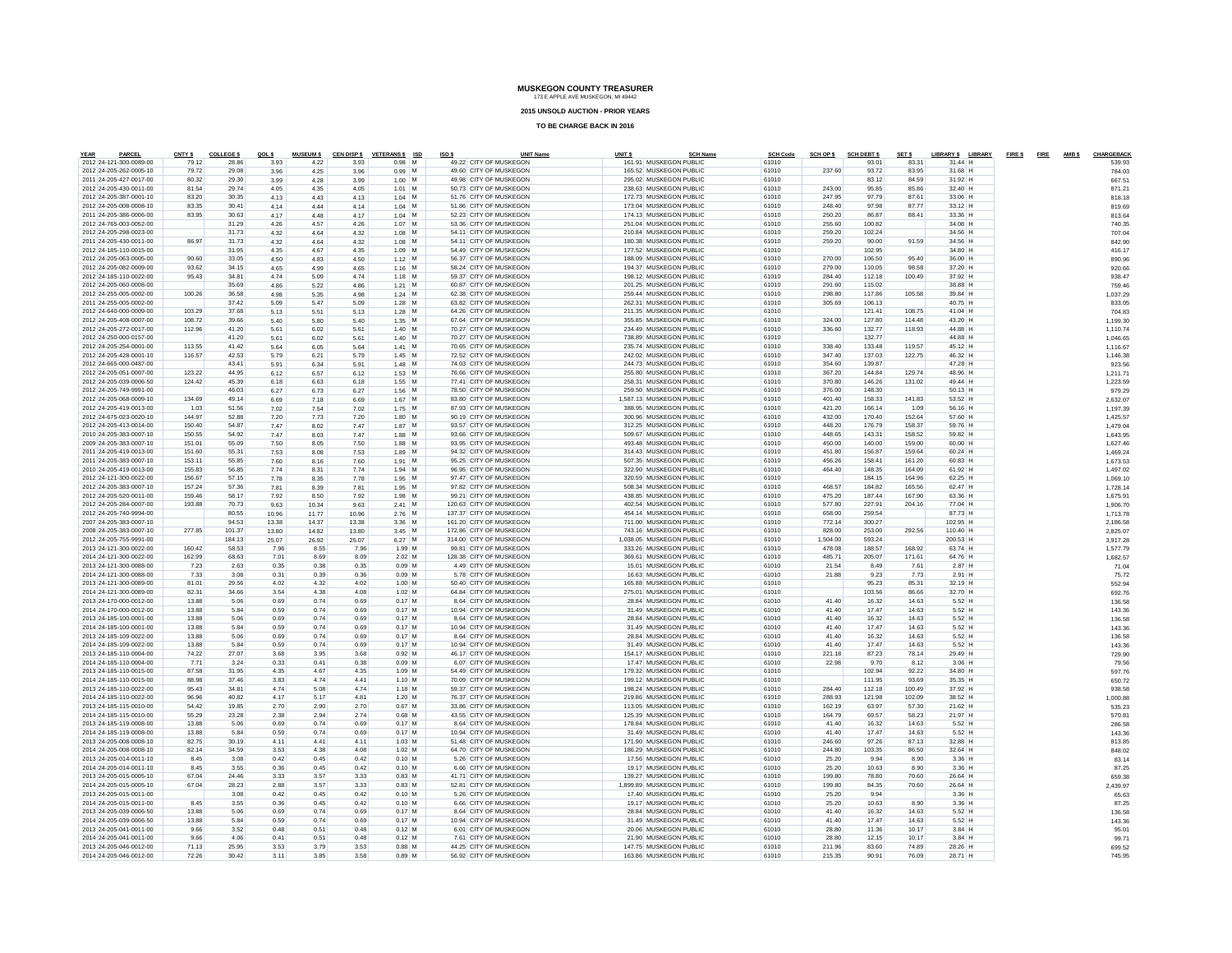**2015 UNSOLD AUCTION - PRIOR YEARS**

| YEAR<br>PARCEL                                     | CNTY \$        | <b>COLLEGE \$</b> | QOLS         | <b>MUSEUM \$</b> |              | CEN DISP \$ VETERANS \$ ISD | ISD \$ | <b>UNIT Name</b>                                 | UNIT <sub>S</sub> |                                                   | <b>SCH Name</b> | <b>SCH Code</b> | SCH OP \$        | <b>SCH DEBT \$</b> | SET \$         | LIBRARY \$ LIBRARY |  | FIRE \$FIRE AMBS | CHARGEBACK        |
|----------------------------------------------------|----------------|-------------------|--------------|------------------|--------------|-----------------------------|--------|--------------------------------------------------|-------------------|---------------------------------------------------|-----------------|-----------------|------------------|--------------------|----------------|--------------------|--|------------------|-------------------|
| 2013 24-205-051-0006-10<br>2014 24-205-051-0006-10 | 73.09<br>73.09 | 26.66<br>30.77    | 3.63<br>3.14 | 3.89<br>3.89     | 3.63<br>3.63 | $0.90$ M<br>$0.90$ M        |        | 45.47 CITY OF MUSKEGON<br>57.57 CITY OF MUSKEGON |                   | 151.81 MUSKEGON PUBLIC<br>165.73 MUSKEGON PUBLIC  |                 | 61010<br>61010  | 217.80<br>217.80 | 85.90<br>91.95     | 76.95<br>76.95 | 29.04 H<br>29.04 H |  |                  | 718.77<br>754 46  |
| 2013 24-205-051-0007-00                            | 122.61         | 44.73             | 6.09         | 6.53             | 6.09         | 1.52 M                      |        | 76.28 CITY OF MUSKEGON                           |                   | 254.71 MUSKEGON PUBLIC                            |                 | 61010           | 365.40           | 144.12             | 129.11         | 48.72 H            |  |                  | 1.205.91          |
| 2014 24-205-051-0007-00                            | 122.61         | 51.63             | 5.27         | 6.53             | 6.09         | 1.52 M                      |        | 96.58 CITY OF MUSKEGON                           |                   | 278.05 MUSKEGON PUBLIC                            |                 | 61010           | 365.40           | 154.27             | 129.11         | 48.72 H            |  |                  | 1.265.78          |
| 2013 24-205-054-0008-00                            | 46.39          | 16.92             | 2.30         | 2.47             | 2.30         | $0.57$ M                    |        | 28.86 CITY OF MUSKEGON                           |                   | 96.35 MUSKEGON PUBLIC                             |                 | 61010           | 138.24           | 54.52              | 48.84          | 18.43 H            |  |                  | 456.19            |
| 2014 24-205-054-0008-00                            | 47.12          | 19.84             | 2.02         | 2.51             | 2.34         | $0.58$ M                    |        | 37.12 CITY OF MUSKEGON                           |                   | 106.85 MUSKEGON PUBLIC                            |                 | 61010           | 140.43           | 59.28              | 49.62          | 18.72 H            |  |                  | 486.4             |
| 2013 24-205-055-0011-00                            | 67.04          | 24.46             | 3.33         | 3.57             | 3.33         | $0.83$ M                    |        | 41.71 CITY OF MUSKEGON                           |                   | 139.27 MUSKEGON PUBLIC                            |                 | 61010           | 199.80           | 78.80              | 70.60          | 26.64 H            |  |                  | 659.38            |
| 2014 24-205-055-0011-00                            | 67.04          | 28.23             | 2.88         | 3.57             | 3.33         | $0.83$ M                    |        | 52.81 CITY OF MUSKEGON                           |                   | 240.02 MUSKEGON PUBLIC                            |                 | 61010           | 199.80           | 84.35              | 70.60          | 26.64 H            |  |                  | 780.10            |
| 2013 24-205-060-0008-00                            | 97.24          | 35.47             | 4.83         | 5.18             | 4.83         | $1.21$ M                    |        | 60.50 CITY OF MUSKEGON                           |                   | 202.01 MUSKEGON PUBLIC                            |                 | 61010           | 289.80           | 114.30             | 102.40         | 38.64 H            |  |                  | 956.4             |
| 2014 24-205-060-0008-00                            | 5.51           | 2.32              | 0.23         | 0.29             | 0.27         | $0.06$ M                    |        | 4.34 CITY OF MUSKEGON                            |                   | 12.50 MUSKEGON PUBLIC                             |                 | 61010           | 16.45            | 6.94               | 5.81           | 2.19 H             |  |                  | 56.9              |
| 2013 24-205-063-0005-00                            | 89.99          | 32.83             | 447          | 4.79             | 4.47         | $1.12$ M                    |        | 55.99 CITY OF MUSKEGON                           |                   | 245.31 MUSKEGON PUBLIC                            |                 | 61010           | 268.20           | 105.78             | 94.77          | 35.76 H            |  |                  | 943.48            |
| 2014 24-205-063-0005-00                            | 89.99          | 37.89             | 3.87         | 4.79             | 4.47         | $1.12$ M                    |        | 70.89 CITY OF MUSKEGON                           |                   | 1,332.02 MUSKEGON PUBLIC                          |                 | 61010           | 268.20           | 113.23             | 94.77          | 35.76 H            |  |                  | 2.057.0           |
| 2013 24-205-063-0006-00                            | 77.91          | 28.42             | 3.87         | 4.15             | 3.87         | 0.97 M                      |        | 48 47 CITY OF MUSKEGON                           |                   | 246.47 MUSKEGON PUBLIC                            |                 | 61010           | 232.20           | 91.58              | 82.04          | 30.96 H            |  |                  | 850.9             |
| 2014 24-205-063-0006-00                            | 77.91          | 32.80             | 3.35         | 4.15             | 3.87         | $0.97$ M                    |        | 61.37 CITY OF MUSKEGON                           |                   | 176.68 MUSKEGON PUBLIC                            |                 | 61010           | 232.20           | 98.03              | 82.04          | 30.96 H            |  |                  | 804.33            |
| 2014 24-205-063-0013-00                            | 8.45           | 3.55              | 0.36         | 0.45             | 0.42         | $0.10$ M                    |        | 6.66 CITY OF MUSKEGON                            |                   | 19.17 MUSKEGON PUBLIC                             |                 | 61010           | 25.20            | 10.63              | 8.90           | 3.36 H             |  |                  | 87.25             |
| 2013 24-205-068-0009-10                            | 134.09         | 48.92             | 6.66         | 7.15             | 6.66         | 1.66 M                      |        | 83.42 CITY OF MUSKEGON                           |                   | 364.35 MUSKEGON PUBLIC                            |                 | 61010           | 399.60           | 157.62             | 141.19         | 53.28 H            |  |                  | 1,404.60          |
| 2014 24-205-068-0009-10                            | 134.09         | 56.46             | 5.77         | 7.15             | 6.66         | $1.66$ M                    |        | 105.62 CITY OF MUSKEGON                          |                   | 386.58 MUSKEGON PUBLIC                            |                 | 61010           | 399.60           | 168.71             | 141.19         | 53.28 H            |  |                  | 1.466.77          |
| 2013 24-205-068-0011-00                            | 82.14          | 29.97             | 4.08         | 4.38             | 4.08         | $1.02$ M                    |        | 51.10 CITY OF MUSKEGON                           |                   | 2.284.29 MUSKEGON PUBLIC                          |                 | 61010           |                  | 96.56              | 86.50          | 32.64 H            |  |                  | 2.676.76          |
| 2014 24-205-068-0011-00                            | 82.14          | 34.59             | 3.53         | 4.38             | 4.08         | $1.02$ M                    |        | 64.70 CITY OF MUSKEGON                           |                   | 310.32 MUSKEGON PUBLIC                            |                 | 61010           | 244.80           | 103.35             | 86.50          | 32.64 H            |  |                  | 972.05            |
| 2013 24-205-077-0007-00                            | 8.45           | 3.08              | 0.42         | 0.45             | 0.42         | $0.10$ M                    |        | 5.26 CITY OF MUSKEGON                            |                   | 17.56 MUSKEGON PUBLIC                             |                 | 61010           | 25.20            | 9.94               | 8.90           | 3.36 H             |  |                  | 83.1              |
| 2014 24-205-077-0007-00                            | 8.45           | 3.55              | 0.36         | 0.45             | 0.42         | $0.10$ M                    |        | 6.66 CITY OF MUSKEGON                            |                   | 19.17 MUSKEGON PUBLIC                             |                 | 61010           | 25.20            | 10.63              | 8.90           | 3.36 H             |  |                  | 87.25             |
| 2013 24-205-077-0008-00                            | 8.45           | 3.08              | 0.42         | 0.45             | 0.42         | $0.10$ M                    |        | 5.26 CITY OF MUSKEGON                            |                   | 17.56 MUSKEGON PUBLIC                             |                 | 61010           | 25.20            | 9.94               | 8.90           | 3.36 H             |  |                  | 83.14             |
| 2014 24-205-077-0008-00                            | 8.45           | 3.55              | 0.36         | 0.45             | 0.42         | $0.10$ M                    |        | 6.66 CITY OF MUSKEGON                            |                   | 19.17 MUSKEGON PUBLIC                             |                 | 61010           | 25.20            | 10.63              | 8.90           | $3.36$ H           |  |                  | 87.25             |
| 2013 24-205-082-0009-00                            | 93.02          | 33.93             | 4.62         | 4.96             | 4.62         | $1.15$ M                    |        | 57.87 CITY OF MUSKEGON                           |                   | 244.75 MUSKEGON PUBLIC                            |                 | 61010           | 277.20           | 109.34             | 97.94          | 36.96 H            |  |                  | 966.36            |
| 2014 24-205-082-0009-00                            | 93.02          | 39.16             | 4.00         | 4.96             | 4.62         | $1.15$ M                    |        | 73.27 CITY OF MUSKEGON                           |                   | 271.21 MUSKEGON PUBLIC                            |                 | 61010           | 277.20           | 117.03             | 97.94          | 36.96 H            |  |                  | 1.020.52          |
| 2013 24-205-087-0001-00                            | 49.59          | 18.09             | 2.46         | 2.64             | 2.46         | $0.61$ M                    |        | 30.85 CITY OF MUSKEGON                           |                   | 103.01 MUSKEGON PUBLIC                            |                 | 61010           | 147.79           | 58.29              | 52.21          | 19.70 H            |  |                  | 487.70            |
| 2014 24-205-087-0001-00                            | 50.38          | 21.21             | 2.16         | 2.68             | 2.50         | $0.62$ M                    |        | 39.69 CITY OF MUSKEGON                           |                   | 174.52 MUSKEGON PUBLIC                            |                 | 61010           | 150.15           | 63.39              | 53.05          | 20.02 H            |  |                  | 580.37            |
| 2013 24-205-102-0003-00                            | 64.02          | 23.35             | 3.18         | 3.41             | 3.18         | $0.79$ M                    |        | 39.83 CITY OF MUSKEGON                           |                   | 133.00 MUSKEGON PUBLIC                            |                 | 61010           | 190.80           | 75.26              | 67.42          | 25.44 H            |  |                  | 629.68            |
| 2014 24-205-102-0003-00                            | 65.04          | 27.39             | 2.79         | 3.46             | 3.23         | $0.80$ M                    |        | 51.23 CITY OF MUSKEGON                           |                   | 218.69 MUSKEGON PUBLIC                            |                 | 61010           | 193.84           | 81.84              | 68.49          | 25.84 H            |  |                  | 742.64            |
| 2013 24-205-141-0002-10<br>2014 24-205-141-0002-10 | 8.45<br>8.45   | 3.08<br>3.55      | 0.42<br>0.36 | 0.45<br>0.45     | 0.42<br>0.42 | $0.10$ M<br>$0.10$ M        |        | 5.26 CITY OF MUSKEGON<br>6.66 CITY OF MUSKEGON   |                   | 17.56 MUSKEGON PUBLIC<br>19.17 MUSKEGON PUBLIC    |                 | 61010<br>61010  | 25.20<br>25.20   | 9.94<br>10.63      | 8.90<br>8.90   | 3.36 H<br>3.36 H   |  |                  | 83.14             |
| 2013 24-205-153-0001-00                            | 9.66           | 3.52              | 0.48         | 0.51             | 0.48         | $0.12$ M                    |        | 6.01 CITY OF MUSKEGON                            |                   | 20.06 MUSKEGON PUBLIC                             |                 | 61010           | 28.80            | 11.36              | 10.17          | 3.84 H             |  |                  | 87.25<br>95.0     |
| 2014 24-205-153-0001-00                            | 9.66           | 4.06              | 0.41         | 0.51             | 0.48         | $0.12$ M                    |        | 7.61 CITY OF MUSKEGON                            |                   | 21.90 MUSKEGON PUBLIC                             |                 | 61010           | 28.80            | 12.15              | 10.17          | 3.84 H             |  |                  |                   |
| 2013 24-205-208-0005-00                            | 48.64          | 17.74             | 2.41         | 2.59             | 2.41         | $0.60$ M                    |        | 30.26 CITY OF MUSKEGON                           |                   | 161.32 MUSKEGON PUBLIC                            |                 | 61010           | 144.97           | 57.18              | 51.22          | 19.32 H            |  |                  | 99.7<br>538.66    |
| 2014 24-205-208-0005-00                            | 49.42          | 20.81             | 2.12         | 2.63             | 2.45         | $0.61$ M                    |        | 38.92 CITY OF MUSKEGON                           |                   | 172.33 MUSKEGON PUBLIC                            |                 | 61010           | 147.27           | 62.17              | 52.03          | 19.63 H            |  |                  | 570.39            |
| 2013 24-205-210-0005-00                            | 9.66           | 3.52              | 0.48         | 0.51             | 0.48         | $0.12$ M                    |        | 6.01 CITY OF MUSKEGON                            |                   | 19.77 MUSKEGON PUBLIC                             |                 | 61010           |                  | 11.36              | 10.17          | 3.84 H             |  |                  | 65.92             |
| 2014 24-205-210-0005-00                            | 9.66           | 4.06              | 0.41         | 0.51             | 0.48         | $0.12$ M                    |        | 7.61 CITY OF MUSKEGON                            |                   | 21.90 MUSKEGON PUBLIC                             |                 | 61010           | 28.80            | 12.15              | 10.17          | $3.84$ H           |  |                  | 99.7              |
| 2013 24-205-237-0011-00                            | 3.28           | 1.20              | 0.16         | 0.17             | 0.16         | $0.04$ M                    |        | 2.04 CITY OF MUSKEGON                            |                   | 6.82 MUSKEGON PUBLIC                              |                 | 61010           | 9.81             | 3.86               | 3.47           | $1.30$ H           |  |                  | 32.3              |
| 2014 24-205-237-0011-00                            | 3.34           | 1.39              | 0.14         | 0.17             | 0.16         | $0.04$ M                    |        | 2.63 CITY OF MUSKEGON                            |                   | 7.55 MUSKEGON PUBLIC                              |                 | 61010           | 9.95             | 4.20               | 3.51           | $1.32$ H           |  |                  | 34.40             |
| 2013 24-205-247-0012-00                            | 45.29          | 16.52             | 2.25         | 2.41             | 2.25         | $0.56$ M                    |        | 28.18 CITY OF MUSKEGON                           |                   | 94.09 MUSKEGON PUBLIC                             |                 | 61010           | 135.00           | 53.24              | 47.70          | 18.00 H            |  |                  | 445.49            |
| 2014 24-205-247-0012-00                            | 46.03          | 19.38             | 1.98         | 2.45             | 2.28         | $0.57$ M                    |        | 36.25 CITY OF MUSKEGON                           |                   | 104.36 MUSKEGON PUBLIC                            |                 | 61010           | 137.16           | 57.90              | 48.46          | 18.28 H            |  |                  | 475.10            |
| 2013 24-205-254-0001-00                            | 111.14         | 40.54             | 5.52         | 5.92             | 5.52         | 1.38 M                      |        | 69.14 CITY OF MUSKEGON                           |                   | 230.88 MUSKEGON PUBLIC                            |                 | 61010           | 331.20           | 130.64             | 117.03         | 44.16 H            |  |                  | 1.093.07          |
| 2014 24-205-254-0001-00                            | 112.91         | 47.54             | 4.86         | 6.02             | 5.60         | 1.40 M                      |        | 88.94 CITY OF MUSKEGON                           |                   | 501.57 MUSKEGON PUBLIC                            |                 | 61010           | 336.49           | 142.06             | 118.89         | 44.86 H            |  |                  | 1.411.1           |
| 2013 24-205-254-0002-10                            | 5.91           | 2.15              | 0.29         | 0.31             | 0.29         | $0.07$ M                    |        | 3.67 CITY OF MUSKEGON                            |                   | 12.25 MUSKEGON PUBLIC                             |                 | 61010           | 17.60            | 6.94               | 6.21           | $2.34$ H           |  |                  | 58.03             |
| 2014 24-205-254-0002-10                            | 5.99           | 2.51              | 0.25         | 0.31             | 0.29         | $0.07$ M                    |        | 4.72 CITY OF MUSKEGON                            |                   | 13.57 MUSKEGON PUBLIC                             |                 | 61010           | 17.87            | 7.54               | 6.31           | $2.38$ H           |  |                  | 61.8              |
| 2014 24-205-255-0010-00                            |                | 24.03             | 2.45         | 3.04             | 2.83         | $0.71$ M                    |        | 44.95 CITY OF MUSKEGON                           |                   | 128.30 MUSKEGON PUBLIC                            |                 | 61010           | 170.06           | 71.79              |                | 22.67 H            |  |                  | 470.83            |
| 2013 24-205-261-0011-00                            | 68.86          | 25.12             | 3.42         | 3.67             | 3.42         | $0.85$ M                    |        | 42 84 CITY OF MUSKEGON                           |                   | 143.03 MUSKEGON PUBLIC                            |                 | 61010           | 205.20           | 80.94              | 72.50          | 27.36 H            |  |                  | 677.2             |
| 2014 24-205-261-0011-00                            | 69.95          | 29.45             | 3.01         | 3.73             | 3.47         | $0.87$ M                    |        | 55.10 CITY OF MUSKEGON                           |                   | 158.63 MUSKEGON PUBLIC                            |                 | 61010           | 208.47           | 88.02              | 73.66          | 27.79 H            |  |                  | 722.15            |
| 2013 24-205-262-0005-10                            | 73.69          | 26.88             | 3.66         | 3.92             | 3.66         | $0.91$ M                    |        | 45.84 CITY OF MUSKEGON                           |                   | 153.07 MUSKEGON PUBLIC                            |                 | 61010           | 219.60           | 86.62              | 77.59          | 29.28 H            |  |                  | 724.72            |
| 2014 24-205-262-0005-10                            | 74.87          | 31.52             | 322          | 3.99             | 3.71         | 0.93M                       |        | 58.97 CITY OF MUSKEGON                           |                   | 169.77 MUSKEGON PUBLIC                            |                 | 61010           | 223.11           | 94.20              | 78.83          | 29.74 H            |  |                  | 772.86            |
| 2013 24-205-264-0003-00                            | 70.07          | 25.56             | 3.48         | 3.73             | 3.48         | $0.87$ M                    |        | 43.59 CITY OF MUSKEGON                           |                   | 145.54 MUSKEGON PUBLIC                            |                 | 61010           | 208.80           | 82.36              | 73.77          | 27.84 H            |  |                  | 689.09            |
| 2014 24-205-264-0003-00                            | 71.18          | 29.97             | 3.06         | 3.79             | 3.53         | $0.88$ M                    |        | 56.07 CITY OF MUSKEGON                           |                   | 161.41 MUSKEGON PUBLIC                            |                 | 61010           | 212.13           | 89.56              | 74.95          | 28.28 H            |  |                  | 734.81            |
| 2013 24-205-268-0010-00                            | 7.84           | 2.86              | 0.39         | 0.41             | 0.39         | $0.09$ M                    |        | 4.88 CITY OF MUSKEGON                            |                   | 16.30 MUSKEGON PUBLIC                             |                 | 61010           | 23.40            | 9.22               | 8.27           | $3.12$ H           |  |                  | 77.1              |
| 2014 24-205-268-0010-00                            | 7.84           | 3.30              | 0.33         | 0.41             | 0.39         | $0.09$ M                    |        | 6.18 CITY OF MUSKEGON                            |                   | 17.80 MUSKEGON PUBLIC                             |                 | 61010           | 23.40            | 9.87               | 8.27           | $3.12$ H           |  |                  | 81.00             |
| 2013 24-205-272-0011-10                            | 7.84           | 2.86              | 0.39         | 0.41             | 0.39         | $0.09$ M                    |        | 4.88 CITY OF MUSKEGON                            |                   | 16.30 MUSKEGON PUBLIC                             |                 | 61010           | 23.40            | 9.22               | 8.27           | $3.12$ H           |  |                  | 77.13             |
| 2014 24-205-272-0011-10                            | 7.84           | 3.30              | 0.33         | 0.41             | 0.39         | $0.09$ M                    |        | 6.18 CITY OF MUSKEGON                            |                   | 17.80 MUSKEGON PUBLIC                             |                 | 61010           | 23.40            | 9.87               | 8.27           | $3.12$ H           |  |                  | 81.00             |
| 2013 24-205-272-0017-00                            | 111.14         | 40.54             | 5.52         | 5.92             | 5.52         | 1.38 M                      |        | 69.14 CITY OF MUSKEGON                           |                   | 297.04 MUSKEGON PUBLIC                            |                 | 61010           | 331.20           | 130.64             | 117.03         | 44.16 H            |  |                  | 1.159.23          |
| 2014 24-205-272-0017-00                            | 114.15         | 48.06             | 4.91         | 6.08             | 5.67         | $1.42$ M                    |        | 89.92 CITY OF MUSKEGON                           |                   | 258.88 MUSKEGON PUBLIC                            |                 | 61010           | 340.20           | 143.63             | 120.21         | 45.36 H            |  |                  | 1.178.49          |
| 2013 24-205-279-0006-10                            | 7.84           | 2.86              | 0.39         | 0.41             | 0.39         | $0.09$ M                    |        | 4.88 CITY OF MUSKEGON                            |                   | 16.30 MUSKEGON PUBLIC                             |                 | 61010           | 23.40            | 9.22               | 8.27           | $3.12$ H           |  |                  | 77.17             |
| 2014 24-205-279-0006-10                            | 7.84           | 3.30              | 0.33         | 0.41             | 0.39         | $0.09$ M                    |        | 6.18 CITY OF MUSKEGON                            |                   | 17.80 MUSKEGON PUBLIC                             |                 | 61010           | 23.40            | 9.87               | 8.27           | 3.12 H             |  |                  | 81.00             |
| 2013 24-205-284-0007-00                            | 199.93         | 72.94             | 9.93         | 10.66            | 9.93         | 2.48 M                      |        | 124.38 CITY OF MUSKEGON                          |                   | 415.33 MUSKEGON PUBLIC                            |                 | 61010           | 595.80           | 235.00             | 210.51         | 79.44 H            |  |                  | 1.966.33          |
| 2014 24-205-284-0007-00                            | 203.13         | 85.53             | 8.74         | 10.83            | 10.08        | 2.52 M                      |        | 160.00 CITY OF MUSKEGON                          |                   | 460.63 MUSKEGON PUBLIC                            |                 | 61010           | 605.32           | 255.57             | 213.87         | 80.70 H            |  |                  | 2.096.92          |
| 2013 24-205-284-0009-00                            | 7.84           | 2.86              | 0.39<br>0.33 | 0.41             | 0.39<br>0.39 | $0.09$ M<br>$0.09$ M        |        | 4.88 CITY OF MUSKEGON<br>6.18 CITY OF MUSKEGON   |                   | 16.30 MUSKEGON PUBLIC<br>17.80 MUSKEGON PUBLIC    |                 | 61010<br>61010  | 23.40            | 9.22<br>9.87       | 8.27<br>8.27   | 3.12 H<br>3.12 H   |  |                  | 77.17             |
| 2014 24-205-284-0009-00                            | 7.84           | 3.30              |              | 0.41             |              |                             |        |                                                  |                   |                                                   |                 |                 | 23.40            |                    |                |                    |  |                  | 81.00             |
| 2013 24-205-297-0005-00                            | 10.86          | 3.96              | 0.54         | 0.57             | 0.54         | $0.13$ M                    |        | 6.76 CITY OF MUSKEGON                            |                   | 60.07 MUSKEGON PUBLIC                             |                 | 61010           | 32.40            | 12.78              | 11.45          | 4.32 H             |  |                  | 144.3             |
| 2014 24-205-297-0005-00<br>2013 24-205-298-0023-00 | 10.86<br>85.77 | 4.57<br>31.29     | 0.46<br>4.26 | 0.57<br>4.57     | 0.54<br>4.26 | $0.13$ M<br>$1.06$ M        |        | 8.56 CITY OF MUSKEGON<br>53.36 CITY OF MUSKEGON  |                   | 60.41 MUSKEGON PUBLIC<br>1.389.93 MUSKEGON PUBLIC |                 | 61010<br>61010  | 32.40<br>255.60  | 13.67<br>100.82    | 11.45<br>90.31 | 4.32 H<br>34.08 H  |  |                  | 147.9             |
| 2014 24-205-298-0023-00                            | 87.14          | 36.69             | 3.75         | 4.64             | 4.32         | $1.08$ M                    |        | 68.64 CITY OF MUSKEGON                           |                   | 337.05 MUSKEGON PUBLIC                            |                 | 61010           | 259.68           | 109.63             | 91.76          | 34.62 H            |  |                  | 2.055.3           |
| 2013 24-205-345-0002-10                            | 2.52           | 0.92              | 0.12         | 0.13             | 0.12         | $0.03$ M                    |        | 1.57 CITY OF MUSKEGON                            |                   | 5.22 MUSKEGON PUBLIC                              |                 | 61010           | 7.52             | 2.96               | 2.65           | $1.00$ H           |  |                  | 1.039.00<br>24.76 |
| 2014 24-205-345-0002-10                            | 2.56           | 1.07              | 0.11         | 0.13             | 0.12         | $0.03$ M                    |        | 2.01 CITY OF MUSKEGON                            |                   | 5.78 MUSKEGON PUBLIC                              |                 | 61010           | 7.63             | 3.22               | 2.69           | 1.01 H             |  |                  | 26.36             |
| 2013 24-205-347-0004-00                            | 14.49          | 5.28              | 0.72         | 0.77             | 0.72         | $0.18$ M                    |        | 9.01 CITY OF MUSKEGON                            |                   | 30.10 MUSKEGON PUBLIC                             |                 | 61010           | 43.20            | 17.04              | 15.26          | 5.76 H             |  |                  | 142.53            |
| 2014 24-205-347-0004-00                            | 14.49          | 6.09              | 0.62         | 0.77             | 0.72         | $0.18$ M                    |        | 11.41 CITY OF MUSKEGON                           |                   | 32.87 MUSKEGON PUBLIC                             |                 | 61010           | 43.20            | 18.23              | 15.26          | 5.76 H             |  |                  | 149.60            |
| 2013 24-205-352-0008-00                            | 63.42          | 23.13             | 3.15         | 3.38             | 3.15         | $0.78$ M                    |        | 39.45 CITY OF MUSKEGON                           |                   | 131.73 MUSKEGON PUBLIC                            |                 | 61010           | 189.00           | 74.54              | 66.78          | 25.20 H            |  |                  | 623.7             |
| 2014 24-205-352-0008-00                            | 64.44          | 27.12             | 2.77         | 3.43             | 3.20         | $0.80$ M                    |        | 50.75 CITY OF MUSKEGON                           |                   | 146.11 MUSKEGON PUBLIC                            |                 | 61010           | 192.02           | 81.07              | 67.84          | 25.60 H            |  |                  | 665.15            |
| 2013 24-205-370-0002-00                            | 14.49          | 5.28              | 0.72         | 0.77             | 0.72         | $0.18$ M                    |        | 9.01 CITY OF MUSKEGON                            |                   | 316.10 MUSKEGON PUBLIC                            |                 | 61010           | 43.20            | 17.04              | 15.26          | 5.76 H             |  |                  | 428.53            |
| 2014 24-205-370-0002-00                            | 14.49          | 6.09              | 0.62         | 0.77             | 0.72         | $0.18$ M                    |        | 11.41 CITY OF MUSKEGON                           |                   | 32.87 MUSKEGON PUBLIC                             |                 | 61010           | 43.20            | 18.23              | 15.26          | 5.76 H             |  |                  | 149.6             |
| 2013 24-205-383-0007-10                            | 161.00         | 58.74             | 7.99         | 8.58             | 7.99         | 2.00 M                      |        | 100.17 CITY OF MUSKEGON                          |                   | 508.46 MUSKEGON PUBLIC                            |                 | 61010           | 479.80           | 189.25             | 169.53         | 63.97 H            |  |                  | 1.757.48          |
| 2014 24-205-383-0007-10                            | 163.58         | 68.88             | 7.04         | 8.72             | 8.12         | $2.03$ M                    |        | 128.85 CITY OF MUSKEGON                          |                   | 536.98 MUSKEGON PUBLIC                            |                 | 61010           | 487.47           | 205.81             | 172.24         | 64.99 H            |  |                  | 1.854.7           |
| 2013 24-205-386-0006-00                            | 78.51          | 28.64             | 3.90         | 4.18             | 3.90         | 0.97M                       |        | 48.85 CITY OF MUSKEGON                           |                   | 163.11 MUSKEGON PUBLIC                            |                 | 61010           | 234.00           | 92.30              | 82.68          | 31.20 H            |  |                  | 772.2             |
| 2014 24-205-386-0006-00                            | 79.78          | 33.59             | 3.43         | 4.25             | 3.96         | 0.99 M                      |        | 62 84 CITY OF MUSKEGON                           |                   | 180.90 MUSKEGON PUBLIC                            |                 | 61010           | 237 74           | 100.37             | 83.99          | 31.69 H            |  |                  | 823.53            |
|                                                    |                |                   |              |                  |              |                             |        |                                                  |                   |                                                   |                 |                 |                  |                    |                |                    |  |                  |                   |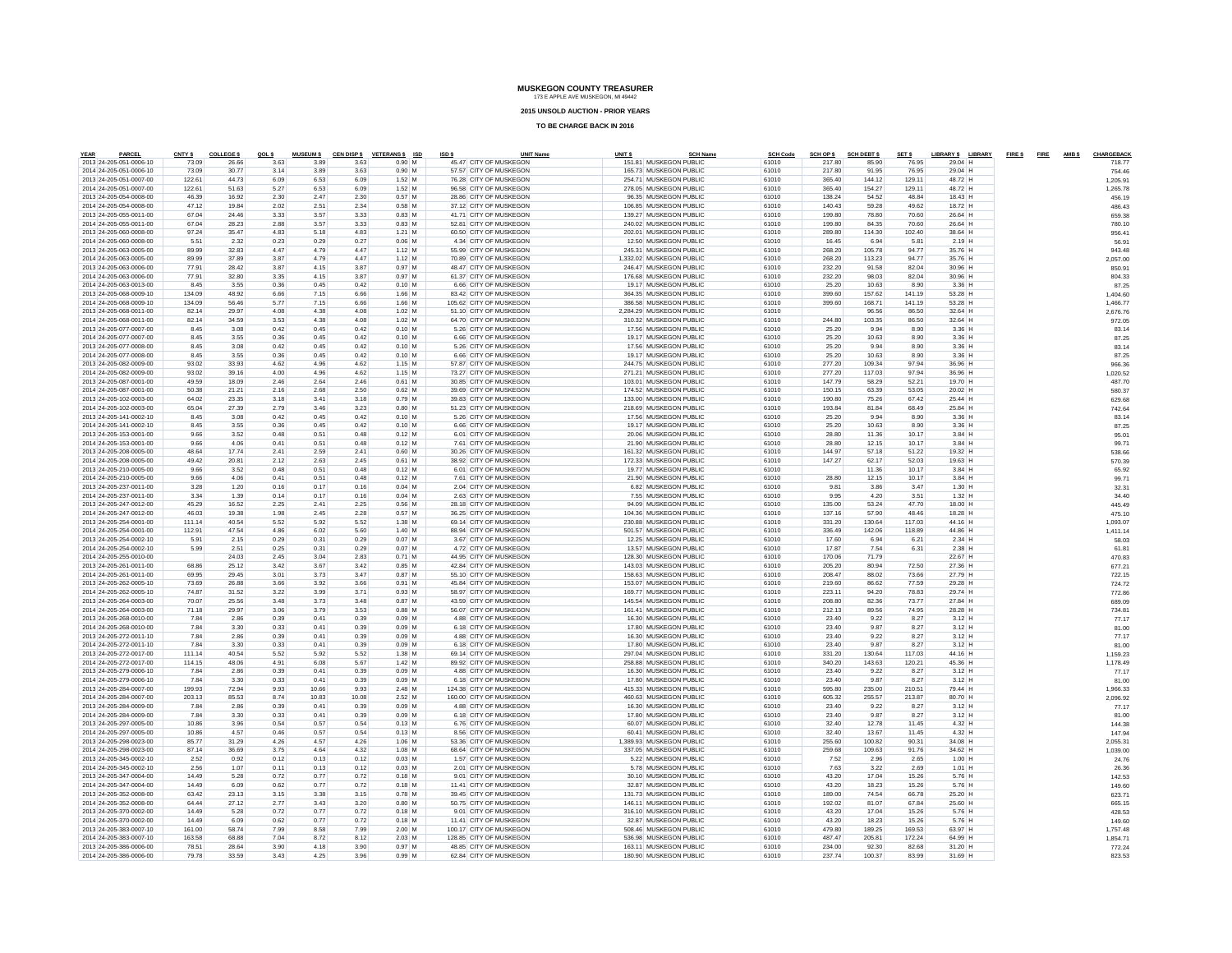**2015 UNSOLD AUCTION - PRIOR YEARS**

| YEAR<br>PARCEL                                     | CNTY \$        | <b>COLLEGE \$</b> | QOLS         | <b>MUSEUM \$</b> |              | CEN DISP \$ VETERANS \$ ISD | ISD \$ |                                                  | <b>UNIT Name</b> | UNIT <sub>S</sub> |                                                 | <b>SCH Name</b> | <b>SCH Code</b> | SCH OP \$       | <b>SCH DEBT \$</b> | SET \$         | LIBRARY \$ LIBRARY   | FIRE \$FIRE AMBS | CHARGEBACK           |
|----------------------------------------------------|----------------|-------------------|--------------|------------------|--------------|-----------------------------|--------|--------------------------------------------------|------------------|-------------------|-------------------------------------------------|-----------------|-----------------|-----------------|--------------------|----------------|----------------------|------------------|----------------------|
| 2013 24-205-386-0007-00                            | 14.49          | 5.28              | 0.72         | 0.77             | 0.72         | $0.18$ M                    |        | 9.01 CITY OF MUSKEGON                            |                  |                   | 30.10 MUSKEGON PUBLIC                           |                 | 61010           | 43.20           | 17.04              | 15.26          | 5.76 H               |                  | 142.53               |
| 2014 24-205-386-0007-00                            | 14.49          | 6.09              | 0.62         | 0.77             | 0.72         | $0.18$ M                    |        | 11.41 CITY OF MUSKEGON                           |                  |                   | 32.87 MUSKEGON PUBLIC                           |                 | 61010           | 43.20           | 18.23              | 15.26          | 5.76 H               |                  | 149.60               |
| 2013 24-205-387-0001-10                            | 85.19          | 31.08             | 4.23         | 4.54             | 4.23         | 1.06 M                      |        | 53.00 CITY OF MUSKEGON                           |                  |                   | 176.98 MUSKEGON PUBLIC                          |                 | 61010           | 253.89          | 100.13             | 89.71          | 33.85 H              |                  | 837.89               |
| 2014 24-205-387-0001-10                            | 86.55          | 36.44             | 3.72         | 4.61             | 4.29         | 1.07 M                      |        | 68.18 CITY OF MUSKEGON                           |                  |                   | 196.28 MUSKEGON PUBLIC                          |                 | 61010           | 257.94          | 108.89             | 91.14          | 34.39 H              |                  | 893.50               |
| 2013 24-205-387-0005-00                            | 14.49          | 5.28              | 0.72         | 0.77             | 0.72         | $0.18$ M                    |        | 9.01 CITY OF MUSKEGON                            |                  |                   | 30.10 MUSKEGON PUBLIC                           |                 | 61010           | 43.20           | 17.04              | 15.26          | 5.76 H               |                  | 142.53               |
| 2014 24-205-387-0005-00                            | 14.49          | 6.09              | 0.62         | 0.77             | 0.72         | $0.18$ M                    |        | 11.41 CITY OF MUSKEGON                           |                  |                   | 32.87 MUSKEGON PUBLIC                           |                 | 61010           | 43.20           | 18.23              | 15.26          | 5.76 H               |                  | 149.60               |
| 2013 24-205-405-0001-30                            | 12.07          | 4.40              | 0.60         | 0.64             | 0.60         | $0.15$ M                    |        | 7.51 CITY OF MUSKEGON                            |                  |                   | 25.08 MUSKEGON PUBLIC                           |                 | 61010           | 36.00           | 14.20              | 12.72          | 4.80 H               |                  | 118.77               |
| 2014 24-205-405-0001-30                            | 12.07          | 5.08              | 0.52         | 0.64             | 0.60         | $0.15$ M                    |        | 9.51 CITY OF MUSKEGON                            |                  |                   | 27.38 MUSKEGON PUBLIC                           |                 | 61010           | 36.00           | 15.20              | 12.72          | 4.80 H               |                  | 124.67               |
| 2013 24-205-408-0007-00                            |                | 39.66             | 5.40         | 5.79             | 5.40         | 1.35 M                      |        | 67.64 CITY OF MUSKEGON                           |                  |                   | 347.97 MUSKEGON PUBLIC                          |                 | 61010           | 324.00          | 127.80             |                | 43.20 H              |                  | 968.21               |
| 2014 24-205-408-0007-00                            | 110.46         | 46.51             | 4.75         | 5.89             | 5.48         | 1.37 M                      |        | 87.01 CITY OF MUSKEGON                           |                  |                   | 1.277.29 MUSKEGON PUBLIC                        |                 | 61010           | 329.18          | 138.98             | 116.31         | 43.89 H              |                  | 2,167.12             |
| 2013 24-205-413-0014-00                            | 150.40         | 54.87             | 7.47         | 8.02             | 7.47         | 1.87 M                      |        | 93.57 CITY OF MUSKEGON                           |                  |                   | 312.44 MUSKEGON PUBLIC                          |                 | 61010           | 448.20          | 176.78             | 158.37         | 59.76 H              |                  | 1479.22              |
| 2014 24-205-413-0014-00                            | 15.09          | 6.35              | 0.65         | 0.80             | 0.75         | $0.18$ M                    |        | 11.89 CITY OF MUSKEGON                           |                  |                   | 34.23 MUSKEGON PUBLIC                           |                 | 61010           | 45.00           | 18.99              | 15.90          | 6.00 H               |                  | 155.83               |
| 2013 24-205-419-0013-00                            | 141.34         | 51.56             | 7.02         | 7.53             | 7.02         | 1.75 M                      |        | 87.93 CITY OF MUSKEGON                           |                  |                   | 293.61 MUSKEGON PUBLIC                          |                 | 61010           | 421.20          | 166.14             | 148.82         | 56.16 H              |                  | 1.390.08             |
| 2014 24-205-419-0013-00                            | 144.97         | 61.04             | 6.24         | 7.73             | 7.20         | 1.80 M                      |        | 114 19 CITY OF MUSKEGON                          |                  |                   | 328.74 MUSKEGON PUBLIC                          |                 | 61010           | 432.00          | 182.40             | 152.64         | 57.60 H              |                  | 1.496.55             |
| 2013 24-205-426-0001-10                            | 30.20          | 11.01             | 1.50         | 1.61             | 1.50         | $0.37$ M                    |        | 18.79 CITY OF MUSKEGON                           |                  |                   | 62.73 MUSKEGON PUBLIC                           |                 | 61010           | 90.00           | 35.50              | 31.80          | 12.00 H              |                  | 297.01               |
| 2014 24-205-426-0001-10                            | 30.20          | 12.71             | 1.30         | 1.61             | 1.50         | $0.37$ M                    |        | 23.79 CITY OF MUSKEGON                           |                  |                   | 68.47 MUSKEGON PUBLIC                           |                 | 61010           | 90.00           | 38.00              | 31.80          | 12.00 H              |                  | 311.75               |
| 2013 24-205-427-0017-00                            | 74.90          | 27.32             | 3.72         | 3.99             | 3.72         | 0.93 M                      |        | 46.59 CITY OF MUSKEGON                           |                  |                   | 328.62 MUSKEGON PUBLIC                          |                 | 61010           |                 | 88.04              | 78.86          | 29.76 H              |                  | 686.45               |
| 2014 24-205-427-0017-00                            | 76.09          | 32.04             | 3.27         | 4.05             | 3.77         | $0.94$ M                    |        | 59.94 CITY OF MUSKEGON                           |                  |                   | 3.453.14 MUSKEGON PUBLIC                        |                 | 61010           |                 | 95.74              | 80.11          | 30.23 H              |                  | 383932               |
| 2013 24-205-428-0001-10                            | 116.57         | 42.53             | 5.79         | 6.21             | 5.79         | 1.45 M                      |        | 72.52 CITY OF MUSKEGON                           |                  |                   | 242.16 MUSKEGON PUBLIC                          |                 | 61010           | 347.40          | 137.02             | 122.75         | 46.32 H              |                  | 1.146.51             |
| 2014 24-205-428-0001-10                            | 118.43         | 49.87             | 5.09         | 6.31             | 5.88         | 1.47 M                      |        | 93.29 CITY OF MUSKEGON                           |                  |                   | 268.57 MUSKEGON PUBLIC                          |                 | 61010           | 352.94          | 149.01             | 124.70         | 47.05 H              |                  | 1,222.61             |
| 2013 24-205-430-0011-00                            | 74.29          | 27.10             | 3.69         | 3.96             | 3.69         | $0.92$ M                    |        | 46.22 CITY OF MUSKEGON                           |                  |                   | 214.60 MUSKEGON PUBLIC                          |                 | 61010           | 221.40          | 87.32              | 78.23          | 29.52 H              |                  | 790.94               |
| 2014 24-205-430-0011-00                            | 75.47          | 31.77             | 3.24         | 4.02             | 3.74         | $0.93$ M                    |        | 59.45 CITY OF MUSKEGON                           |                  |                   | 171.15 MUSKEGON PUBLIC                          |                 | 61010           | 224.92          | 94.96              | 79.47          | 29.99 H              |                  | 779.11               |
| 2013 24-205-441-0007-00                            | 13,88          | 5.06              | 0.69         | 0.74             | 0.69         | $0.17$ M                    |        | 8.64 CITY OF MUSKEGON                            |                  |                   | 247 84 MUSKEGON PUBLIC                          |                 | 61010           | 41.40           | 16.32              | 14.63          | 5.52 H               |                  | 355.58               |
| 2014 24-205-441-0007-00                            | 13.88          | 5.84              | 0.59         | 0.74             | 0.69         | $0.17$ M                    |        | 10.94 CITY OF MUSKEGON                           |                  |                   | 31.49 MUSKEGON PUBLIC                           |                 | 61010           | 41.40           | 17.47              | 14.63          | 5.52 H               |                  | 143.36               |
| 2013 24-205-449-0010-00                            | 72.48          | 26.44             | 3.60         | 3.86             | 3.60         | $0.90$ M                    |        | 45.09 CITY OF MUSKEGON                           |                  |                   | 215.67 MUSKEGON PUBLIC                          |                 | 61010           |                 | 85.20              | 76.32          | 28.80 H              |                  | 561.96               |
| 2014 24-205-449-0010-00                            | 73.64          | 31.00             | 3.16         | 3.92             | 3.65         | $0.91$ M                    |        | 58.00 CITY OF MUSKEGON                           |                  |                   | 227.26 MUSKEGON PUBLIC                          |                 | 61010           | 219.45          | 92.64              | 77.54          | 29.26 H              |                  | 820.43               |
| 2013 24-205-449-0010-10                            | 69.46          | 25.34             | 3.45         | 3.70             | 3.45         | 0.86 M                      |        | 43.21 CITY OF MUSKEGON                           |                  |                   | 222.21 MUSKEGON PUBLIC                          |                 | 61010           | 207.00          | 81.64              | 73.14          | 27.60 H              |                  | 761.06               |
| 2014 24-205-449-0010-10                            | 70.57          | 29.71             | 3.03         | 3.76             | 3.50         | $0.87$ M                    |        | 55.59 CITY OF MUSKEGON                           |                  |                   | 270.31 MUSKEGON PUBLIC                          |                 | 61010           | 210.31          | 88.78              | 74.31          | 28.04 H              |                  | 838.78               |
| 2013 24-205-520-0011-00                            | 157.64         | 57.51             | 7.83         | 8.40             | 7.83         | 1.96 M                      |        | 98.08 CITY OF MUSKEGON                           |                  |                   | 1,150.63 MUSKEGON PUBLIC                        |                 | 61010           | 469.80          | 185.30             | 166.00         | 62.64 H              |                  | 2.373.62             |
| 2014 24-205-520-0011-00                            | 160.06         | 67.40             | 6.89         | 8.53             | 7.95         | 1.99 M                      |        | 126.08 CITY OF MUSKEGON                          |                  |                   | 412.11 MUSKEGON PUBLIC                          |                 | 61010           | 477.00          | 201.39             | 168.54         | 63.60 H              |                  | 1.701.54             |
| 2013 24-215-002-0021-00                            | 13.88          | 5.06              | 0.69         | 0.74             | 0.69         | $0.17$ M                    |        | 8.64 CITY OF MUSKEGON                            |                  |                   | 28.84 MUSKEGON PUBLIC                           |                 | 61010           | 41.40           | 16.32              | 14.63          | 5.52 H               |                  | 136.58               |
| 2014 24-215-002-0021-00                            | 13.88          | 5.84              | 0.59         | 0.74             | 0.69         | $0.17$ M                    |        | 10.94 CITY OF MUSKEGON                           |                  |                   | 31.49 MUSKEGON PUBLIC                           |                 | 61010           | 41.40           | 17.47              | 14.63          | 5.52 H               |                  | 143.36               |
| 2013 24-232-001-0003-00                            | 15.09          | 5.50              | 0.75         | 0.80             | 0.75         | 0.18 M                      |        | 9.39 CITY OF MUSKEGON                            |                  |                   | 31.36 MUSKEGON PUBLIC                           |                 | 61010           | 45.00           | 17.74              | 15.90          | 6.00 H               |                  | 148.46               |
| 2014 24-232-001-0003-00                            | 15.09          | 6.35              | 0.65         | 0.80             | 0.75         | $0.18$ M                    |        | 11.89 CITY OF MUSKEGON                           |                  |                   | 34.23 MUSKEGON PUBLIC                           |                 | 61010           | 45.00           | 18.99              | 15.90          | 6.00 H               |                  | 155.83               |
| 2013 24-250-000-0157-00                            | 112.35         | 40.98             | 5.58         | 5.99             | 5.58         | 1.39 M                      |        | 69.89 CITY OF MUSKEGON                           |                  |                   | 290.31 MUSKEGON PUBLIC                          |                 | 61010           |                 | 132.06             | 118,30         | 44.64 H              |                  | 827.07               |
| 2014 24-250-000-0157-00                            | 114.14         | 48.06             | 4.91         | 6.08             | 5.66         | $1.42$ M                    |        | 89.91 CITY OF MUSKEGON                           |                  |                   | 319.12 MUSKEGON PUBLIC                          |                 | 61010           | 340.14          | 143.61             | 120.18         | 45.35 H              |                  | 1,238.58             |
| 2013 24-255-005-0002-00                            | 99.66          | 36.36             | 4.95         | 5.31             | 4.95         | 1.24 M                      |        | 62.00 CITY OF MUSKEGON                           |                  |                   | 258.31 MUSKEGON PUBLIC                          |                 | 61010           | 297.00          | 117.14             | 104.94         | 39.60 H              |                  | 1.031.46             |
| 2014 24-255-005-0002-00                            | 101.25         | 42.63             | 4.35         | 5.39             | 5.02         | 1.26 M                      |        | 79.76 CITY OF MUSKEGON                           |                  |                   | 280.90 MUSKEGON PUBLIC                          |                 | 61010           | 301.75          | 127.40             | 106.62         | 40.23 H              |                  | 1.096.56             |
| 2013 24-255-006-0026-00                            | 13.88          | 5.06              | 0.69         | 0.74             | 0.69         | $0.17$ M                    |        | 8.64 CITY OF MUSKEGON                            |                  |                   | 28.84 MUSKEGON PUBLIC                           |                 | 61010           | 41.40           | 16.32              | 14.63          | 5.52 H               |                  | 136.58               |
| 2014 24-255-006-0026-00                            | 13.88          | 5.84              | 0.59         | 0.74             | 0.69         | $0.17$ M                    |        | 10.94 CITY OF MUSKEGON                           |                  |                   | 31.49 MUSKEGON PUBLIC                           |                 | 61010           | 41.40           | 17.47              | 14.63          | 5.52 H               |                  | 143.36               |
| 2013 24-442-000-0016-00                            | 13,88          | 5.06              | 0.69         | 0.74             | 0.69         | $0.17$ M                    |        | 8.64 CITY OF MUSKEGON                            |                  |                   | 28.84 MUSKEGON PUBLIC                           |                 | 61010           | 41.40           | 16.32              | 14.63          | 5.52 H               |                  | 136.58               |
| 2014 24-442-000-0016-00                            | 13.88          | 5.84              | 0.59         | 0.74             | 0.69         | $0.17$ M                    |        | 10.94 CITY OF MUSKEGON                           |                  |                   | 31.49 MUSKEGON PUBLIC                           |                 | 61010           | 41.40           | 17.47              | 14.63          | 5.52 H               |                  | 143.36               |
| 2013 24-506-001-0019-10                            | 9.05           | 3.30              | 0.45         | 0.48             | 0.45         | $0.11$ M                    |        | 5.63 CITY OF MUSKEGON                            |                  |                   | 18.80 MUSKEGON PUBLIC                           |                 | 61010           | 27.00           | 10.64              | 9.54           | 3.60 H               |                  | 89.05                |
| 2014 24-506-001-0019-10                            | 9.05           | 3.81              | 0.39         | 0.48             | 0.45         | $0.11$ M                    |        | 7.13 CITY OF MUSKEGON                            |                  |                   | 20.53 MUSKEGON PUBLIC                           |                 | 61010           | 27.00           | 11.39              | 9.54           | 3.60 H               |                  | 93.48                |
| 2013 24-590-001-0021-00                            | 1.62           | 0.59              | 0.08         | 0.08             | 0.08         | $0.02$ M                    |        | 1.01 CITY OF MUSKEGON                            |                  |                   | 3.31 MUSKEGON PUBLIC                            |                 | 61010           |                 | 1.90               | 1.71           | $0.64$ H             |                  | 11.04                |
| 2014 24-590-001-0021-00                            | 1.64           | 0.69              | 0.07         | 0.08             | 0.08         | $0.02$ M                    |        | 1.29 CITY OF MUSKEGON                            |                  |                   | 3.67 MUSKEGON PUBLIC                            |                 | 61010           |                 | 2.07               | 1.73           | $0.65$ H             |                  | 11.99                |
| 2013 24-595-000-0009-00                            | 7248           | 26.44             | 3.60         | 3.86             | 3.60         | 0.90 M                      |        | 45.09 CITY OF MUSKEGON                           |                  |                   | 285.56 MUSKEGON PUBLIC                          |                 | 61010           | 216.00          | 85.20              | 76.32          | 28.80 H              |                  | 847.85               |
| 2014 24-595-000-0009-00                            | 73.64          | 31.00             | 3.16         | 3.92             | 3.65         | $0.91$ M                    |        | 58.00 CITY OF MUSKEGON                           |                  |                   | 224.05 MUSKEGON PUBLIC                          |                 | 61010           | 219.45          | 92.64              | 77.54          | 29.26 H              |                  | 817.22               |
| 2013 24-613-000-0869-10                            | 0.59           | 0.22              | 0.03         | 0.03             | 0.03         | M                           |        | 0.37 CITY OF MUSKEGON                            |                  |                   | 1.24 MUSKEGON PUBLIC                            |                 | 61010           | 1.80            | 0.70               | 0.64           | $0.24$ H             |                  | 5.89                 |
| 2014 24-613-000-0869-10                            | 0.59           | 0.25              | 0.02         | 0.03             | 0.03         | M                           |        | 0.47 CITY OF MUSKEGON                            |                  |                   | 1.35 MUSKEGON PUBLIC                            |                 | 61010           | 1.80            | 0.75               | 0.64           | $0.24$ H             |                  | 6.17                 |
| 2013 24-640-000-0008-00                            | 30.20          | 11.01             | 1.50         | 1.61             | 1.50         | $0.37$ M                    |        | 18.79 CITY OF MUSKEGON                           |                  |                   | 62.73 MUSKEGON PUBLIC                           |                 | 61010           | 90.00           | 35.50              | 31.80          | 12.00 H              |                  | 297.01               |
| 2014 24-640-000-0008-00                            | 30.20          | 12.71             | 1.30         | 1.61             | 1.50         | $0.37$ M                    |        | 23.79 CITY OF MUSKEGON                           |                  |                   | 68.47 MUSKEGON PUBLIC                           |                 | 61010           | 90.00           | 38.00              | 31.80          | 12.00 H              |                  | 311.75               |
| 2013 24-640-000-0009-00                            | 103.29         | 37.68             | 5.13         | 5.50             | 5.13         | $1.28$ M                    |        | 64.26 CITY OF MUSKEGON                           |                  |                   | 211.48 MUSKEGON PUBLIC                          |                 | 61010           |                 | 121.40             | 108.75         | 41.04 H              |                  | 704.94               |
| 2014 24-640-000-0009-00                            | 104.93         | 44.18             | 4.51         | 5.59             | 5.21         | 1.30 M                      |        | 82.66 CITY OF MUSKEGON                           |                  |                   | 237.96 MUSKEGON PUBLIC                          |                 | 61010           | 312.71          | 132.02             | 110.48         | 41.69 H              |                  | 1.083.24             |
| 2013 24-665-000-0211-00                            | 12.46          | 4.54              | 0.61<br>0.54 | 0.66<br>0.67     | 0.61         | $0.15$ M<br>$0.15$ M        |        | 7.74 CITY OF MUSKEGON                            |                  |                   | 25.85 MUSKEGON PUBLIC                           |                 | 61010<br>61010  | 37.11           | 14.63              | 13.11<br>13.31 | 4.94 H               |                  | 122.41               |
| 2014 24-665-000-0211-00                            | 12.65          | 5.32              |              |                  | 0.62         |                             |        | 9.96 CITY OF MUSKEGON                            |                  |                   | 28.67 MUSKEGON PUBLIC                           |                 |                 | 37.69           | 15.91              |                | $5.02$ H             |                  | 130.51               |
| 2013 24-665-000-0269-00<br>2014 24-665-000-0269-00 | 19.16<br>19.46 | 6.99<br>8.19      | 0.95<br>0.83 | 1.02<br>1.03     | 0.95<br>0.96 | $0.23$ M<br>$0.24$ M        |        | 11.92 CITY OF MUSKEGON<br>15.33 CITY OF MUSKEGON |                  |                   | 39.22 MUSKEGON PUBLIC<br>43.53 MUSKEGON PUBLIC  |                 | 61010<br>61010  |                 | 22.51<br>24.48     | 20.17<br>20.49 | 7.61 H<br>7.73 H     |                  | 130.73               |
| 2013 24-665-000-0485-00                            | 6.48           | 2.36              | 0.32         | 0.34             | 0.32         | $0.08$ M                    |        | 4.03 CITY OF MUSKEGON                            |                  |                   | 13.44 MUSKEGON PUBLIC                           |                 | 61010           | 19.31           | 7.61               | 6.81           | 2.57 H               |                  | 142.27               |
| 2014 24-665-000-0485-00                            | 6.59           | 2.77              | 0.28         | 0.35             | 0.32         | $0.08$ M                    |        | 5.18 CITY OF MUSKEGON                            |                  |                   | 14.91 MUSKEGON PUBLIC                           |                 | 61010           | 19.62           | 8.28               | 6.93           | 2.61 H               |                  | 63.67                |
| 2013 24-665-000-0486-00                            | 6.48           | 2.36              | 0.32         | 0.34             | 0.32         | $0.08$ M                    |        | 4.03 CITY OF MUSKEGON                            |                  |                   | 13.44 MUSKEGON PUBLIC                           |                 | 61010           | 19.31           | 7.61               | 6.81           | 2.57 H               |                  | 67.92                |
| 2014 24-665-000-0486-00                            | 6.59           |                   |              |                  | 0.32         |                             |        | 5.18 CITY OF MUSKEGON                            |                  |                   | 14.91 MUSKEGON PUBLIC                           |                 |                 |                 |                    |                |                      |                  | 63.67                |
| 2013 24-665-000-0487-00                            | 118.38         | 2.77<br>43.19     | 0.28<br>5.88 | 0.35<br>6.31     | 5.88         | $0.08$ M<br>1.47 M          |        | 73 65 CITY OF MUSKEGON                           |                  |                   | 245.93 MUSKEGON PUBLIC                          |                 | 61010<br>61010  | 19.62<br>352.80 | 8.28<br>139.16     | 6.93<br>124.66 | 2.61 H<br>47.04 H    |                  | 67.92                |
| 2014 24-665-000-0487-00                            | 120.28         | 50.65             | 5.17         | 641              | 5.97         | 1.49 M                      |        | 94 74 CITY OF MUSKEGON                           |                  |                   | 272.74 MUSKEGON PUBLIC                          |                 | 61010           | 358.43          | 151.33             | 126.64         | 47.79 H              |                  | 1,164.35<br>1.241.64 |
|                                                    |                |                   |              |                  |              |                             |        |                                                  |                  |                   |                                                 |                 |                 |                 |                    |                |                      |                  |                      |
| 2013 24-665-000-0488-00                            | 6.48           | 2.36              | 0.32         | 0.34             | 0.32         | $0.08$ M                    |        | 4.03 CITY OF MUSKEGON                            |                  |                   | 13.44 MUSKEGON PUBLIC                           |                 | 61010           | 19.31           | 7.61               | 6.81           | 2.57 H               |                  | 63.67                |
| 2014 24-665-000-0488-00<br>2013 24-675-023-0020-10 | 6.59<br>127.44 | 2.77<br>46.49     | 0.28<br>6.33 | 0.35<br>6.79     | 0.32         | $0.08$ M<br>1.58 M          |        | 5.18 CITY OF MUSKEGON<br>79.29 CITY OF MUSKEGON  |                  |                   | 14.91 MUSKEGON PUBLIC<br>264 75 MUSKEGON PUBLIC |                 | 61010<br>61010  | 19.62<br>379.80 | 8.28<br>149.80     | 6.93<br>134.20 | 2.61 H<br>50.64 H    |                  | 67.92                |
|                                                    |                | 50.61             | 5.17         | 6.40             | 6.33<br>5.97 |                             |        | 94 68 CITY OF MUSKEGON                           |                  |                   | 272.57 MUSKEGON PUBLIC                          |                 | 61010           | 358.20          | 151.23             | 126.57         | 47.76 H              |                  | 1.253.44             |
| 2014 24-675-023-0020-10                            | 120.19         |                   |              |                  |              | 1.49 M                      |        |                                                  |                  |                   |                                                 |                 |                 |                 |                    |                |                      |                  | 1.240.84             |
| 2013 24-685-009-0008-10<br>2014 24-685-009-0008-10 | 3.17<br>3.21   | 1.15<br>1.35      | 0.15<br>0.13 | 0.16<br>0.17     | 0.15<br>0.15 | $0.03$ M<br>$0.04$ M        |        | 1.97 CITY OF MUSKEGON<br>2.53 CITY OF MUSKEGON   |                  |                   | 6.58 MUSKEGON PUBLIC<br>7.28 MUSKEGON PUBLIC    |                 | 61010<br>61010  | 9.45            | 3.72<br>4.04       | 3.34<br>3.38   | $1.26$ H<br>$1.27$ H |                  | 31.13                |
| 2013 24-763-001-0019-00                            | 83.95          | 30.63             | 4.17         | 4.47             | 4.17         | 1.04 M                      |        | 52.23 CITY OF MUSKEGON                           |                  |                   | 171.90 MUSKEGON PUBLIC                          |                 | 61010           | 9.59            | 98.68              | 88.41          | 33.36 H              |                  | 33.14                |
| 2014 24-763-001-0019-00                            | 85.30          | 35.92             | 3.67         | 4.54             | 4.23         | 1.06 M                      |        | 67.19 CITY OF MUSKEGON                           |                  |                   | 486.78 MUSKEGON PUBLIC                          |                 | 61010           | 254.19          | 107.31             | 89.81          | 33.89 H              |                  | 573.01               |
| 2013 24-765-003-0052-00                            | 85.16          | 31.07             | 4.23         | 4.54             |              | 1.06 M                      |        | 52.98 CITY OF MUSKEGON                           |                  |                   | 176.90 MUSKEGON PUBLIC                          |                 | 61010           | 253.80          | 100.10             | 89.68          | 33.84 H              |                  | 1,173.89             |
| 2014 24-765-003-0052-00                            | 84.56          | 35.61             | 3.64         | 4.50             | 4.23<br>4.20 | 1.05 M                      |        | 66.61 CITY OF MUSKEGON                           |                  |                   | 191.75 MUSKEGON PUBLIC                          |                 | 61010           | 252.00          | 106.40             | 89.04          | 33.60 H              |                  | 837.59               |
| 2013 24-769-000-0017-00                            | 9.66           | 3.52              | 0.48         | 0.51             | 0.48         | $0.12$ M                    |        | 6.01 CITY OF MUSKEGON                            |                  |                   | 20.06 MUSKEGON PUBLIC                           |                 | 61010           | 28.80           | 11.36              | 10.17          | 3.84 H               |                  | 872.96<br>95.0       |
| 2014 24-769-000-0017-00                            | 9.66           | 4.06              | 0.41         | 0.51             | 0.48         | $0.12$ M                    |        | 7.61 CITY OF MUSKEGON                            |                  |                   | 21.90 MUSKEGON PUBLIC                           |                 | 61010           | 28.80           | 12.15              | 10.17          | 3.84 H               |                  | 99.71                |
| 2013 24-798-000-0011-00                            | 48.92          | 17.84             | 2.43         | 2.60             | 2.43         | $0.60$ M                    |        | 30.43 CITY OF MUSKEGON                           |                  |                   | 101.63 MUSKEGON PUBLIC                          |                 | 61010           | 145.80          | 57.50              | 51.52          | 19.44 H              |                  | 481.14               |
| 2014 24-798-000-0011-00                            | 49.71          | 20.92             | 2.13         | 2.65             | 2.46         | $0.61$ M                    |        | 39.15 CITY OF MUSKEGON                           |                  |                   | 581.96 MUSKEGON PUBLIC                          |                 | 61010           | 148.12          | 62.53              | 52.33          | 19.74 H              |                  | 982.31               |
| 2012 27-150-000-0079-00                            | 0.30           | 3.55              | 0.48         | 0.51             | 0.48         | $0.12$ M                    |        | 0.19 CITY OF NORTON SHORES                       |                  |                   | 0.99 MUSKEGON PUBLIC                            |                 | 61010           | 28.99           | 15.29              | 0.31           |                      |                  | 51.21                |
| 2013 27-150-000-0079-00                            | 9.95           | 3.63              | 0.49         | 0.53             | 0.49         | $0.12$ M                    |        | 6.56 CITY OF NORTON SHORES                       |                  |                   | 19.36 MUSKEGON PUBLIC                           |                 | 61010           | 29.68           | 15.65              | 10.48          | н                    |                  | 96.94                |
|                                                    |                |                   |              |                  |              |                             |        |                                                  |                  |                   |                                                 |                 |                 |                 |                    |                |                      |                  |                      |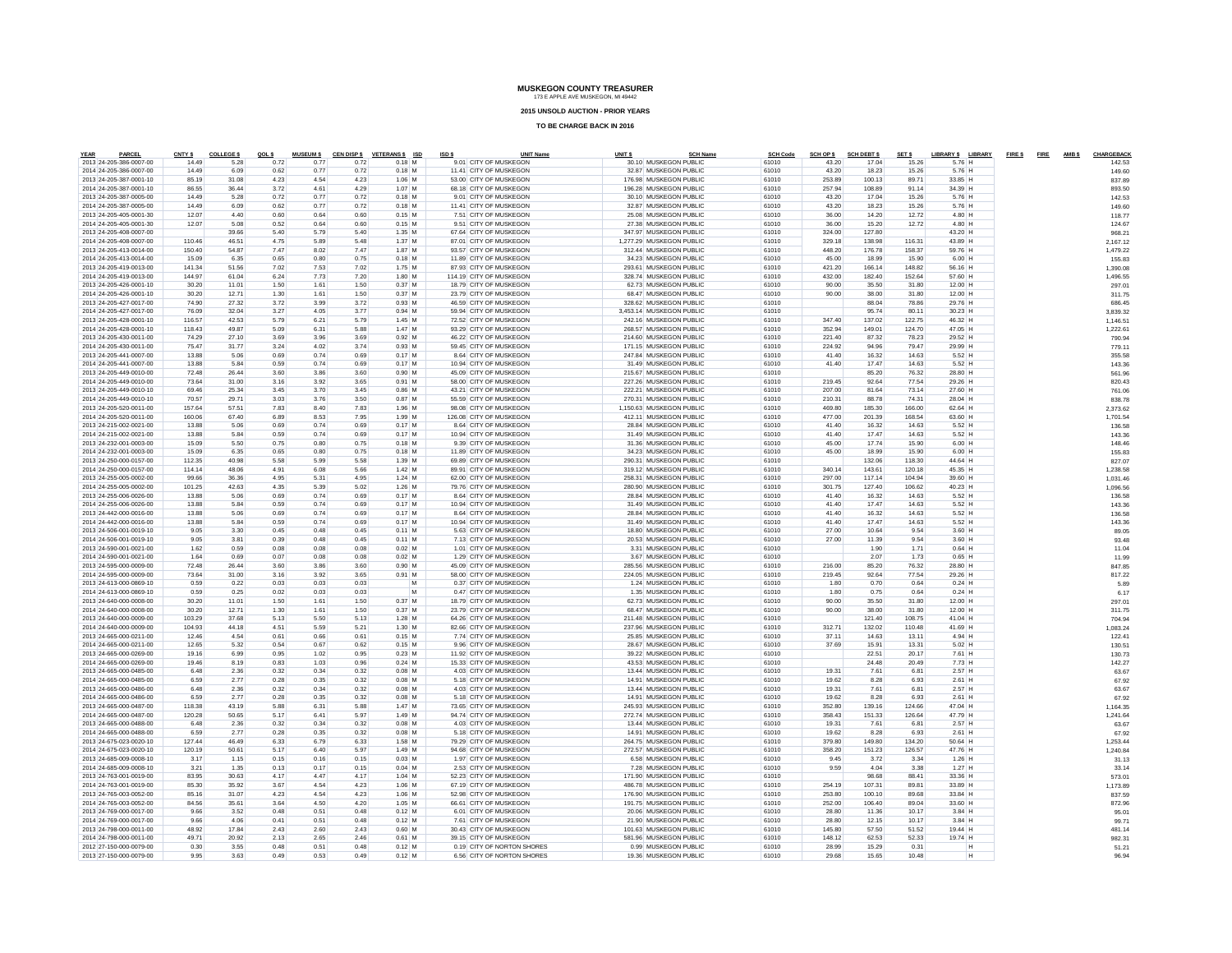**2015 UNSOLD AUCTION - PRIOR YEARS**

| PARCEL<br>YEAR                                     | CNTY \$            | <b>COLLEGE \$</b>  | QOL \$           | <b>MUSEUM \$</b> | <b>CEN DISP \$</b> | <b>VETERANS \$ ISD</b>   | ISD \$    | <b>UNIT Name</b>                                         | UNIT <sub>S</sub> | <b>SCH Name</b>                                              | <b>SCH Code</b> | SCH OP \$          | <b>SCH DEBT \$</b> | SET \$             | LIBRARY \$                | <b>LIBRARY</b> | FIRE \$FIRE AMB \$ |  | CHARGEBACI           |
|----------------------------------------------------|--------------------|--------------------|------------------|------------------|--------------------|--------------------------|-----------|----------------------------------------------------------|-------------------|--------------------------------------------------------------|-----------------|--------------------|--------------------|--------------------|---------------------------|----------------|--------------------|--|----------------------|
| 2014 27-150-000-0079-00<br>2012 27-185-000-0017-00 | 10.11<br>9.73      | 4.26<br>3.55       | 0.43<br>0.48     | 0.53<br>0.51     | 0.50<br>0.48       | $0.12$ M<br>$0.12$ M     |           | 8.44 CITY OF NORTON SHORES<br>6.41 CITY OF NORTON SHORES |                   | 19.70 MUSKEGON PUBLIC<br>17.87 MUSKEGON PUBLIC               | 61010<br>61010  | 30.15<br>28.99     | 16.75<br>15.29     | 10.65<br>10.24     |                           |                |                    |  | 101.64<br>93.67      |
| 2013 27-185-000-0017-00                            | 9.95               | 3.63               | 0.49             | 0.53             | 0.49               | $0.12$ M                 |           | 6.56 CITY OF NORTON SHORES                               |                   | 19.36 MUSKEGON PUBLIC                                        | 61010           | 29.68              | 15.65              | 10.48              | н                         |                |                    |  | 96.94                |
| 2014 27-185-000-0017-00                            | 10.11              | 4.26               | 0.43             | 0.53             | 0.50               | $0.12$ M                 |           | 8.44 CITY OF NORTON SHORES                               |                   | 19.70 MUSKEGON PUBLIC                                        | 61010           | 30.15              | 16.75              | 10.65              | н                         |                |                    |  | 101.64               |
|                                                    | 16.191.43          | 7,191.88           | 906.16           | 1.008.90         | 940.20             | 234.69                   | 12.618.23 |                                                          |                   | 62.442.29 MUSKEGON PUBLIC Total                              |                 | 50.612.02          | 22.339.56          | 17,049.84          | 7.497.35                  |                |                    |  | 199,032.55           |
| 2010 23-168-049-0006-00                            | 234.43             | 85.53              | 11.64            | 12.50            | 11.64              | $2.91$ M                 |           | 145.85 CITY OF NORTH MUSKEGON                            |                   | 1,000.90 NORTH MUSKEGON PUBLIC                               | 61230           | 692.88             | 300.01             | 246.84             | 29.07 M                   |                |                    |  | 2.774.20             |
| 2011 23-168-049-0006-00                            | 238.41             | 86.98              | 11.84            | 12.71            | 11.84              | 2.96 M                   |           | 148.33 CITY OF NORTH MUSKEGON                            |                   | 984 94 NORTH MUSKEGON PUBLIC                                 | 61230           | 710.47             | 305 11             | 251.03             | 29.56 M                   |                |                    |  | 2.794.18             |
| 2012 23-168-049-0006-00                            | 244.85             | 89.32              | 12.16            | 13.05            | 12.16              | $3.04$ M                 |           | 152.33 CITY OF NORTH MUSKEGON                            |                   | 493.91 NORTH MUSKEGON PUBLIC                                 | 61230           | 729.64             | 313.34             | 25780              | 30.36 M                   |                |                    |  | 2.351.96             |
| 2013 23-168-049-0006-00                            | 250.71             | 91.47              | 12.45            | 13.36            | 12.45              | $3.12$ M                 |           | 155.98 CITY OF NORTH MUSKEGON                            |                   | 505.76 NORTH MUSKEGON PUBLIC                                 | 61230           | 747.14             | 320.85             | 263.98             | 31.08 M                   |                |                    |  | 2.408.35             |
| 2014 23-168-049-0006-00                            | 254.73             | 107.26             | 10.96            | 13.58            | 12.65              | 3.17 M                   |           | 200.65 CITY OF NORTH MUSKEGON                            |                   | 513.85 NORTH MUSKEGON PUBLIC                                 | 61230           | 759.09             | 329.78             | 268.21             | 31.58 M                   |                |                    |  | 2,505.5              |
|                                                    | 1.223.13           | 460.56             | 59.05            | 65.20            | 60.74              | 15.20                    | 803.14    |                                                          |                   | 3,499.36 NORTH MUSKEGON PUBLIC Total                         |                 | 3.639.22           | 1.569.09           | 1.287.86           | 151.65                    |                |                    |  | 12,834.20            |
| 2012 11-020-400-0021-20                            |                    | 16.52              | 2.25             | 2.41             | 2.25               | $0.56$ M                 |           | 28.18 EGELSTON TWF                                       |                   | 37.90 OAKRIDGE PUBLIC                                        | 61065           | 135.00             | 52.50              |                    | 5.61 M                    |                |                    |  | 283.18               |
| 2013 11-020-400-0021-20                            | 43.48              | 15.86              | 2.16             | 2.31             | 2.16               | $0.54$ M                 |           | 27.05 EGELSTON TWP                                       |                   | 44.04 OAKRIDGE PUBLIC                                        | 61065           | 129.60             | 50.40              | 45.79              | 5.39 M                    |                |                    |  | 368.7                |
| 2014 11-020-400-0021-20                            | 36.24              | 15.26              | 1.56             | 1.93             | 1.80               | $0.45$ M                 |           | 28.54 FGELSTON TWE                                       |                   | 36.84 OAKRIDGE PUBLIC                                        | 61065           | 108.00             | 46.62              | 38.16              | 4.49 M                    |                |                    |  | 319.89               |
| 2012 11-027-100-0015-20                            | 38.04              | 13.88              | 1.89             | 2.02             | 1.89               | $0.47$ M                 |           | 23.67 EGELSTON TWF                                       |                   | 32.56 OAKRIDGE PUBLIC                                        | 61065           | 113.40             | 44.10              | 40.07              | 4.71 M                    |                |                    |  | 316.70               |
| 2013 11-027-100-0015-20                            | 36.24              | 13.22              | 1.80             | 1.93             | 1.80               | $0.45$ M                 |           | 22.54 EGELSTON TWF                                       |                   | 36.71 OAKRIDGE PUBLIC                                        | 61065           | 108.00             | 42.00              | 38.16              | 4.49 M                    |                |                    |  | 307.3                |
| 2014 11-027-100-0015-20                            | 30.20              | 12.71              | 1.30             | 1.61             | 1.50               | $0.37$ M                 |           | 23.79 EGELSTON TWF                                       |                   | 30.69 OAKRIDGE PUBLIC                                        | 61065           | 90.00              | 38.85              | 31.80              | $3.74$ M                  |                |                    |  | 266.5                |
| 2012 11-027-100-0015-30                            | 45.29              | 16.52              | 2.25             | 2.41             | 2.25               | 0.56 M                   |           | 28.18 FGELSTON TWE                                       |                   | 38.77 OAKRIDGE PUBLIC                                        | 61065           | 135.00             | 52.50              | 47.70              | 5.61 M                    |                |                    |  | 377.04               |
| 2013 11-027-100-0015-30                            | 43.48              | 15.86              | 2.16             | 2.31             | 2.16               | 0.54 M                   |           | 27.05 EGELSTON TWP                                       |                   | 44.04 OAKRIDGE PUBLIC                                        | 61065           | 129.60             | 50.40              | 45.79              | 5.39 M                    |                |                    |  | 368.78               |
| 2014 11-027-100-0015-30                            | 36.24              | 15.26              | 1.56             | 1.93             | 1.80               | $0.45$ M                 |           | 28.54 EGELSTON TWF                                       |                   | 36.84 OAKRIDGE PUBLIC                                        | 61065           | 108.00             | 46.62              | 38.16              | 4.49 M                    |                |                    |  | 319.8                |
| 2012 11-033-400-0003-00                            |                    | 0.64               | 0.08             | 0.09             | 0.08               | $0.02$ M                 |           | 1.10 FGELSTON TWE                                        |                   | 1.47 OAKRIDGE PUBLIC                                         | 61065           | 5.27               | 2.05               |                    | 0.21 M                    |                |                    |  | 11.0                 |
| 2013 11-033-400-0003-00                            | 1.80               | 0.66               | 0.09             | 0.09             | 0.09               | $0.02$ M                 |           | 1.12 EGELSTON TWF                                        |                   | 1.82 OAKRIDGE PUBLIC                                         | 61065           | 5.40               | 2.10               | 1.91               | $0.22$ M                  |                |                    |  | 15.32                |
| 2014 11-033-400-0003-00                            | 1.83               | 0.77               | 0.07             | 0.09             | 0.09               | $0.02$ M                 |           | 1.44 EGELSTON TWF                                        |                   | 1.85 OAKRIDGE PUBLIC                                         | 61065           | 5.47               | 2.36               | 1.93               | $0.22$ M                  |                |                    |  | 16.14                |
|                                                    | 312.84             | 137.16             | 17.17            | 19.13            | 17.87              | 4.45                     | 241.20    |                                                          |                   | 343.53 OAKRIDGE PUBLIC Total                                 |                 | 1,072.74           | 430.50             | 329.47             | 44.57                     |                |                    |  | 2.970.63             |
| 2012 10-180-000-0014-00                            | 81.54              | 29.74              | 4.05             | 4.34             | 4.05               | $1.01$ M                 |           | 50.73 MUSKEGON TWP                                       |                   | 521.01 ORCHARD VIEW PUBLIC                                   | 61190           |                    | 94.50              | 85.86              | 10.11 M                   |                |                    |  | 886.94               |
| 2013 10-180-000-0014-00                            | 12.07              | 4.40               | 0.60             | 0.64             | 0.60               | $0.15$ M                 |           | 7.51 MUSKEGON TWF                                        |                   | 5.072.19 ORCHARD VIEW PUBLIC                                 | 61190           |                    | 14.00              | 12.72              | $1.49$ M                  |                |                    |  | 5.126.37             |
| 2014 10-180-000-0014-00                            | 12.07              | 5.08               | 0.52             | 0.64             | 0.60               | $0.15$ M                 |           | 9.51 MUSKEGON TWP                                        |                   | 58.80 ORCHARD VIEW PUBLIC                                    | 61190           | 36.00              | 15.40              | 12.72              | 1.49 M                    |                |                    |  | 152.98               |
| 2011 10-400-000-0052-10                            |                    | 90.13              | 12.27            | 13.17            | 12.27              | 3.07 M                   |           | 153.70 MUSKEGON TWP                                      |                   | 326.66 ORCHARD VIEW PUBLIC                                   | 61190           |                    | 286.30             |                    | 30.63 M                   |                |                    |  | 928.20               |
| 2012 10-400-000-0052-10                            | 234.35             | 85.50              | 11.64            | 12.49            | 11.64              | 2.91 M                   |           | 145.81 MUSKEGON TWP                                      |                   | 314.42 ORCHARD VIEW PUBLIC                                   | 61190           |                    | 271.60             | 246.77             | 29.06 M                   |                |                    |  | 1.366.19             |
| 2013 10-400-000-0052-10                            | 122.01             | 44.51              | 6.06             | 6.50             | 6.06               | $1.51$ M                 |           | 75.91 MUSKEGON TWF                                       |                   | 167.33 ORCHARD VIEW PUBLIC                                   | 61190           | 363.60             | 141.40             | 128.47             | 15.12 M                   |                |                    |  | 1.078.48             |
| 2014 10-400-000-0052-10                            | 15.34              | 645                | 0.66             | 0.81             | 0.76               | $0.19$ M                 |           | 12.08 MUSKEGON TWP                                       |                   | 21.06 ORCHARD VIEW PUBLIC                                    | 61190<br>61190  | 45.72              | 19.55              | 16.15              | 1.90 M                    |                |                    |  | 140.67               |
| 2012 10-490-000-0009-00<br>2013 10-490-000-0009-00 | 9.66               | 3.52<br>3.52       | 0.48<br>0.48     | 0.51<br>0.51     | 0.48<br>0.48       | $0.12$ M<br>$0.12$ M     |           | 6.01 MUSKEGON TWP<br>6.01 MUSKEGON TWF                   |                   | 13.05 ORCHARD VIEW PUBLIC<br>13.23 ORCHARD VIEW PUBLIC       | 61190           | 28.80<br>28.80     | 11.20<br>11.20     | 10.17              | $1.19$ M<br>$1.19$ M      |                |                    |  | 65.36                |
| 2014 10-490-000-0009-00                            | 9.81               | 4.13               | 0.42             | 0.52             | 0.48               | $0.12$ M                 |           | 7.73 MUSKEGON TWP                                        |                   | 13.46 ORCHARD VIEW PUBLIC                                    | 61190           | 29.25              | 12.51              | 10.33              | $1.21$ M                  |                |                    |  | 85.3                 |
| 2012 10-575-002-0014-10                            | 2.41               | 0.88               | 0.12             | 0.12             | 0.12               | $0.03$ M                 |           | 1.50 MUSKEGON TWF                                        |                   | 3.30 ORCHARD VIEW PUBLIC                                     | 61190           | 7.20               | 2.80               | 2.54               | $0.29$ M                  |                |                    |  | 89.9                 |
| 2013 10-575-002-0014-10                            | 2.41               | 0.88               | 0.12             | 0.12             | 0.12               | $0.03$ M                 |           | 1.50 MUSKEGON TWF                                        |                   | 3.30 ORCHARD VIEW PUBLIC                                     | 61190           | 7.20               | 2.80               | 2.54               | $0.29$ M                  |                |                    |  | 21.3                 |
| 2014 10-575-002-0014-10                            | 2.41               | 1.01               | 0.10             | 0.12             | 0.12               | $0.03$ M                 |           | 1.90 MUSKEGON TWP                                        |                   | 3.30 ORCHARD VIEW PUBLIC                                     | 61190           | 7.20               | 3.08               | 2.54               | $0.29$ M                  |                |                    |  | 21.3<br>22.10        |
| 2011 10-670-000-0002-00                            | 83.35              | 30.41              | 4.14             | 4 4 4            | 4.14               | $1.03$ M                 |           | 51.86 MUSKEGON TWP                                       |                   | 114.31 ORCHARD VIEW PUBLIC                                   | 61190           | 248.40             | 96.60              | 87.77              | 10.33 M                   |                |                    |  | 736.78               |
| 2012 10-670-000-0002-00                            | 39.86              | 14.54              | 1.98             | 2.12             | 1.98               | $0.49$ M                 |           | 24.80 MUSKEGON TWP                                       |                   | 54 67 ORCHARD VIEW PUBLIC                                    | 61190           | 118.80             | 46.20              | 41.97              | 4.94 M                    |                |                    |  | 352.35               |
| 2013 10-670-000-0002-00                            | 28.99              | 10.57              | 1.44             | 1.54             | 1.44               | $0.36$ M                 |           | 18.03 MUSKEGON TWP                                       |                   | 39.75 ORCHARD VIEW PUBLIC                                    | 61190           | 86.40              | 33.60              | 30.53              | 3.59 M                    |                |                    |  | 256.24               |
| 2014 10-670-000-0002-00                            | 27.78              | 11.69              | 1.19             | 1.48             | 1.38               | $0.34$ M                 |           | 21.88 MUSKEGON TWP                                       |                   | 38.18 ORCHARD VIEW PUBLIC                                    | 61190           | 82.80              | 35.42              | 29.26              | 3.44M                     |                |                    |  | 254.84               |
| 2012 10-670-000-0007-00                            |                    | 3.96               | 0.54             | 0.57             | 0.54               | $0.13$ M                 |           | 6.76 MUSKEGON TWP                                        |                   | 14.69 ORCHARD VIEW PUBLIC                                    | 61190           | 32.40              | 12.60              |                    | 1.34M                     |                |                    |  | 73.53                |
| 2013 10-670-000-0007-00                            | 10.26              | 3.74               | 0.51             | 0.54             | 0.51               | $0.12$ M                 |           | 6.38 MUSKEGON TWF                                        |                   | 14.06 ORCHARD VIEW PUBLIC                                    | 61190           | 30.60              | 11.90              | 10.81              | 1.27M                     |                |                    |  | 90.70                |
| 2014 10-670-000-0007-00                            | 10.26              | 4.31               | 0.44             | 0.54             | 0.51               | $0.12$ M                 |           | 8.08 MUSKEGON TWF                                        |                   | 14.10 ORCHARD VIEW PUBLIC                                    | 61190           | 30.60              | 13.09              | 10.81              | $1.27$ M                  |                |                    |  | 94.13                |
| 2012 10-670-000-0009-00                            |                    | 3.96               | 0.54             | 0.57             | 0.54               | $0.13$ M                 |           | 6.76 MUSKEGON TWP                                        |                   | 14.69 ORCHARD VIEW PUBLIC                                    | 61190           | 32.40              | 12.60              |                    | $1.34$ M                  |                |                    |  | 73.53                |
| 2013 10-670-000-0009-00                            | 10.26              | 3.74               | 0.51             | 0.54             | 0.51               | $0.12$ M                 |           | 6.38 MUSKEGON TWP                                        |                   | 14.06 ORCHARD VIEW PUBLIC                                    | 61190           | 30.60              | 11.90              | 10.81              | $1.27$ M                  |                |                    |  | 90.70                |
| 2014 10-670-000-0009-00                            | 10.26              | 4.31               | 0.44             | 0.54             | 0.51               | $0.12$ M                 |           | 8.08 MUSKEGON TWF                                        |                   | 14.10 ORCHARD VIEW PUBLIC                                    | 61190           | 30.60              | 13.09              | 10.81              | $1.27$ M                  |                |                    |  | 94.13                |
| 2012 10-672-006-0018-00                            | 12.07              | 4.40               | 0.60             | 0.64             | 0.60               | $0.15$ M                 |           | 7.51 MUSKEGON TWP                                        |                   | 16.55 ORCHARD VIEW PUBLIC                                    | 61190           | 36.00              | 14.00              | 12.72              | 1.49 M                    |                |                    |  | 106.73               |
| 2013 10-672-006-0018-00                            | 12.07              | 4.40               | 0.60             | 0.64             | 0.60               | $0.15$ M                 |           | 7.51 MUSKEGON TWP                                        |                   | 16.55 ORCHARD VIEW PUBLIC                                    | 61190           | 36.00              | 14.00              | 12.72              | 1.49 M                    |                |                    |  | 106.73               |
| 2014 10-672-006-0018-00                            | 12.27              | 5.16               | 0.52             | 0.65             | 0.60               | $0.15$ M                 |           | 9.66 MUSKEGON TWF                                        |                   | 16.85 ORCHARD VIEW PUBLIC                                    | 61190           | 36.57              | 15.64              | 12.92              | 1.52M                     |                |                    |  | 112.5                |
| 2012 10-774-000-0006-00                            | 126.24             | 46.05              | 6.27             | 6.73             | 6.27               | 1.57 M                   |           | 78.54 MUSKEGON TWF                                       |                   | 513.18 ORCHARD VIEW PUBLIC                                   | 61190           |                    | 146.30             | 132.92             | 15.65 M                   |                |                    |  | 1.079.72             |
| 2013 10-774-000-0006-00                            | 88.79              | 32.39              | 4.41             | 4.73             | 4.41               | 1.10 M                   |           | 55.24 MUSKEGON TWP                                       |                   | 2.730.62 ORCHARD VIEW PUBLIC                                 | 61190           |                    | 102.90             | 93.49              | 11.01 M                   |                |                    |  | 3,129.09             |
| 2014 10-774-000-0006-00                            | 18.12              | 7.63               | 0.78             | 0.96             | 0.90               | $0.22$ M                 |           | 14.27 MUSKEGON TWP                                       |                   | 24.90 ORCHARD VIEW PUBLIC                                    | 61190           | 54.00              | 23.10              | 19.08              | 2.24M                     |                |                    |  | 166.20               |
|                                                    | 994.66             | 471.01             | 62.43            | 67.72            | 63.22              | 15.74                    | 811.64    |                                                          |                   | 10.182.37 ORCHARD VIEW PUBLIC Total                          |                 | 1.439.94           | 1.489.28           | 1.047.43           | 157.72                    |                |                    |  | 16,803.1             |
| 2012 06-404-067-0009-00                            | 15.09              | 5.50               | 0.75             | 0.80             | 0.75               | $0.18$ M                 |           | 9.39 FRUITLAND TWP                                       |                   | 8.46 REETHS PUFFER PUBLIC                                    | 61220           | 45.00              | 20.92              | 15.90              | 1.87 M                    |                |                    |  | 124.61               |
| 2013 06-404-067-0009-00                            | 15.09              | 5.50               | 0.75             | 0.80             | 0.75               | $0.18$ M                 |           | 9.39 FRUITLAND TWP                                       |                   | 8.44 REETHS PUFFER PUBLIC                                    | 61220           | 45.00              | 20.92              | 15.90              | 1.87 M                    |                |                    |  | 124.59               |
| 2014 06-404-067-0009-00                            | 15.09              | 6.35               | 0.65             | 0.80             | 0.75               | $0.18$ M                 |           | 11.89 FRUITLAND TWP                                      |                   | 8.49 REETHS PUFFER PUBLIC                                    | 61220           | 45.00              | 23.42              | 15.90              | 1.87 M                    |                |                    |  | 130.39               |
| 2012 07-028-300-0010-00                            | 45.29              | 16.52              | 2.25             | 2.41             | 2.25               | $0.56$ M                 |           | 28.18 DALTON TWP                                         |                   | 20.29 REETHS PUFFER PUBLIC                                   | 61220           | 135.00             | 62.77              | 47.70              | 5.61 M                    |                |                    |  | 368.83               |
| 2013 07-028-300-0010-00                            | 33.82              | 12.34              | 1.68             | 1.80             | 1.68               | $0.42$ M                 |           | 21.04 DAI TON TWE                                        |                   | 15.15 REETHS PUFFER PUBLIC                                   | 61220           | 100.80             | 46.87              | 35.62              | 4.19 M                    |                |                    |  | 275.41               |
| 2014 07-028-300-0010-00                            | 33.82              | 14.24              | 1.45             | 1.80             | 1.68               | $0.42$ M                 |           | 26.64 DALTON TWP                                         |                   | 15.28 REETHS PUFFER PUBLIC                                   | 61220           | 100.80             | 52.47              | 35.62              | 4.19 M                    |                |                    |  | 288.4                |
| 2012 07-035-100-0016-00                            | 24.16              | 8.81               | 1.20             | 1.28             | 1.20               | $0.30$ M                 |           | 15.03 DALTON TWP                                         |                   | 10.09 REETHS PUFFER PUBLIC                                   | 61220           |                    | 33.48              | 25.44              | 2.99 M                    |                |                    |  | 123.9                |
| 2013 07-035-100-0016-00                            | 21.14              | 7.71               | 1.05             | 1.12             | 1.05               | $0.26$ M                 |           | 13.15 DALTON TWP                                         |                   | 9.46 REETHS PUFFER PUBLIC                                    | 61220           | 63.00              | 29.29              | 22.26              | 2.62 M                    |                |                    |  | 172.11               |
| 2014 07-035-100-0016-00                            | 21.14              | 8.90               | 0.91             | 1.12             | 1.05               | $0.26$ M                 |           | 16.65 DALTON TWF                                         |                   | 9.54 REETHS PUFFER PUBLIC                                    | 61220           | 63.00              | 32.79              | 22.26              | $2.62$ M                  |                |                    |  | 180.24               |
| 2009 09-001-200-0079-00                            | 205.97             | 75.14              | 10.23            | 10.98            | 10.23              | 2.56 M                   |           | 128.14 LAKETON TWF                                       |                   | 684.69 REETHS PUFFER PUBLIC                                  | 61220           | 613.80             | 285.41             | 216.87             | 25.54 M                   |                |                    |  | 2,269.56             |
| 2010 09-001-200-0079-00                            | 196.30             | 71.62              | 9.75             | 10.46            | 9.75               | $2.44$ M                 |           | 122.13 LAKETON TWP                                       |                   | 417.20 REETHS PUFFER PUBLIC                                  | 61220           | 585.00             | 272.02             | 206.70             | 24.34 M                   |                |                    |  | 1,927.7              |
| 2011 09-001-200-0079-00                            | 186.04             | 67.87              | 9.24             | 9.92             | 9.24               | 2.31 M                   |           | 115 74   AKETON TWP                                      |                   | 673.98 REETHS PUFFER PUBLIC                                  | 61220           | 554 40             | 257.79             | 195.89             | 23.06 M                   |                |                    |  | 2.105.48             |
| 2012 09-001-200-0079-00                            | 191.05             | 69.70              | 9.48             | 10.18            | 9.48               | 2.37 M                   |           | 118.86 LAKETON TWP                                       |                   | 869.60 REETHS PUFFER PUBLIC                                  | 61220           | 569.35             | 264.75             | 201.17             | 23.69 M                   |                |                    |  | 2.339.6              |
| 2013 09-001-200-0079-00                            | 195.64             | 71.37              | 9.71             | 10.43            | 9.71               | $2.43$ M                 |           | 121.72 LAKETON TWF                                       |                   | 872.15 REETHS PUFFER PUBLIC                                  | 61220           | 583.02             | 271.10             | 206.00             | 24.26 M                   |                |                    |  | 2,377.54             |
| 2014 09-001-200-0079-00                            | 198.77             | 83.70              | 8.55             | 10.59            | 9.87               | 2.47M                    |           | 156.57 LAKETON TWP                                       |                   | 988.52 REETHS PUFFER PUBLIC                                  | 61220           | 592.34             | 308.34             | 209.29             | 24.64 M                   |                |                    |  | 2.593.6              |
| 2012 10-720-002-0008-00                            | 9.05               | 3.30               | 0.45             | 0.48             | 0.45               | $0.11$ M                 |           | 5.63 MUSKEGON TWE                                        |                   | 12.42 REETHS PUFFER PUBLIC                                   | 61220           | 27.00              | 12.55              | 9.54               | 1.12 M                    |                |                    |  | 82.10                |
| 2013 10-720-002-0008-00                            | 4.82               | 1.76               | 0.24             | 0.25             | 0.24               | $0.06$ M                 |           | 3.00 MUSKEGON TWF                                        |                   | 6.62 REETHS PUFFER PUBLIC                                    | 61220           | 14.40              | 6.69               | 5.09               | $0.59$ M                  |                |                    |  | 43.76                |
| 2014 10-720-002-0008-00                            | 4.82               | 2.03               | 0.20             | 0.25             | 0.24               | $0.06$ M                 |           | 3.80 MUSKEGON TWP                                        |                   | 6.64 REETHS PUFFER PUBLIC                                    | 61220           | 14.40              | 7.49               | 5.09               | $0.59$ M                  |                |                    |  | 45.6                 |
|                                                    | 1.417.10           | 532.36             | 68.54            | 75.47            | 70.37              | 17.57                    | 926.95    |                                                          |                   | 4.637.02 REETHS PUFFER PUBLIC Total                          |                 | 4.151.31           | 2.009.07           | 1.492.24           | 175.66                    |                |                    |  | 15,573,66            |
| 2012 07-033-100-0007-00                            | (104.28)           | (40.32)            | (5.49)           | (5.89)           | (5.49)             | $(1.37)$ M               |           | (68.77) DALTON TOWNSHIP                                  |                   | (62.39) REETHS-PUFFER PUBLIC                                 | 61220           | (329.40)           | (153.17)           | (109.80)           | $(13.70)$ M               |                |                    |  | (900.07              |
| 2013 07-033-100-0007-00                            | (102.57)           | (39.66)            | (5.40)           | (5.79)           | (5.40)             | $(1.35)$ M               |           | (67.64) DALTON TOWNSHIP                                  |                   | (61.36) REETHS-PUFFER PUBLIC                                 | 61220           | (324.00)           | (150.66)           | (108.00)           | $(13.48)$ M               |                |                    |  | (885.31)             |
| 2014 07-033-100-0007-00<br>2012 07-033-100-0008-00 | (104.21)           | (46.51)<br>(11.01) | (4.75)<br>(1.50) | (5.89)           | (5.48)             | $(1.37)$ M               |           | (87.01) DALTON TOWNSHIP<br>(18.79) DALTON TOWNSHIP       |                   | (62.77) REETHS-PUFFER PUBLIC<br>(17.03) REETHS-PUFFER PUBLIC | 61220<br>61220  | (329.18)           | (171.35)           | (109.72)           | $(13.69)$ M<br>$(3.74)$ M |                |                    |  | (941.93)             |
| 2013 07-033-100-0008-00                            | (28.49)<br>(25.64) | (9.91)             | (1.35)           | (1.61)<br>(1.44) | (1.50)<br>(1.35)   | $(0.37)$ M               |           | (16.91) DALTON TOWNSHIP                                  |                   | (15.33) REETHS-PUFFER PUBLIC                                 | 61220           | (90.00)<br>(81.00) | (41.85)<br>(37.66) | (30.00)<br>(27.00) | $(3.37)$ M                |                |                    |  | (245.89)             |
| 2014 07-033-100-0008-00                            | (25.64)            | (11.44)            | (1.17)           | (1.44)           | (1.35)             | $(0.33)$ M<br>$(0.33)$ M |           | (21.41) DALTON TOWNSHIP                                  |                   | (15.43) REETHS-PUFFER PUBLIC                                 | 61220           | (81.00)            | (42.16)            | (27.00)            | $(3.37)$ M                |                |                    |  | (221.29)<br>(231.74) |
|                                                    | (390.83)           | (158.85)           | (19.66)          | (22.06)          | (20.57)            | (5.12)                   | (280.53)  |                                                          |                   | (234.31) REETHS-PUFFER PUBLIC Total                          |                 | (1.234.58)         | (596.85)           | (411.52)           | (51.35)                   |                |                    |  | (3,426.23)           |
|                                                    |                    |                    |                  |                  |                    |                          |           |                                                          |                   |                                                              |                 |                    |                    |                    |                           |                |                    |  |                      |